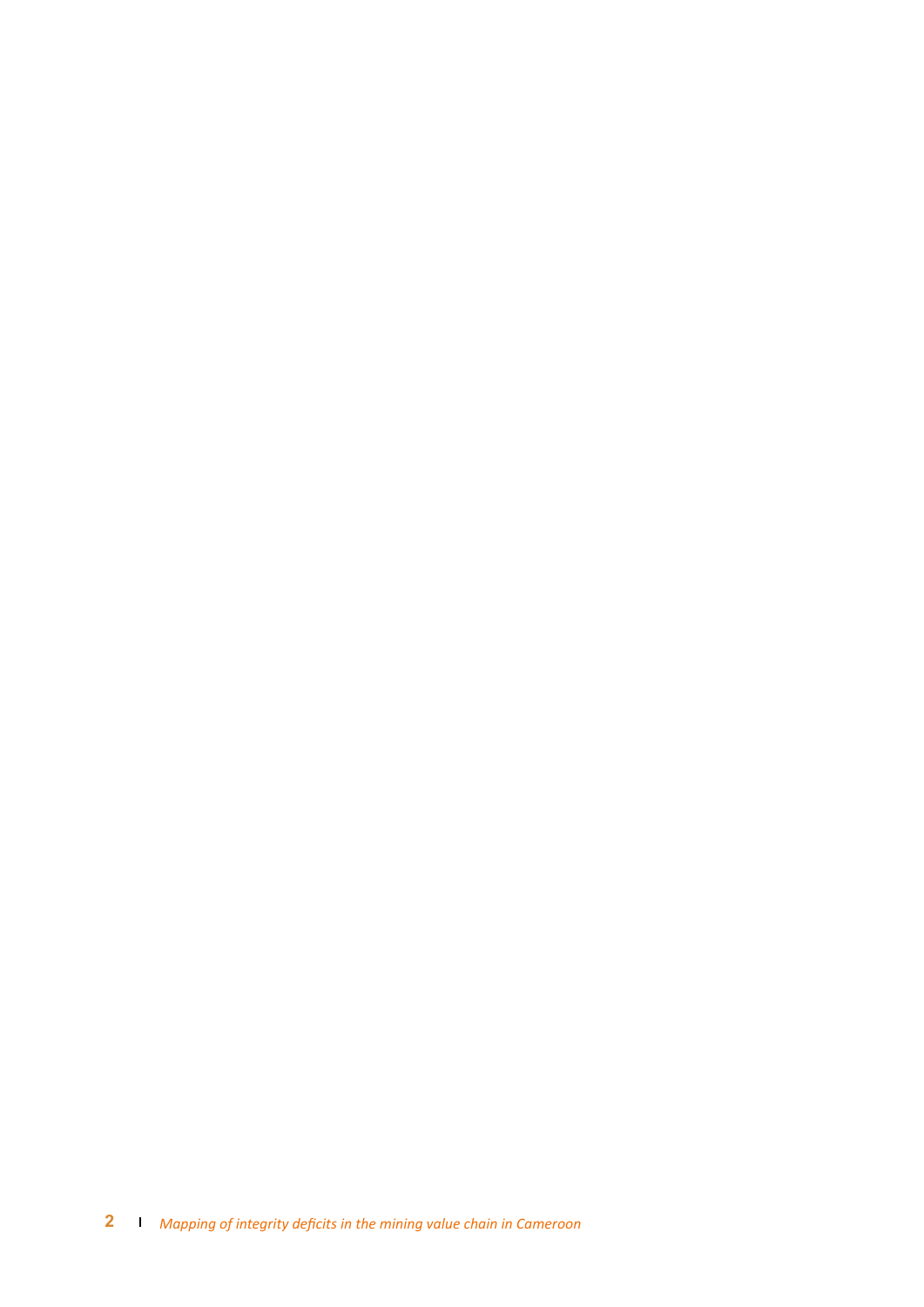#### **WORKING DOCUMENT N°001**

Copyrigt ( © ) Transparency International Cameroon and Forêts et Développement Rural (FODER) Decembre 2020

**Cover illustration :** FODER

**Illustration** - ©FODER, 2020 **Design par :** Germain Fotié **E-mail:** kingfotie@gmail.com **Tel:** +237 672172222 / 6917106 40

#### **Cite this document :**

Claude Hyepdo Simo. and Justin Chekoua 2020, a study on the mapping of integrity deficits in the mining value chain in cameroon. **Transparency International Cameroon - FODER.** Yaoundé, Cameroon.

The organizations Transparency International - Cameroon (TI-C) and Forêts et Développement Rural (FODER) are solely responsible to the content of this document and it can in no way be considered to reflect the opinion of the European Union Delegation (DUE) in Cameroon.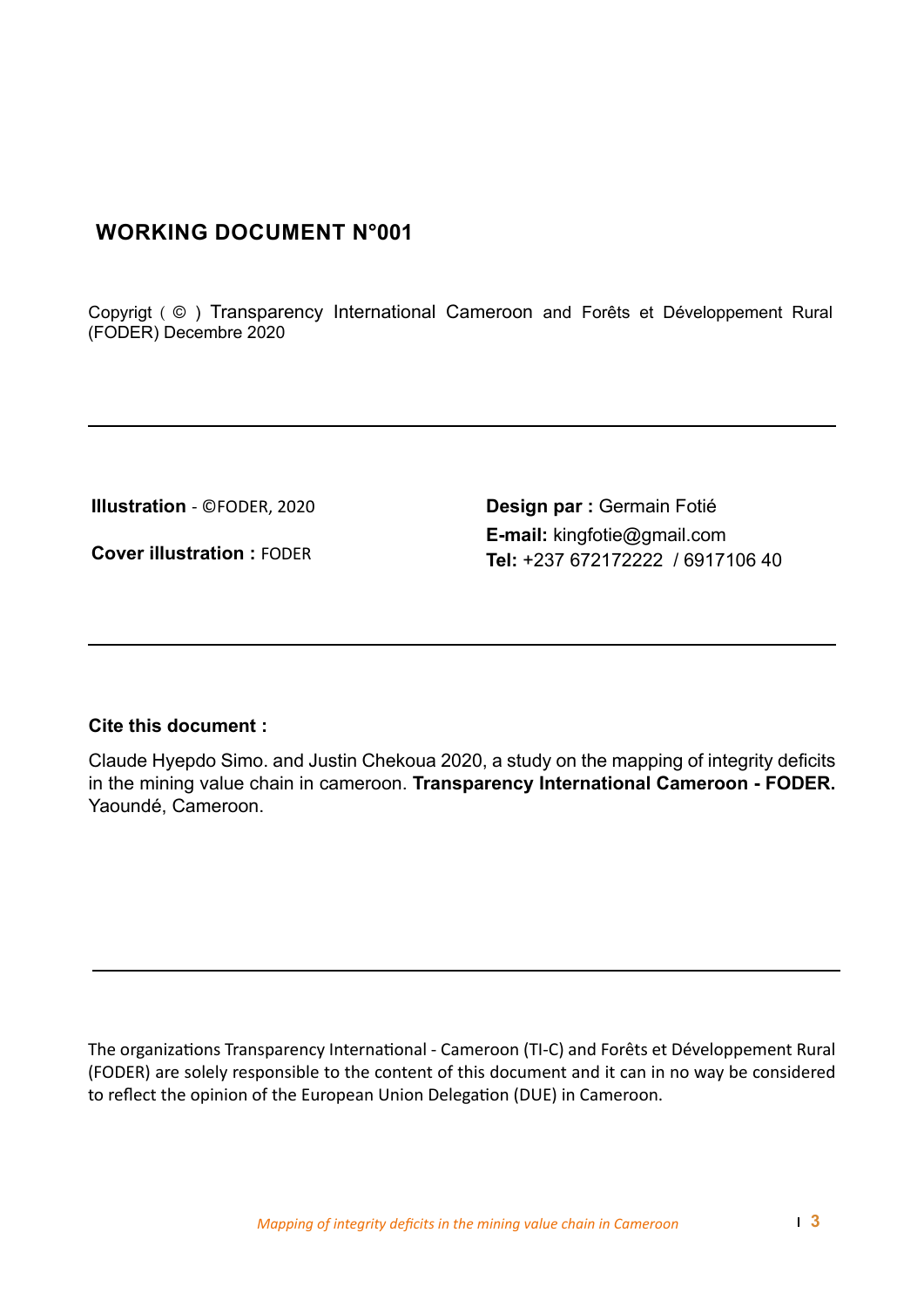# **Contents**

| I.   |                |                                                                                                                      |  |
|------|----------------|----------------------------------------------------------------------------------------------------------------------|--|
|      |                | II. Analysis of the legal and regulatory framework of mining value chain in Cameroon from 2001                       |  |
|      |                |                                                                                                                      |  |
|      | В.             |                                                                                                                      |  |
|      | C.             | Collection of mining revenue <b>Election</b> of mining revenue <b>Election</b> 15                                    |  |
|      | D.             | Distribution and management of income Electronian Communication and management of income Electronian Communication   |  |
|      | Ε.             |                                                                                                                      |  |
| III. |                | Mapping of integrity risks <b>www.communications.communications.</b> 18                                              |  |
| IV.  |                |                                                                                                                      |  |
|      |                | a. Identification of activities                                                                                      |  |
|      |                |                                                                                                                      |  |
|      | $\mathsf{C}$ . | Identification of integrity deficit <b>Election</b> 20 and the state of the control of the control of the control of |  |
|      |                |                                                                                                                      |  |
|      | e.             | Rating of integrity deficit <b>Election Constructs</b> 20                                                            |  |
|      | f.             |                                                                                                                      |  |
|      | g.             |                                                                                                                      |  |
|      | h.             |                                                                                                                      |  |
|      | i.             | Mapping of integrity deficits (tables) <b>manufacture manufacture and the contract of the 24</b>                     |  |
|      | j.             |                                                                                                                      |  |
| V.   |                |                                                                                                                      |  |
| VI.  |                |                                                                                                                      |  |
|      |                | Reference <b>www.warenoversites.com</b> 39                                                                           |  |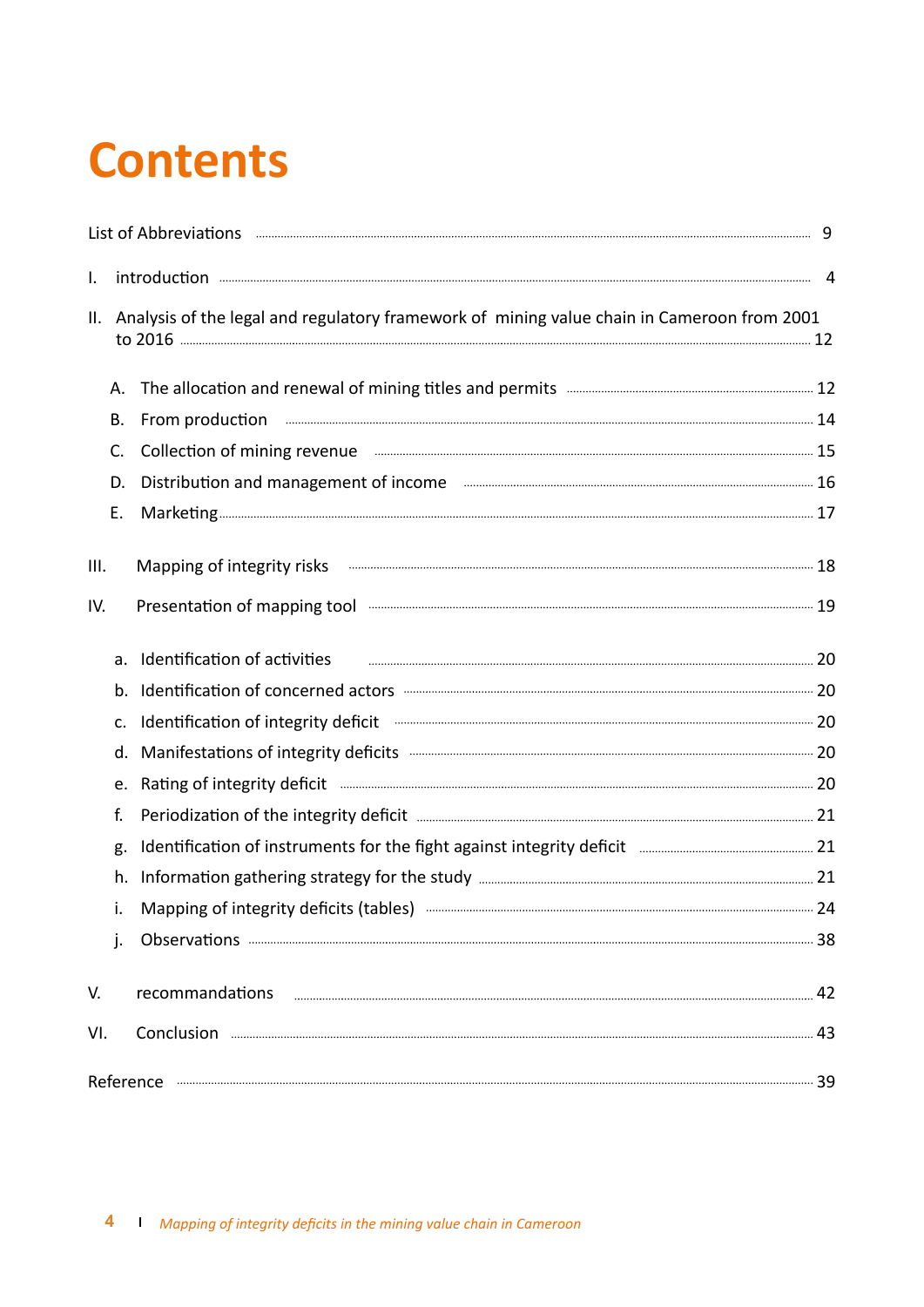# **List of Abbreviations**

| <b>ASM</b>                   | Artisanal and Small-scale Mining                                                                                 |
|------------------------------|------------------------------------------------------------------------------------------------------------------|
| <b>CAPAM</b>                 | <b>Artisanal Mining Support Framework Unit</b>                                                                   |
| <b>CCPCQVP</b>               | <b>Coalition Camerounaise Publiez Ce Que Vous Payez</b>                                                          |
| <b>CIMEC</b><br><b>CONAC</b> | Cameroon International Investment Mining and Exhibition Conference<br><b>National Anti-Corruption Commission</b> |
| <b>CONSUPE</b>               | <b>Supreme State Control</b>                                                                                     |
| <b>GESP</b>                  | Growth and Employment Strategy Paper                                                                             |
| <b>FODER</b>                 | Forêts et Développement Rural                                                                                    |
| EITI                         | The Extractive Industries Transparency Initiative                                                                |
| <b>MINEPDED</b>              | Ministry of Environment, Protection of Nature and Sustainable<br>Development                                     |
|                              |                                                                                                                  |
| <b>MINFI</b>                 | <b>Ministry of Finance</b>                                                                                       |
| <b>MINMIDT</b>               | Ministry of Mines, Industry and Technological Development                                                        |
| <b>PK</b>                    | <b>Kimberley Process</b>                                                                                         |
| <b>PRECASEM</b>              | Projet de Renforcement de Capacités du Secteur Minier                                                            |
| <b>NDSD</b>                  | <b>National Developpement Strategy Document</b>                                                                  |
| <b>ProMESS</b>               | Projet Mines Environnement-Santé et Société                                                                      |
| <b>RELUFA</b>                | Réseau de Lutte contre la Faim                                                                                   |
| <b>SNPPK</b>                 | Secrétariat National Permanent du Processus de Kimberley                                                         |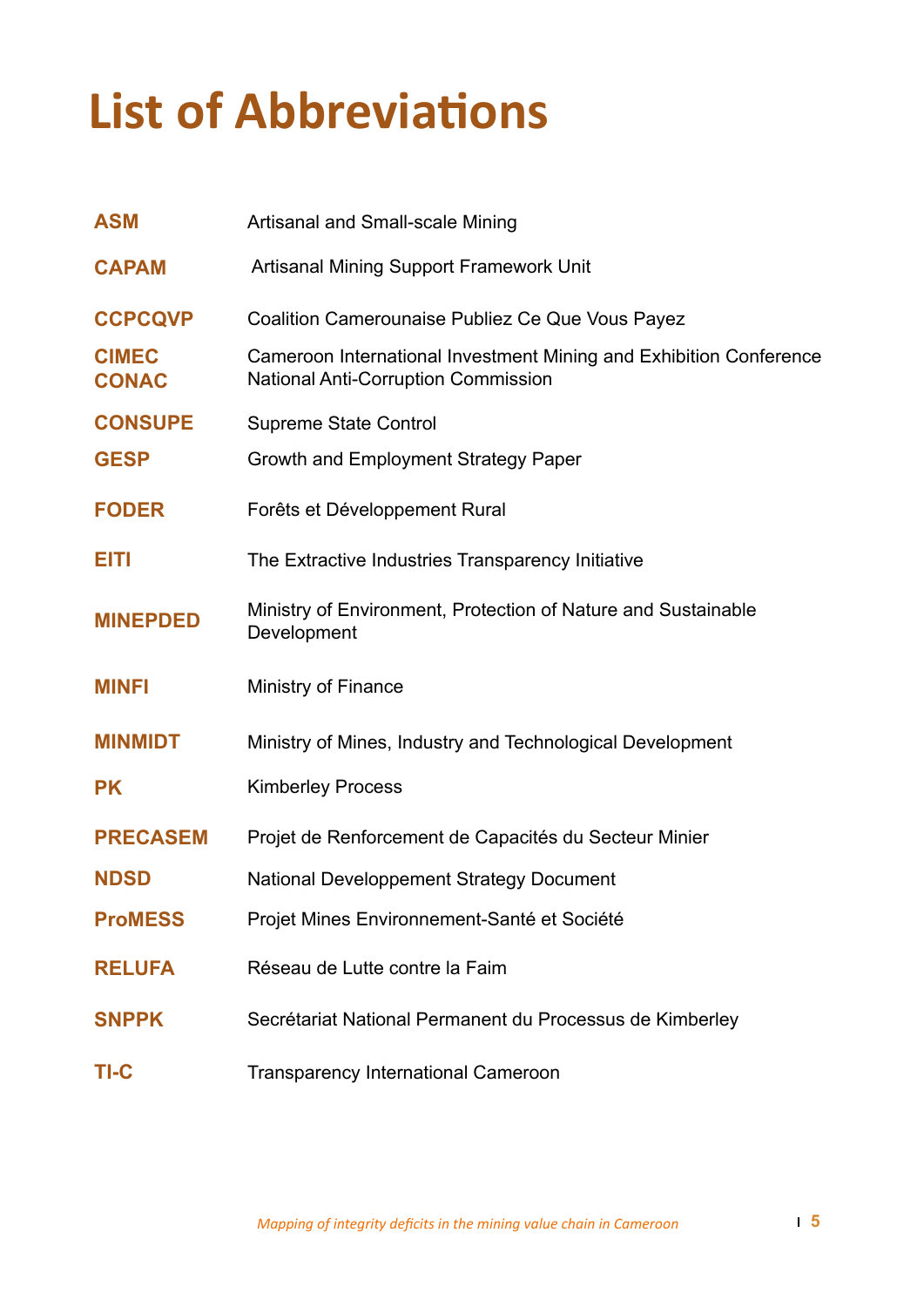# **PREFACE**

O attract investors to the mining sector and improve sustainable exploitation of mineral resources, the State of Cameroon has undertaken several reforms. Thus, a new mining code was adopted on December 14, 2016. This new c o attract investors to the mining sector and improve sustainable exploitation of mineral resources, the State of Cameroon has undertaken several reforms. Thus, a new mining code was adopted on December 14, 2016. This new code incorporates elements of attractiveness with interests in the mining Permit, publication of assigned mining permits in the official journal); carrying out environmental studies prior to any operation, rehabilitating exploited sites, etc. The implementing text of this new code has unfortunately not been promulgated, despite almost four (4) years (2016-2020) since its adoption. The study on the mapping of integrity deficits in the mining value chain in Cameroon, by Transparency International Cameroon (TI-C) reveals important issues in ensuring integrity in the mining sector in Cameroon. This study identifies existing rules, standards and mechanisms, diagnoses corruption risks and helps to understand the main relationships with stakeholders in the mining sector. In the context of this study, the integrity deficit refers to both a moral posture and a professional attitude. These are acts which go beyond corruption and which are likely to create a negative impact directly or indirectly on the mining value chain.

#### **What we have done**

In the framework of the implementation of phase 2 of the Mines-Environment-Health and Society Project (ProMESS2), the organization Transparency International Cameroon (TI-C) in collaboration with Forêts et Development Rural association (FO-DER), analyzed the data collected in the field through interviews and Focus group discussions, while comparing them with the legal and regulatory frameworks that govern the mining sector in Cameroon. This provided an

overview of the illicit practices that occur in mining activities in the field. In addition, the veil on sources of integrity deficits that cover all mining activities, services and operations carried out in the mining value chain in Cameroon has been lifted. Data collected within the



framework of this study enabled the identification of shortcomings or misunderstandings of the legal framework of the mining value chain (attribution of mining permits, production, revenue collection, distribution and management of revenues and marketing) which are likely to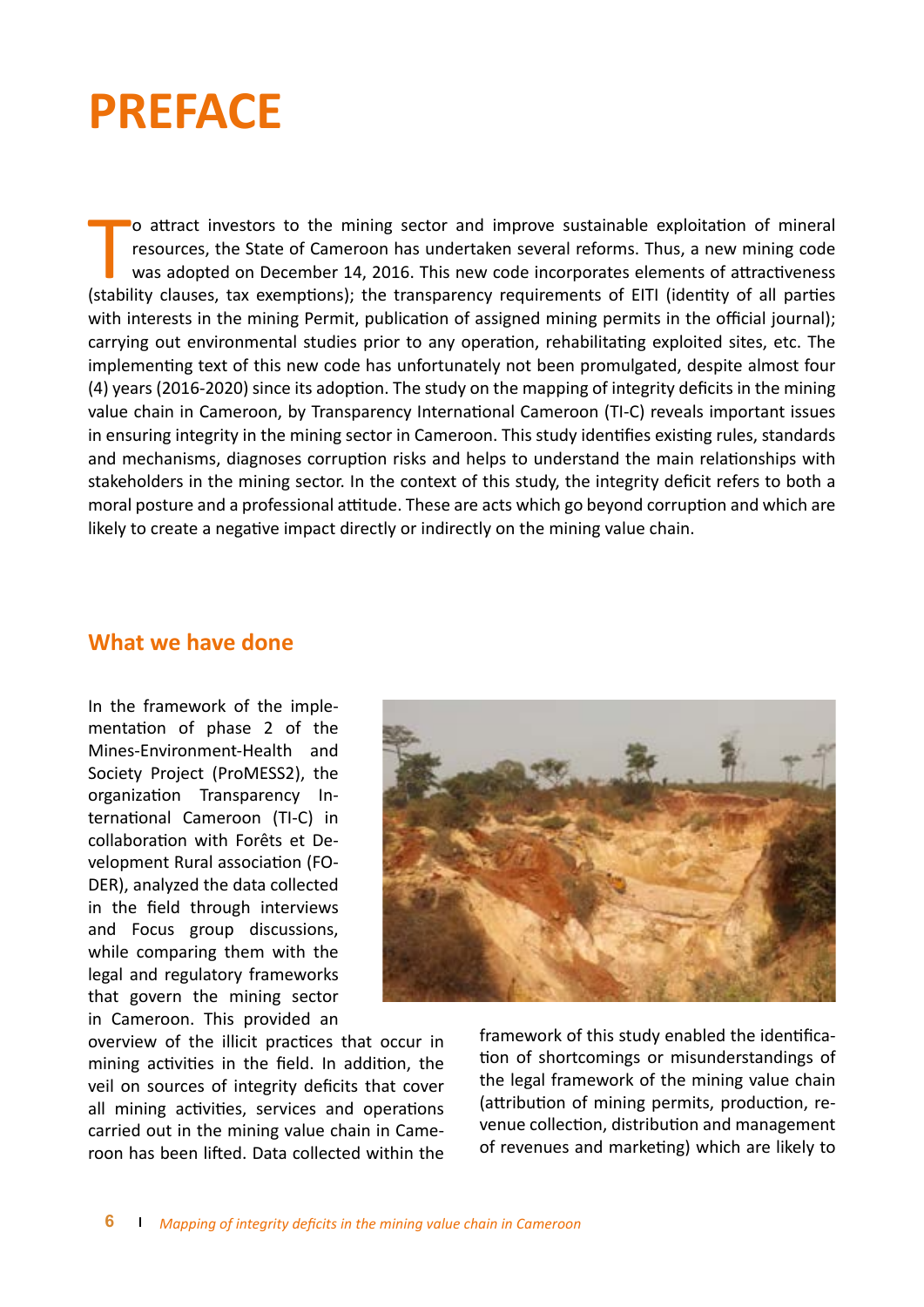#### **What we found**

Some analyzes and observations according to the mining value chain phase were made within the framework of our study. Several illicit practices (influence peddling, favoritism, corruption, fraud, etc.) were observed at these different phases. These practices persist because of the influence peddling of the authorities and other political elites (deputies, senators, mayors), administrative (ministers, Senior Divisional officers, Divisional officers) and sometimes the military. It was noted that there is an increasing influence of the presidency of the Republic in obtaining mining permits. The absence of the 2016 mining code implementing decree also favors this type of practice. As part of this activity, the study focused on the attribution of permits, artisanal and semi-mechanized mining. Overall, four illegal practices were observed, namely: the use of prohibited substances, the non-recording of the quantities produced, the exploitation without authorization and the non-compliance with the allocated spaces:

#### *• The granting and renewal of cards, authorizations and permits*

- The absence of the implementing decree for the 2016 mining code to define the person empowered to issue the individual artisanal mining card creates a cacophony between the central and the local authorities. This situation is likely to lead to a lack of traceability of the income collected,
- The absence of the implementing decree for the 2016 mining code favors illicit practices (influence peddling, favoritism, corruption, fraud, etc.). The «high-level» personalities have taken ownership of obtaining the authorization for artisanal mining, thus opening the door to trafficking of all kinds
- Almost 95% of companies operating in the mining sector are of foreign nationality, in particular (South Korean and Chinese). Behind each of these companies are believed to be Cameroonian personalities, hence the term used in the sector «the Chinese of».
- All the companies met during the survey and which respond to this regime do not have any authorization to renew semi-mechanized artisanal mining, yet the nature and logistics of their activity require it. When questioned, officials justify this situation by the lack of the implementing decree. It has been observed that the absence of this text is an open door to transactions between administration officials and operators in the sector.
- The vast majority of research permit holders do not meet the technical and financial capacity requirements, much more their research permit is regularly renewed after expiry of the deadlines.
- The illicit practices noted in the context of obtaining and renewing the research permit are: influence peddling, corruption, fraud etc. These practices have a strong influence on mining activity, moreover the phenomenon is recurrent tending to become a norm hence its level of seriousness high.
- The communication deficit maintained around contracts or permits awarded in the mining sector reflects a lack of transparency.

#### *• Production*

• More than 60% of semi-mechanized exploiters operate with impunity without any authorization or at least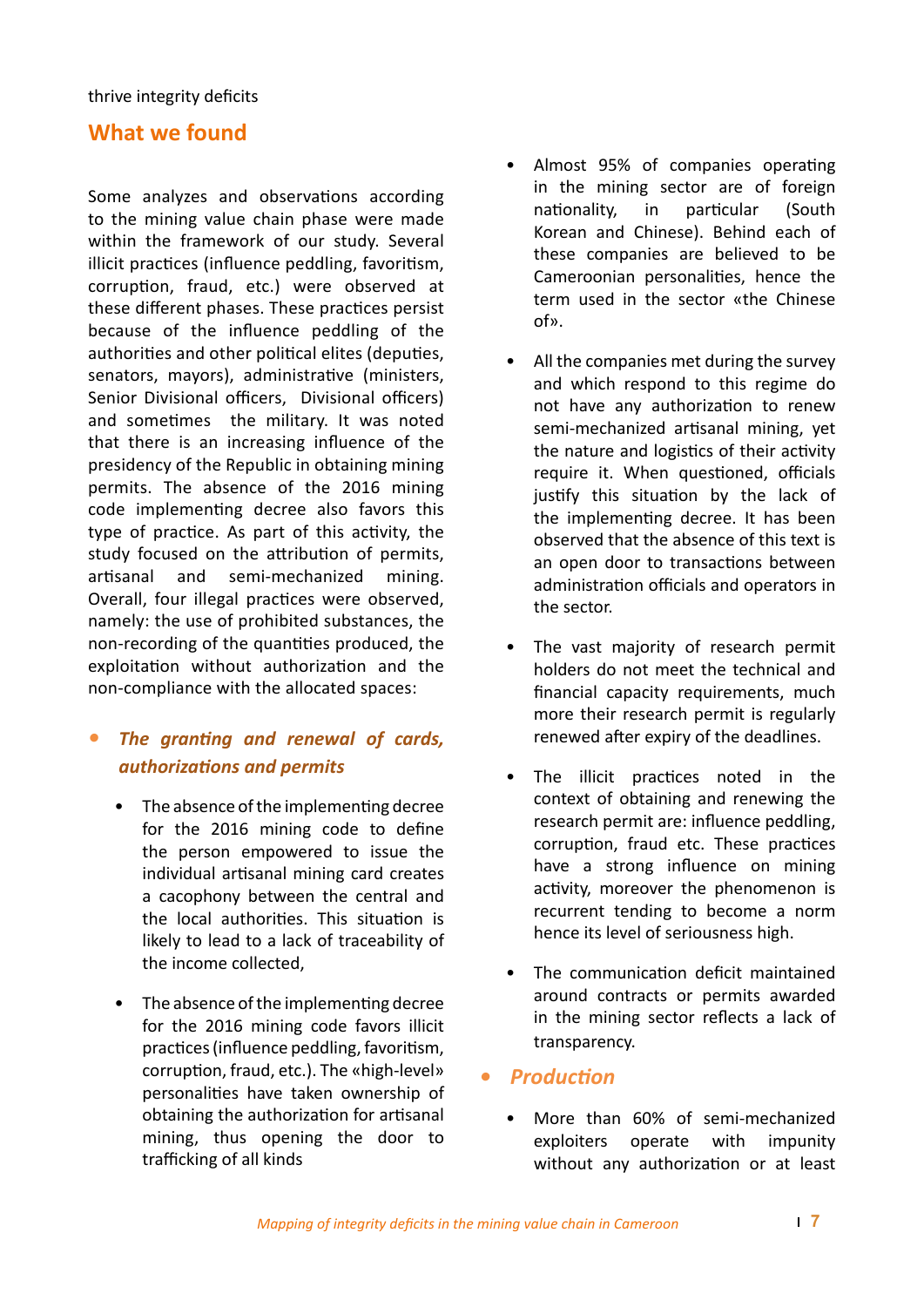their only document is the telephone number of an influential person in the country who is ready to intervene in the event of an inspection.

• Off-limit mining exploitation is a deliberate practice because it allows companies to mine out of the space that was allocated to them prior to the arrival of a possible control with the excuse of error. Although these practices are not regular, they have a serious impact on mining activity because they are blessed by high-ranking personalities who deploy to neutralize all the efforts of the public authorities to improve the governance of this sector.

#### *• Revenue Collection*

• During revenue collection, the following illegal practices were observed: night washing of products/minerals», fraudulent channeling, concealment of quantities, swindling and crookery of certain CAPAM and gendarmerie detachment officers. These practices are likely to create losses in the public treasury for the benefit of crooked individuals.

#### *• Distribution and management of income*

• All the municipal authorities and traditional leaders met said they had never received a share of the mining activity that takes place in their territory.

#### *• Marketing*

- More than 90% of collectors do not hold any individual collector's card and / or a buying and selling office authorization, yet they practice in full view of state officials.
- These rogue collectors supply informal channels for the purchase of mineral substances. These practices are dangerous because these activities can be capitalized by "chaos" companies thus creating socio-political crises. This could jeopardize the positive impacts expected from Cameroon's entry into the Kimberly process.

*Me NJOH MANGA BELL Henri Président de TI-C*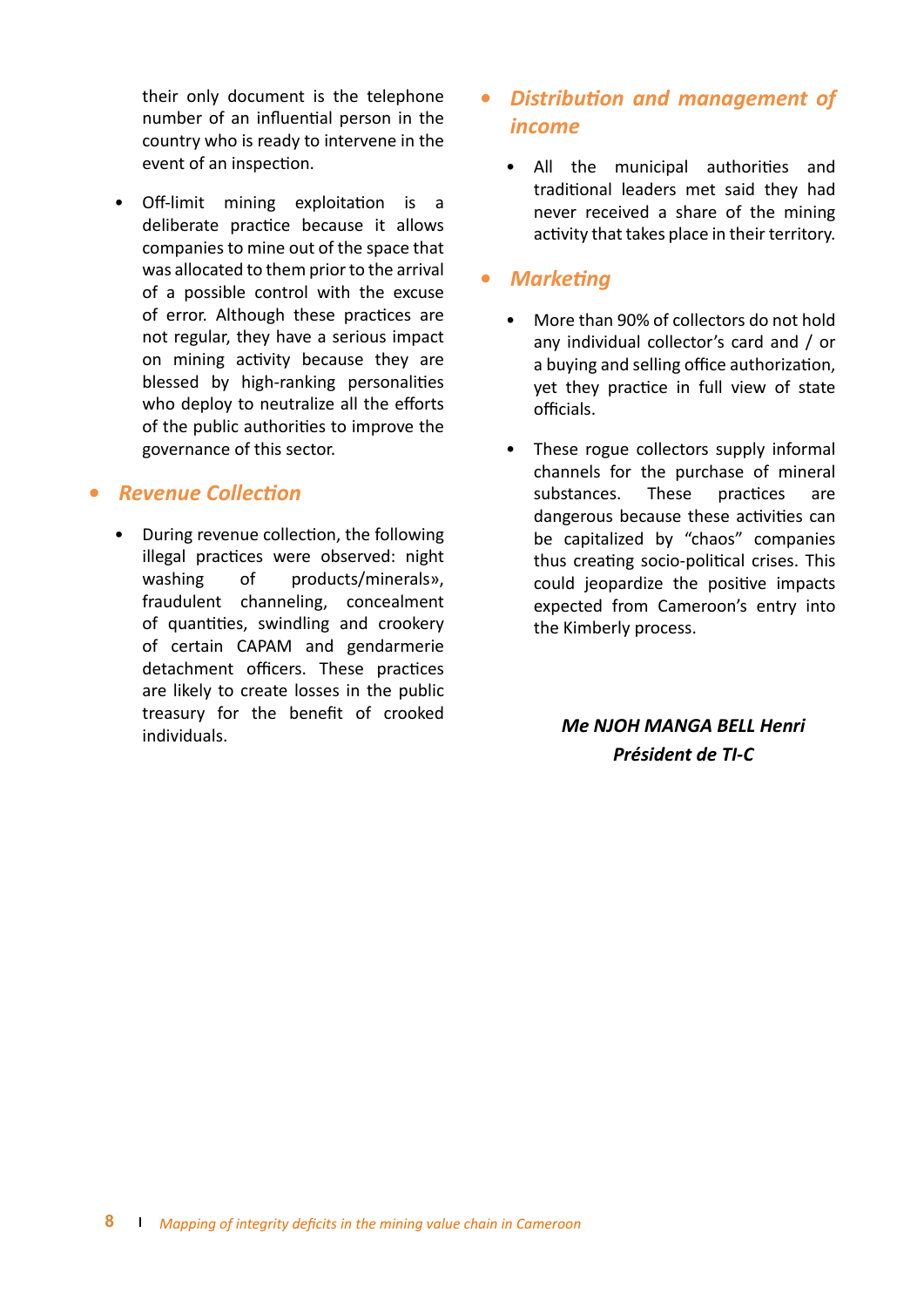# **ACKNOWLEDGEMENT**

The **«mapping of integrity deficits in the mining value chain in Cameroon»** is carried out thanks to the financial support of the European Union within the framework of the Mines-<br>Environment-Health and Society phase II pr he *«mapping of integrity deficits in the mining value chain in Cameroon»* is carried out thanks to the financial support of the European Union within the framework of the Mines-Environment-Health and Society phase II project. Our thanks go to the staff of the Ministry of Framework Unit for their collaboration. It is also an opportunity to thank *Christelle Kouetcha, Solange Bella, Frankline Nouya, Rodrigue Nodem, Michel Bissou* and all the resource persons who wished to remain anonymous for their availability for proofreading and the precious information made available to us. Finally, we would like to thank all the actors in the mining value chain for their availability in the collection phase of this study.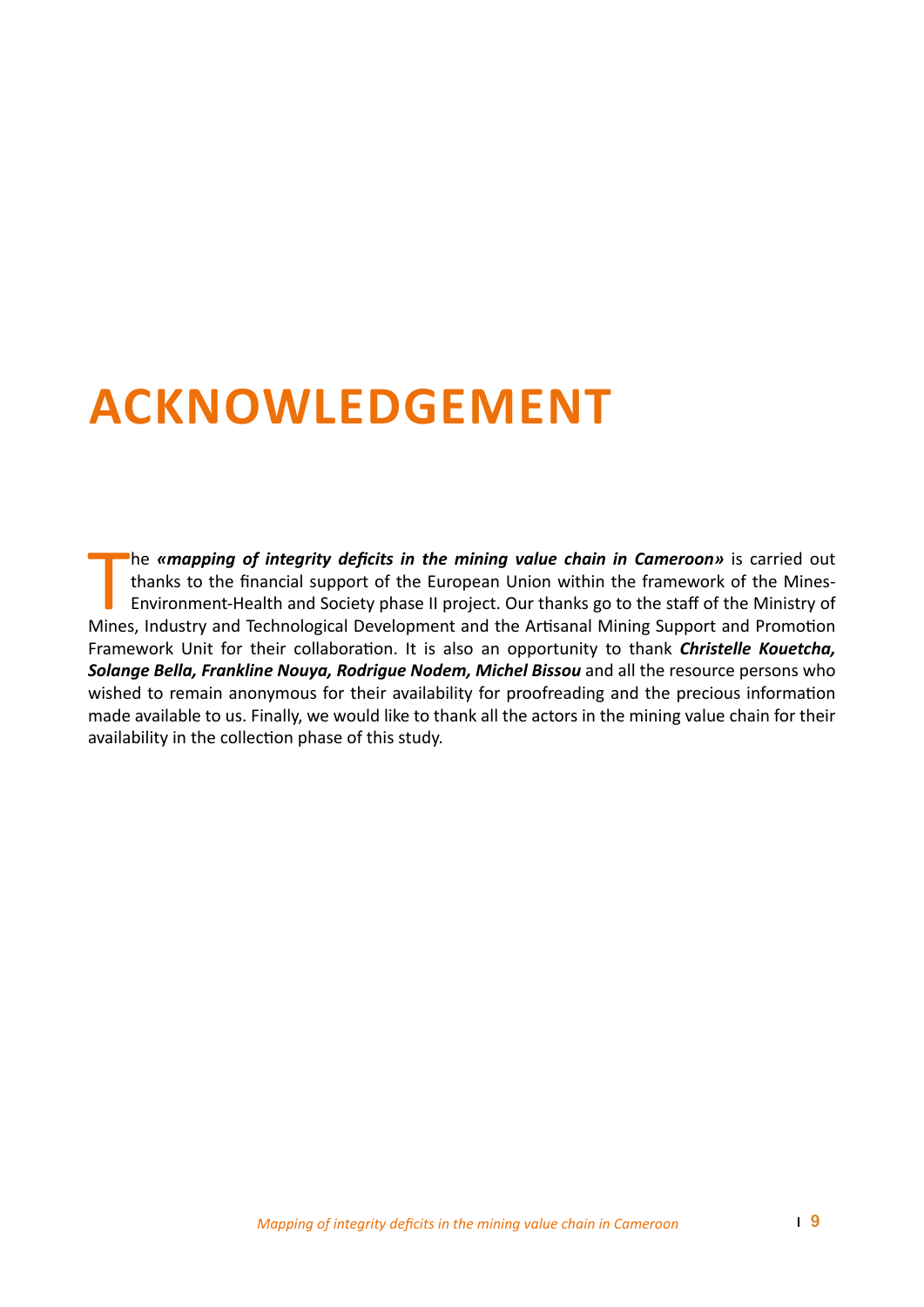## **INTRODUCTION**

The National Development Strategy do-<br>
cument (NDSD) which replaces the<br>
Growth and Employment Strategy Pa-<br>
per (GESP) defines Cameroon's deve-<br>
lopment policy for the period 2020-2030 and he National Development Strategy document (NDSD) which replaces the Growth and Employment Strategy Paper (GESP) defines Cameroon's deveincludes the mining sector among the foundations of the pillar ' 'Structural transformation'. Mining exploratory activities carried out in Cameroon from 1960 to 1990 and supplemented by the results of the Mining Sector Capacity Building Project (PRECASEM) revealed that Cameroon has a strong mining potential. Thanks to this project of the Cameroonian government and financed by the World Bank, the excavations carried out from 2014 to 2019 on nearly 18,000 rock samples, revealed that Cameroon has more than 300 new anomalies and indices, particularly in iron, Bauxite, Diamond, Nickel, Cobalt, Titanium, Tin, Gold, Uranium, Rutile, quarry substances (limestone, pozzolan, marble, granite, clay, sand) and even rare earth. These mining substances are scattered throughout the national territory, thus making Cameroon a true mining destination.

Unlike the mining industry, which is slow to take off, the artisanal sub-sector has experienced considerable development, due in part to the Lom-Pangar dam impoundment project which has favored semi-mechanization of mining. Technical and financial partners with the collaboration of foreign operators have introduced modern machinery and techniques to extract large quantities of gold. Semi-mechanized gold mining in Cameroon is marked by flagrant violation of laws and regulations

The behavior of most of the actors involved in the mining decision-making chain does not favor the conditions for improving governance. The Natural Resources Governance index of the Natural Resources Governance Institute (NRGI, 2017) indicates that the general condition of governance in Cameroon is poor (33/100) and the Transparency International corruption perception index indicates a score of 25/100 for Cameroon in 2019, a score well below the average. The comparison of the results of the Natural Resources Governance Index, and the Corruption Perception Index (CPI), carried out by NRGI, shows that there is a very clear link between lower levels of transparency in the extractive sector and higher levels of corruption. These results also demonstrate that improving extractive governance has positive leverage effects beyond natural resource management.

Studies carried out by civil society organizations such as FODER, DMJ, RELUFA, and CCPCVQP indicate that the exploitation and commercialization of mineral substances resulting from artisanal and small scale operation takes place in great opacity and in blatant violation of the legislation in force to corruption.

This gloomy picture justifies the realization of the study on the «Mapping of integrity deficits in the mining value chain in Cameroon». This study is done in the framework of phase 2 of the Mines - Environment - Health and Society

*<sup>1.</sup> Announcement of the Minister of Mines, Industry and Technological Development during a press briefing Thursday June 11, 2019*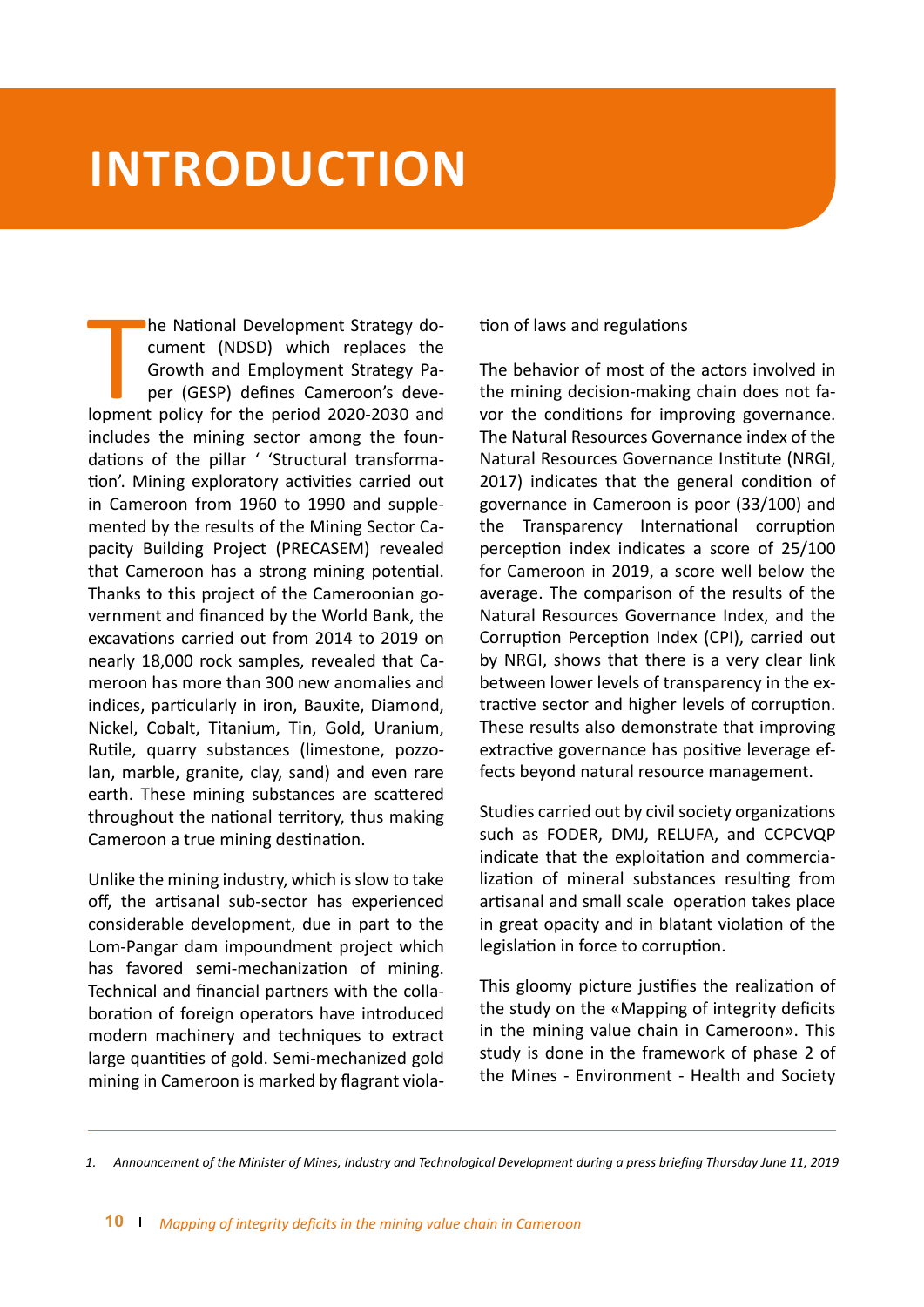(ProMESS 2) project implemented by FODER and TI-C in the Eastern and Adamaoua regions. Data collection methodology included the qualitative and descriptive approaches. In essence it has to do with describing illicit practices as they occur on the ground. This study allows us to shed some light on the sources of integrity deficits that cover all the activities, services and operations carried out in the mining value chain in Cameroon. The study produces reliable results that can be used in the decision-making process in favour of integrity both within the public administration in



charge of the mining sector and in the private sector operating mining. This tool also provides useful information for awareness raising among populations living around mining areas. This involves analyzing the legal framework of the mining value chain (the allocation of mining titles, production, revenue collection, revenue distribution,management and marketing) in order to identify any shortcomings or misunderstandings which are likely to make integrity deficits flourish.

Integrity refers to behavior and actions that comply with a set of ethical and moral principles, which prevent corruption. This has to do with an essential dimension of the ethics of mining management, although the concept is more widely used in the ecological framework.

Presented through the prism of governance, integrity must be understood from its converse of corruption. Corruption is defined as the perversion or misappropriation of a process or an interaction with one or more persons for the purpose, of the corrupter, to obtain particular advantages or prerogatives or, for the corrupt, to obtain retribution in exchange for his complacency.

#### Transparency International defines corruption as *« the abuse of delegated power for private gain ».*

In the context of this study, integrity deficit refers to both a moral posture and a professional attitude. These are acts beyond corruption that are likely to create a direct or indirect negative impact on the mining value chain

*<sup>2.</sup> TI, Combating Corruption in Judicial Systems (Berlin: TI, 2007). www.transparency.org/content/download/27437/413264/file/Judiciary\_ Advocacy\_ToolKit.pdf; TI and UNHabitat, Tools to Support Transparency in Local Governance (Kenya and Berlin: TI and UN-Habitat, 2004).TI «National Integrity System Assessments: Background & Rationale*»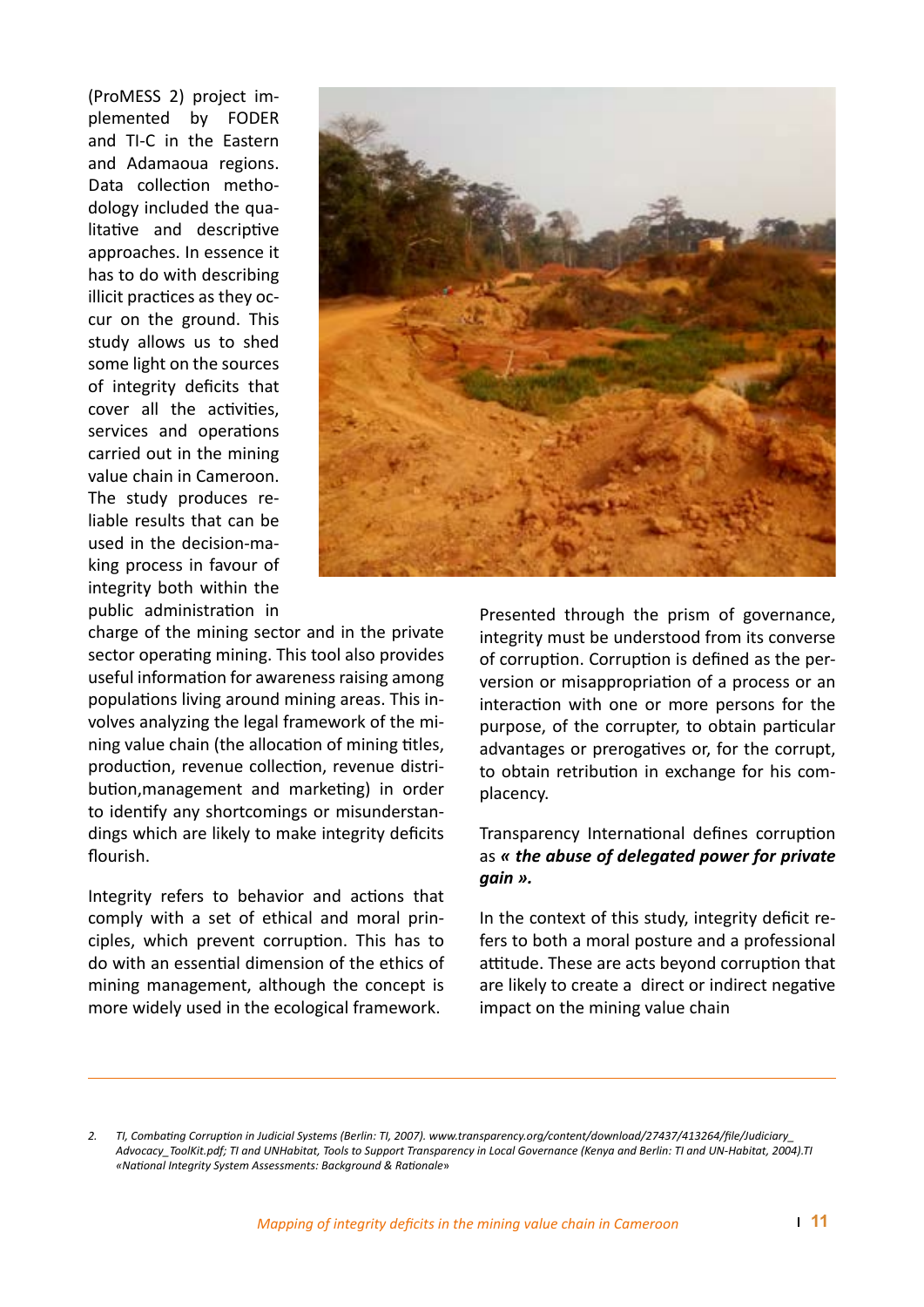## **1. ANALYSIS OF THE LEGAL AND REGULATORY FRAMEWORK OF THE MINING VALUE CHAIN IN CAMEROON FROM 2001 TO 2016**

**Example first texts governing mining activity**<br>in Cameroon are *federal law n° 64 / LF***<br>/3 of April 6,1964 on the regime of minimeral substances and law n° 78/24 of<br>December 29,1978 fixing the base, the rates** he first texts governing mining activity in Cameroon are *federal law n° 64 / LF / 3 of April 6,1964 on the regime of mineral substances and law n° 78/24 of and the mode of collection of fixed rights, royalties and mining taxes.*

Since the advent of Law No. 001 of April 16, 2001 on the mining code and its implementing decree No. 2002/840 / PM of March 26, 2002, Government's efforts to provide better legal framework for mining activity , whose echoes point to an all-out development, have intensified and are reflected in successive legislative and regulatory reforms, particularly the promulgation of law n ° 2010/011 of July 29, 2010, amending and supplementing certain provisions of the Law n° 001 of April 16, 2001 relating to the mining code, the signing of decree n° 2014/1882 of July 04, 2014, amending and supplementing certain provisions of decree n ° 2002/840 / PM of March 26, 2002 and its amendment n ° 2014 / 2349 of 01 August 2014 and, more recently, the promulgation of law n ° 2016/017 of 14 December 2016 on the mining code.

Actually, the aforementioned changes in the legal framework for the development of mining activities, with the added advantage being the Mining Code of December 14,2016, which confirms government's desire to improve governance and mining transparency, still allows some loopholes in the area, thus extending the



lifespan of procrastination in this sector of activity, at least with regards to the allocation and renewal of mining titles and permits (I), mining production (II), collection of revenue (III), income distribution and management (IV) and marketing (V).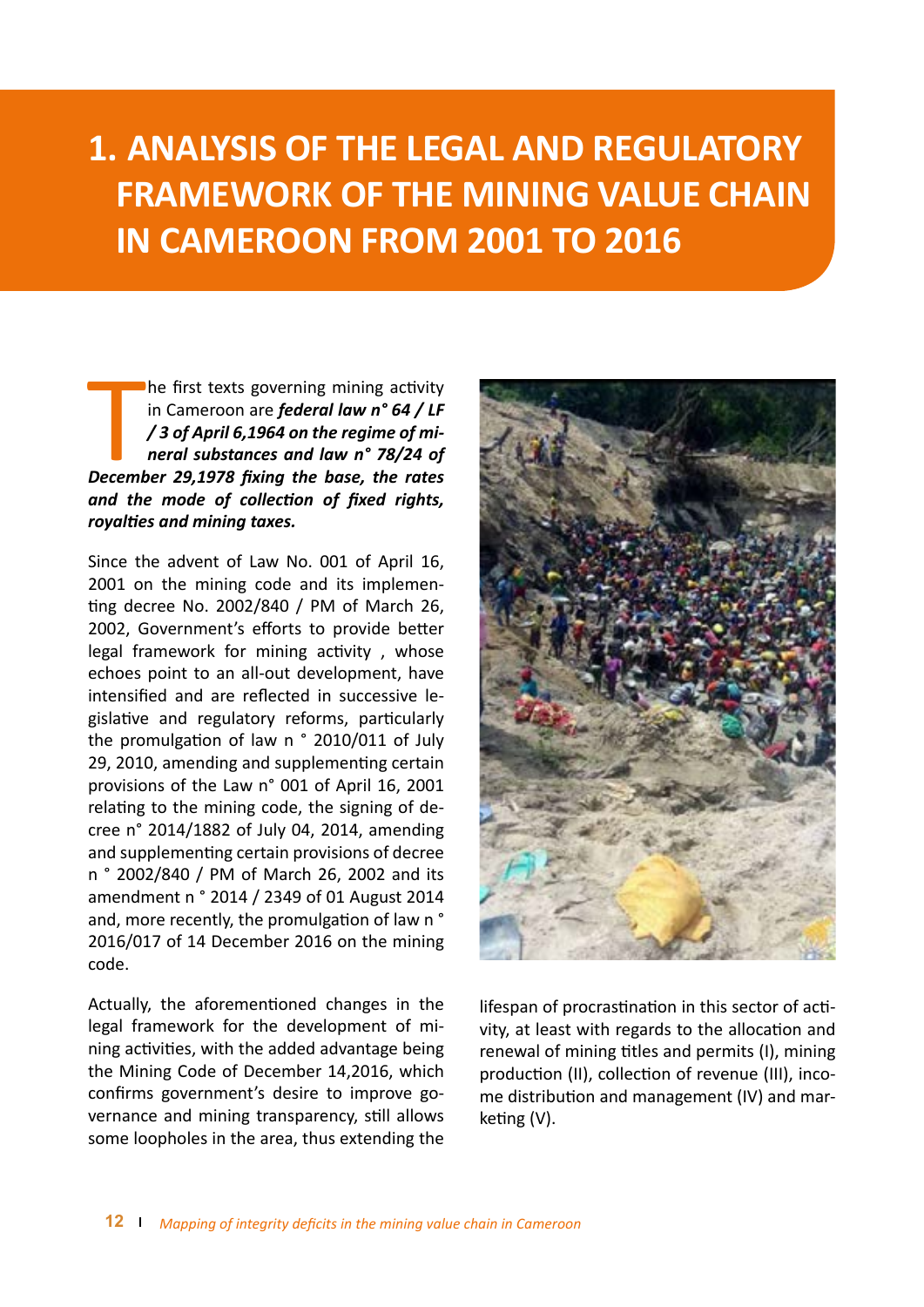### **A. ALLOCATION AND RENEWAL OF TITLES AND MI-NING PERMITS**

In the mining value chain, the first thing is the allocation and renewal of mining titles and permits, particularly the artisanal mining authorization, the semi-mechanized artisanal mining authorization, research, small mine operating permit, industrial mine operating permit. Until now, mining activity has mainly been reduced to artisanal and semi-mechanized artisanal mining as well as research activities.

The stumbling block, when it comes to the allocation of mining titles and permits, revolves around the cohabitation between mining exploration permits and artisanal exploitation permits, with the major issues at stake being the death or survival of mining research activity. Indeed, these two types of activities must be carried out separately. Fortunately, it is this option that received legal recognition from 2001 to July 2014 as stated in the following texts:

- 44 (3) of decree n ° 2002/840 / PM of March 26, 2002 specifying the modalities of application of law n ° 001 of April 16, 2001: "when an exploration or an exploitation permit is granted within a perimeter containing an artisanal mining authorization, the area of the artisanal mining authorization does not form part of the granted perimeter. Holders of such permits must respect the perimeter as well as the rights of the holder of the artisanal mining authorization «;
- 41 (2) new of decree n ° 2014/1882 of July 04, 2014, modifying and supplementing certain provisions of decree n ° 2002/840 / PM of March 26, 2002: "no artisanal authorization may be granted within the perimeter of a valid exploration permit or operating permit ".

THowever, an unfortunate reversal was observed in August 2014 with the consecration of the coexistence of these two types of exploitation in the same space, to the humiliation of compliance with previous provisions, as illustrated below, article 41 (2) new decree n ° 2014/2349 of August 01, 2014, modifying and supplementing certain provisions of decree n ° 2014/1882 of July 04, 2014: "no artisanal authorization may be granted within the perimeter of a valid exploration or operating permit, without the consent of the holder of the said research or operating permit. ".

Speaking specifically of the consent given in this provision, it would not be rude to point a finger at it as being the source of the validation of all the illicit practices observed in this sector of activity, particularly in the bargaining of spaces which ends up killing the research for the benefit of chaotic semi-mechanized exploitation. However, it should be noted that the desired choice of overlapping industrial research permits and semi-mechanized artisanal mining permits is due to the fact that the last two forms of activity have a limiting depth which does not prevent future industrial exploitation. Nevertheless, it should be noted from this superposition that the mineral reserves of a site vary depending on whether artisanal and / or semi-mechanized mining activities have been carried out in the place. On a completely different level, the consecration of the superposition of the research permit and the artisanal and / or semi-mechanized artisanal authorizations makes it possible to question on the effective beneficiary (or real owner) of the permits and authorizations granted in the same zone. « Does the authorization of the holder of the research permit», which the legal framework now allows to, escape the risk of corruption?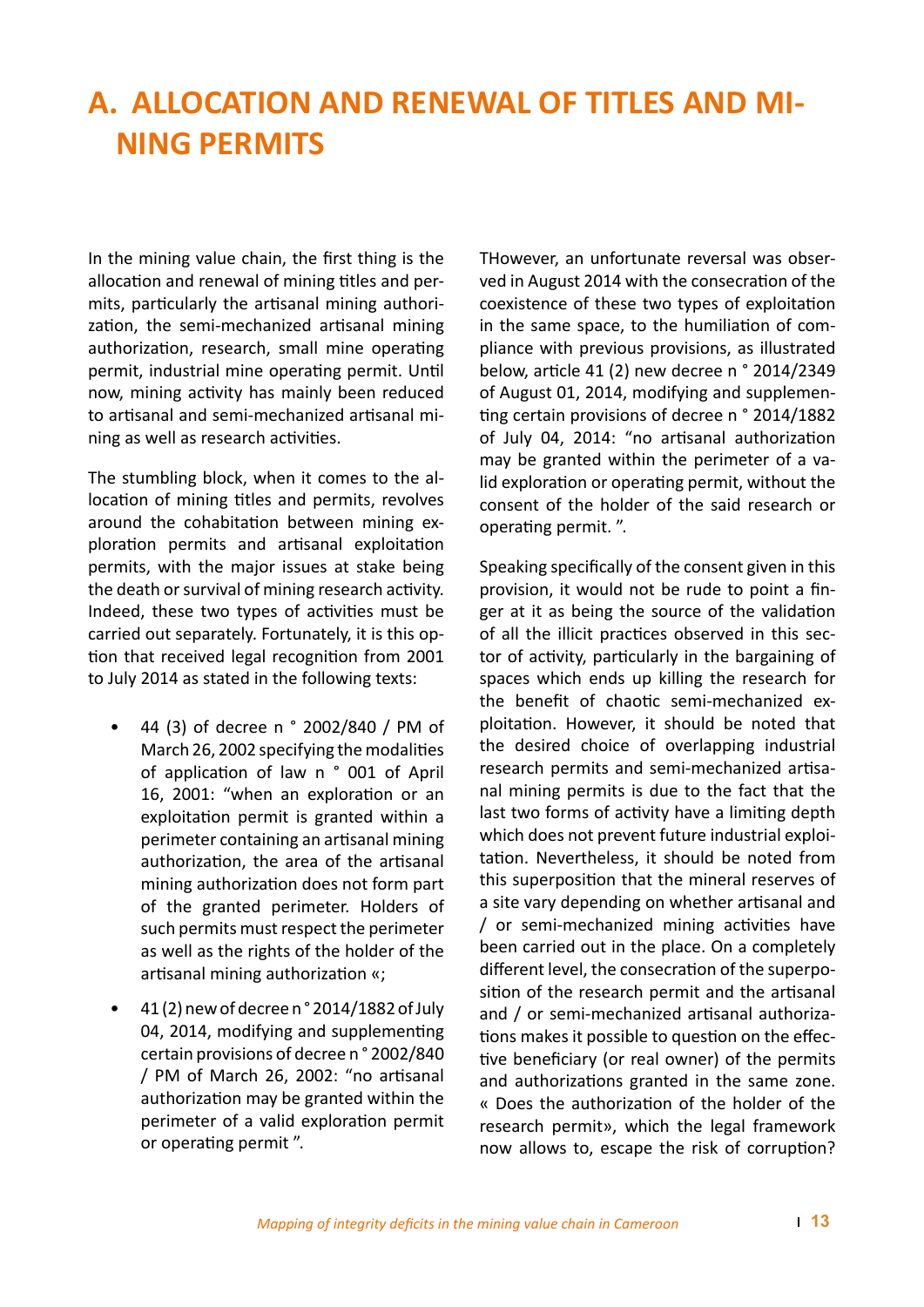In other words, can it guarantee the integrity of the process of granting overlapping permits and authorizations?

This weakness was almost taken up in the reform of the mining code of 2016, despite a more or less blend literature with the provisions of article 27 (2) of law n ° 2016/017 of December 14, 2016 on the mining code, which state that: «the semi-mechanized artisanal authorization of precious and semi-precious substances can only be granted in a research per-



mit by the Minister in charge of Mines, after the prior approval of the President of the Republic, in the conditions and according to the methods set by regulation ".

The aforementioned shortcomings have a negative influence on the production component.

### **B. PRODUCTION**

Production takes place in the post prospection, post research or post exploration phase, distinguished by mining scale which can be artisanal, semi-mechanized artisanal, small mine and industrial mine respectively. Due to the consecration of the superposition of research permits with artisanal authorizations, one or the other form of production can be observed on the condition that the technical criteria of the artisanal and / or semi-mechanized mining are respected. Thus, several processes, including rudimentary methods or techniques, modern or advanced technologies, surround the chain of activities leading to the concentration of products of the said operations.

However, the ambiguity maintained by the legislative and regulatory texts of the mining sector from 2001 to 2016 concerning the granting of artisanal authorizations and the exercise of said activities, does not promote a good perception of the issue of production. Article 40 of Decree No. 2002/840 / PM of

March 26, 2002, specifying the terms of application of Law No. 001 of April 16, 2001, reserved the granting of artisanal authorizations only to natural persons of Cameroonian nationality. On the other hand, with regard to semi-mechanized mining, although the texts authorize legal persons under Cameroonian law to be able to operate, it has not prohibited foreigners from carrying out ASM activity, thus opening the door to the incursion of foreign technical and financial partners. The massive arrival of foreign partners in a context where the capacities for control, monitoring and social and environmental surveillance are limited has exploded the negative impacts of artisanal mining and semi-mechanized mining in mining communities. This is what justifies the disorder observed here and there in the mining areas (non-compliance with environmental clauses, lack of site rehabilitation, poor ecological and wildlife practices, no measures put in place to reduce pollution, etc.).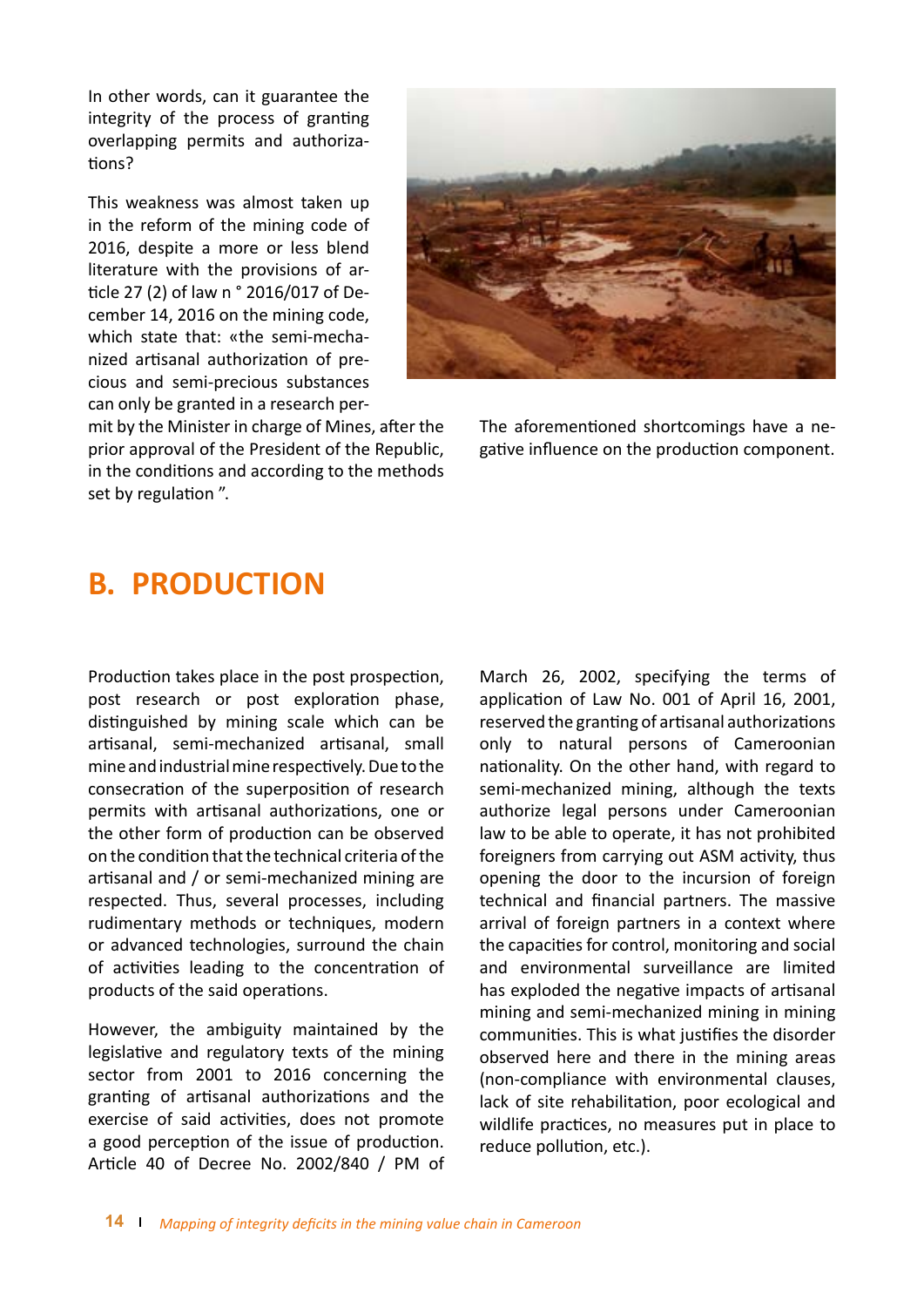Hopefully, the implementation of the provisions of Law n ° 2016/017 of December 14, 2016 on the mining code may put an end to this imbroglio, because indeed, this text has an advantage in that the exercise of artisanal mining is meant only to natural persons of Cameroonian nationality. Also, the exercise of semi-mechanized mining is authorized exclusively to Cameroonian companies justifying that at least fifty-one percent (51%) of the shares are reserved for nationals. Also, the above wish could constitute a springboard for the optimization of revenue.

### **C. COLLECTION OF MINING REVENUE**

Situated almost at the base of the value chain of mining activities, collection generally includes the collection of duties, taxes and royalties from mining operators.

The problem concerning the collection of revenue stems from article 28 of law 2016/017 of December 14, 2016 on the mining code. This article establishes the levy of a synthetic mining tax with full discharge of twenty-five percent (25%) of the gross production of each site in the context of semi-mechanized artisanal mining. This method of collection is, without doubt, the carrier of the seeds of distraction or dispersion of income, in the sense that the product collected from the operators is devoid of any value, the mass remaining the only criterion for evaluating the quantities. However, the value of the material taken is exclusively deducted after the smelting operations intended for purification, not without related losses, which operations take place in Yaoundé. In fact, there is no means of certifying the gold taken from the operator, only the declaration of the agent of the Artisanal Mining Support Framework Unit (CAPAM) is authentic. This entails that, the CAPAM agent could freely speculate on the degree of purity of the gold, including the consequent loss rates, while retaining the mass.

Also, could it be wise for each site to be sampled to specify the average degree of purity of the gold present, thus opening the way to an optimization of income and, consequently, their better distribution and management. in accordance with the requirements of the EITI 2019 standard.

### **D. DISTRIBUTION AND MANAGEMENT OF REVENUES**

This phase, which follows the collection of income, concerns the distribution of these among the beneficiaries, in particular the State, decentralized local authorities, local populations or natives. The way in which said revenues are used is a major concern for governance in the mining sector and the wellbeing of neighboring populations.

The central issue here revolves around the allocation and management of income intended for municipalities and neighboring populations. Order n ° 003950 / MINFI / MINMIDT of June 01, 2015 authorizing CAPAM to collect the ad valorem tax on mineral substances and the monthly corporate tax deposit due by companies engaged in low-mechanized artisanal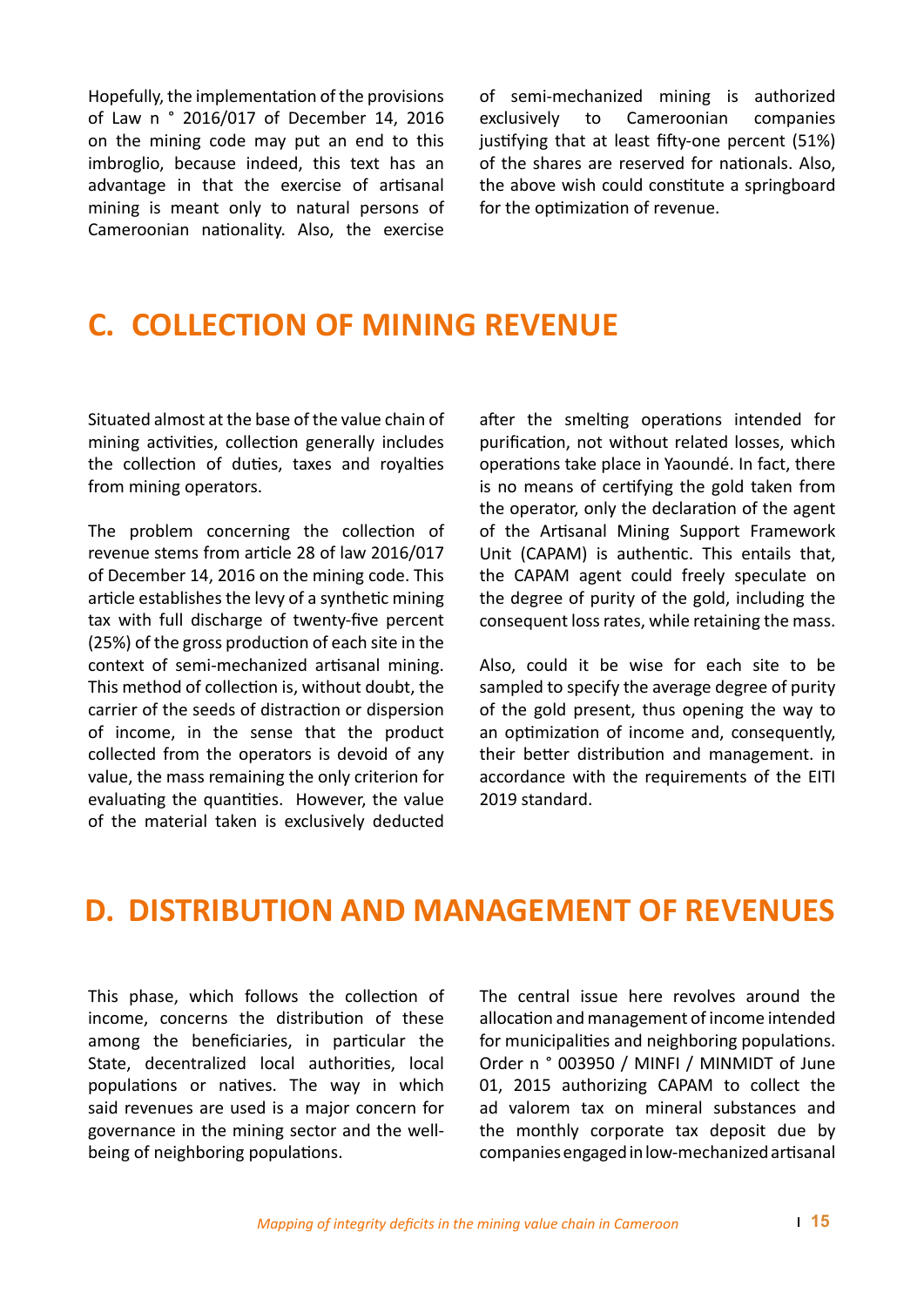mining activities, on behalf of the Directorate General of Taxes and specifying the terms of execution of its mission, indicates in its article 8, that the form dedicated to the declarations of payment of the taxes concerned, must specify, among other things, the beneficiary municipalities with the exact locations of operating sites and the amounts allocated. However, this text is silent on the issue of communicating this document to the municipalities concerned. This is something that creates a lack of traceability in the allocation of the said resources



to the beneficiary municipalities. It would therefore be important that the document be communicated to the municipalities concerned.

In addition, another legal curiosity appears with the decree n ° 005356 / MINMIDT / CAB of August 11, 2014, on the creation, organization and functioning of the Committee for monitoring and evaluation of small mechanized artisanal activities, whose role among others was, to collect income intended for neighboring populations and transfer them in the form

of project, in violation of the principles of decentralization. It should be noted that this Committee was suspended in the course of 2018. The aforementioned dispersion in the distribution and management of income intended for the neighboring populations, favoured their distraction. It would therefore be better to recommend that the distribution and management of revenues be centralized at the level of the decentralized territorial collectivities.

### **E.MARKETING**

This step, which consists of bringing mining products to the market, both locally and internationally, relates in particular to the possession, transport, and sale itself. In addition to the aforementioned headings, the processing activities of mining products, in this case, the smelting, cutting or refining units, which supply jewelry stores and other jewelry spaces, are essential determinants for marketing.

Law 2016/017 of December 14, 2016 relating to the mining code has found a better framework for the activity of holding, transporting,

processing and marketing mineral substances. However, modalities for the implementation of certain related provisions within the framework of decree of application is still in the process of finalization are still being expected,

Law No 2016/017 of December 14, 2016 has finally, brought out a few exceptions that are on the path of improving supervision of mining activity. However, the delay observed in the signing of the relevant implementing decree as well as other texts provided for by this law has handicaps the hopes that this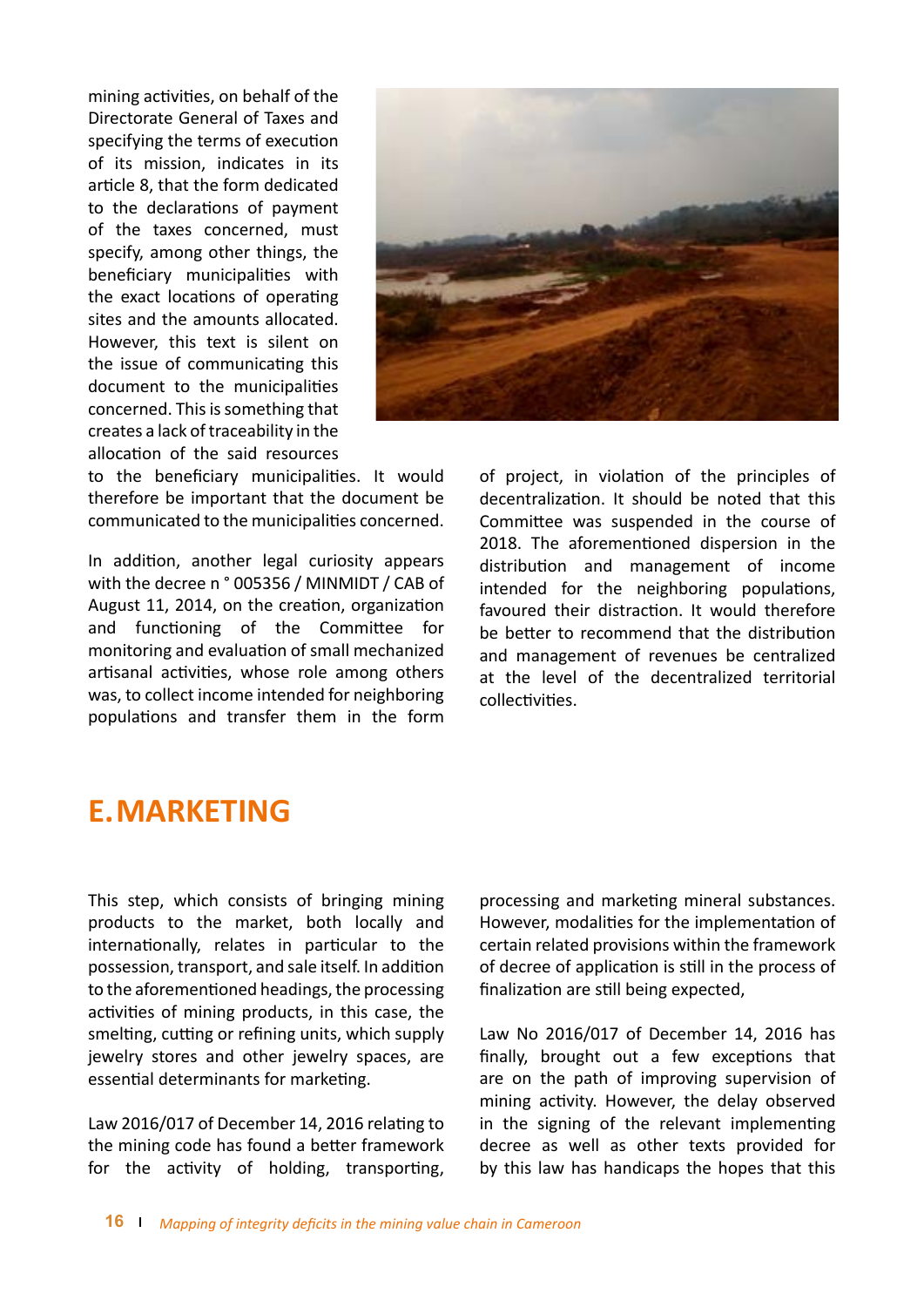reform already brought and so there is more of disorder observed in this sector of activity is still relevant today and wealth distraction in question continue thrive.

Actually, the implementing decree is intended to define specifically:

- The modalities of issuance, renewal, renunciation and withdrawal of mining titles and other authorizations in the mining sector;
- The collection of the contribution of mining companies under local content included among other programs and intended for the social development of the local population and the indigenous population, where applicable surrounding mining and quarrying activities;
- The distribution of mining revenues between the State, municipalities and neighboring populations);
- The terms of participation of companies incorporated under Cameroonian law in the performance of certain services provided to mining companies.

• The mining sector development fund for inventory activities in the mining sector.

This implies that in the absence of this normative and institutional device, it is obvious that the mining value chain in Cameroon is severely cut off. Since the aforementioned points cannot be respected in the management of mining titles, the expectation of seeing mining revenues impact the lives of populations can undoubtedly only constitute a way to the cross. The same is true for the issue of the rehabilitation or restoration of mining sites which, in the absence of the funds provided for this purpose, remains a major concern.

It should be noted to deplore this that mining titles are issued and managed on the basis of anachronistic application texts. It can therefore be understood, for example, that the artisanal authorization is still used for semi-mechanized artisanal mining while this document is only transferred to traditional artisanal mining. Yet it is this type of exploitation that is at the root of all the illicit practices observed in mining areas. The same applies to questions of rehabilitation of mining sites, collection and distribution of mining revenues whose modalities are still being awaited.

Alongside the implementing decree, it is also important to mention the various funds and special accounts established by the aforementioned law, namely:

- The special local capacity development account intended to finance economic, social, cultural, industrial and technological development,
- The funds for the restoration. rehabilitation and closure of mining and quarry sites meant for the preservation and rehabilitation of the environment,

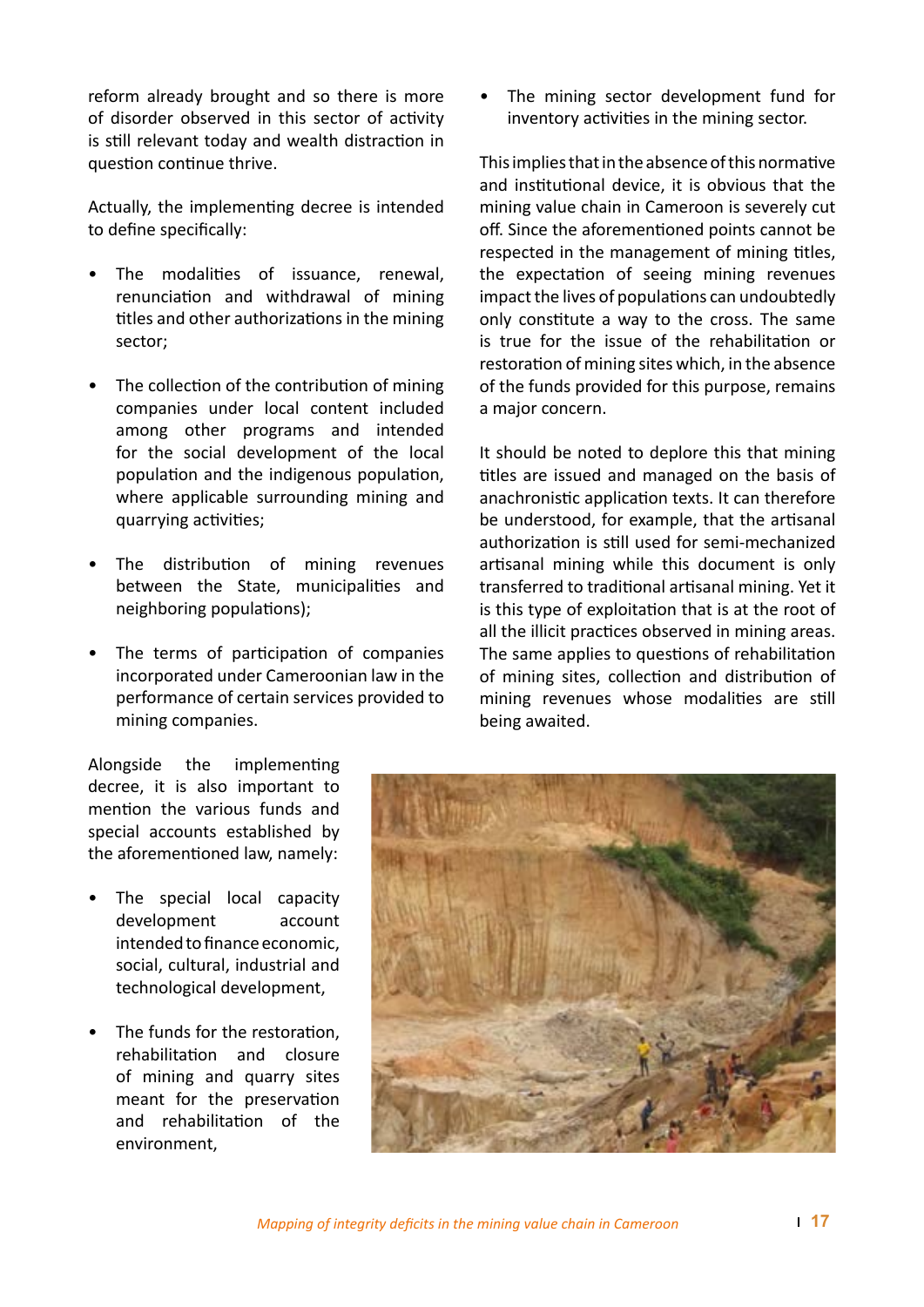### **2. MAPPING OF INTEGRITY DEFICITS**

#### *1. Presentation of the mapping tool*

Mapping of integrity deficits is a systematic process which consists of identifying and evaluating the events (risks and / or opportunities) that could have a positive or negative influence on the objectives sought, namely: on the one hand increasing integrity civil servants and put in place effective and transparent mechanisms for the suppression of corruption and, on the other hand, draft legislation which allows civil servants to operate in complete independence in accordance with the purposes of this study.

The mapping of integrity deficits is therefore a tool (diagnostic) which aims to identify weaknesses in a system that could present opportunities likely to promote integrity deficits; with the understanding that exposure to corruption is particularly considered as one of the criteria for assessing the integrity deficit of public officials.

Specifically, this involves assigning an impact level to an event or action and multiplying it by the corresponding probability of exposure to this event or action (i.e. severity  $=$  the impact  $x$ probability).

One of the main advantages of mapping integrity deficits is that it can present integrity deficits to give a better understanding of the integrity situation in a given context. In addition, it can be used to visualize the relationships between different households and actors and subsequently identify specific areas where resources can be more effectively channeled. It could also serve as a working basis for institutions (CONAC, CONSUPE, PNG, etc.) fighting against the integrity deficit specializing in monitoring changes and evolution of risks over time.

In general, the mapping of deficits starts with the identification of integrity deficits, considered as indicators. It continues with an impact analysis and estimation of the probability of the integrity deficit. By transforming the identification of the deficit into information (manifestation), other stages of the mapping can take into account the prioritization of risks, the identification of tools to prevent the identified risks, and guidance on development strategies against the integrity deficit. In detail, the stages involve in mapping of integrity deficits are presented as follows:

*<sup>3.</sup> Catherine Jourdan and Joe Atkinson « A practical guide to risk assessment: how principles-based risk assessment enable organizations to take right risks », Princewaterhousecoopers, 2008, p 7.Catherine Jourdan and Joe Atkinson « A practical guide to risk assessment: how principles-based risk assessment enable organizations to take right risks », Princewaterhousecoopers, 2008, p 7.*

*<sup>4.</sup> Andy McDevitt, « Corruption Risk Assessment Topic Guide », Transparency International, 2011, p 1.*

*<sup>5.</sup> « Analysing Corruption in the Forestry Sector », Transparency International, 2010, P 93.*

*<sup>6.</sup> Op.Cit 2.*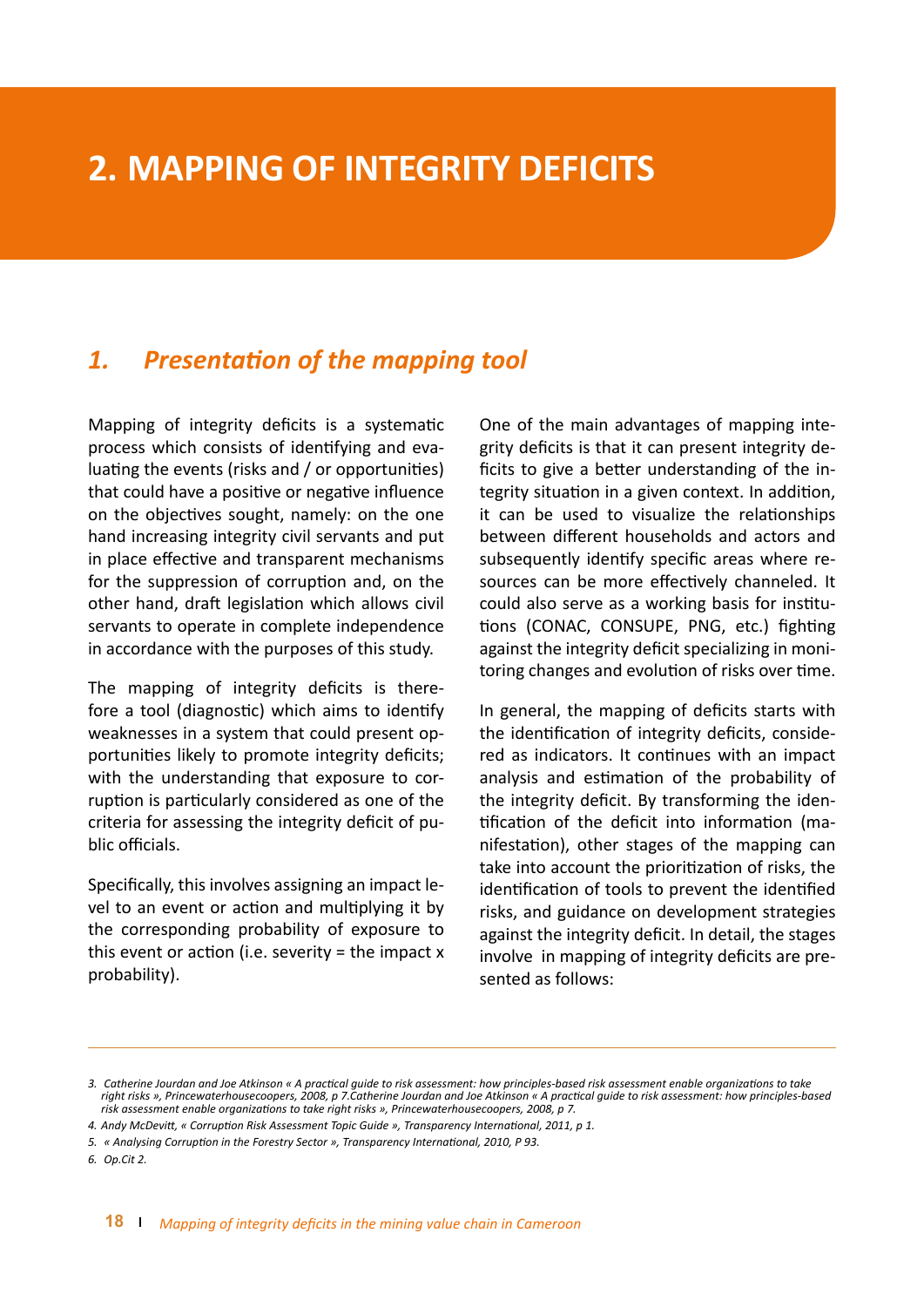#### **a. Identification of activities**

The first step in mapping integrity deficits consists of presenting in detail all the activities that are carried out (specifications or Job description) within the framework of a position, a service or a given sector.

#### **b. Identification of concerned actors**

Actors taken into account in the mapping exercise of integrity deficits are identified according to the relationship they have with a given position, service or sector. For each activity, it is possible to identify several actors having a direct or indirect relationship with the manager, the service, the sector being the subject of the study. This exercise also helps identify actors at both national and local level.

#### **c. Identification of t integrity deficits**

The identification of the integrity deficit is made in relation to clearly defined activities within the framework of a given position, service or sector. This exercise makes it possible to identify integrity deficits which put or could further jeopardize good governance in a given function / service or sector. In the context of this study, it is about integrity deficits likely to undermine good mining governance in Cameroon.

#### **d. Manifestations of integrity deficit**

Each integrity deficit is explained in detail. It also presents the way in which it manifests itself or could manifest itself in a given environment. For example, assuming that the integrity deficit in a given environment is «the bribe», then it will be necessary to explain precisely how it is or could be paid, by whom and for what purpose.

#### **e. Rating of integrity deficit**

Each integrity deficit is scored on the basis of two aspects: impact and likelihood. Impact refers to the question «what would be the impact



of this integrity deficit in a given environment if it is real / real?» «. Probability, on the other hand, brings out the question: «What is the probability that this integrity deficit can be effective or occur?». The impact of an integrity deficit and the likelihood of it occurrence are rated on a scale from 0 to 5.

#### **f. Prioritization of integrity deficit**

The level of the integrity deficit in a given environment is the product of the impact and the likelihood of the integrity deficit (ie Impact (I) x Likelihood (L)). Deficit prioritization is done by ranking the highest risk deficit to the lowest risk deficit (this ranking is determined by the final result of I x L operation).

#### **g. Identification of instruments to fight against integrity deficit**

This identification follows the prioritization of integrity deficit thus making it possible both to take cognizance of the tools missing in the fight against the scourge in a given environment and to assess the changes to be made in relation to the integrity deficits at a higher risk.

*<sup>7.</sup> Op. Cit 2.*

*<sup>8.</sup> Rapport de l'atelier sur la mitigation des risques de corruption dans la mise en œuvre de l'APV-FLEGT au Cameroun », Foret et Développement Rural, 2012, P 9.*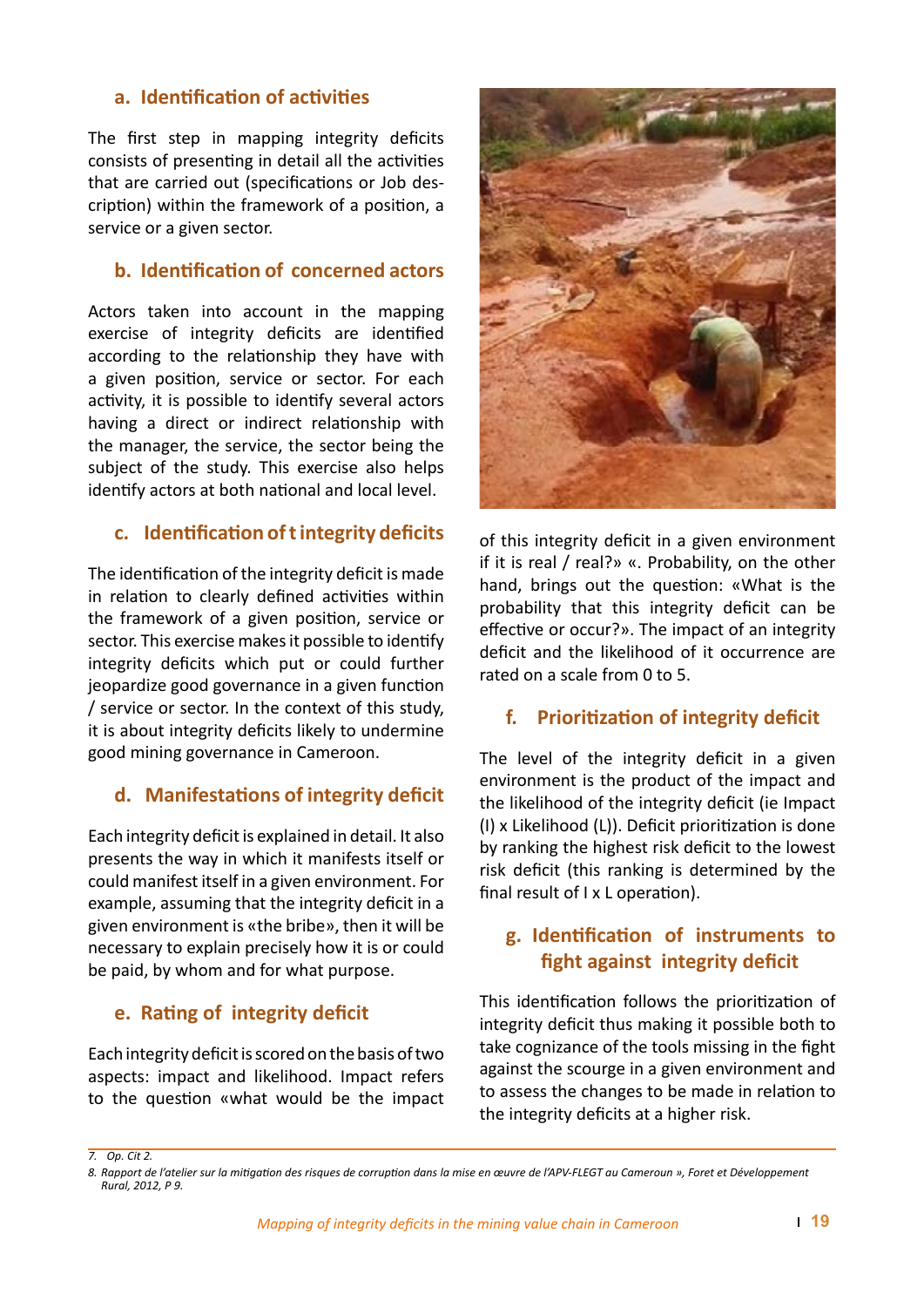

#### **h. Information gathering strategy for the study**

This study is essentially qualitative. It is carried out within the framework of ProMESS II implemented by TI-C and FODER. It required the mobilization of ten volunteers deployed in central services, in the regions of Adamawa and the East, more precisely in: Yaoundé, Bertoua, Batouri, Kete, Ngoura, Colomine, Bétaré-Oya, Meiganga, and Ngaoundere. The role of these volunteers was to observe, document and analyze illegal practices in the affected localities. However, given the nature of the information sought, the team turned more towards the «focus group Discussions» and direct interviews. Focus groups Discussions were used in localities with a high concentration of actors.

" Focus groups '' are informal meetings which allow groups of actors (previously selected) from a given sector to be put around a table in order to allow them to exchange freely on the

realities of their sector. In this context, «focus groups» of collectors, artisanal miners and local administration were formed in each of the localities visited. This tool has the advantage of being confidential, so participants have no fear of sharing information in their possession. Given the confidential nature of the information collected, no participant is mentioned in this study.

Interviews on the other hand were organized with the staff of the central and decentralized services of the Ministry of Mines, Environment, CAPAM and certain mining company officials. For the sake of information balance, the investigating team spoke with the authorities occupying different levels of responsibility (from the rank of director to the simple guard). This approach made it possible to combine the information collected in order to consolidate it. For mining companies, the interview was done at the sites with the support of a translator (for Chinese companies).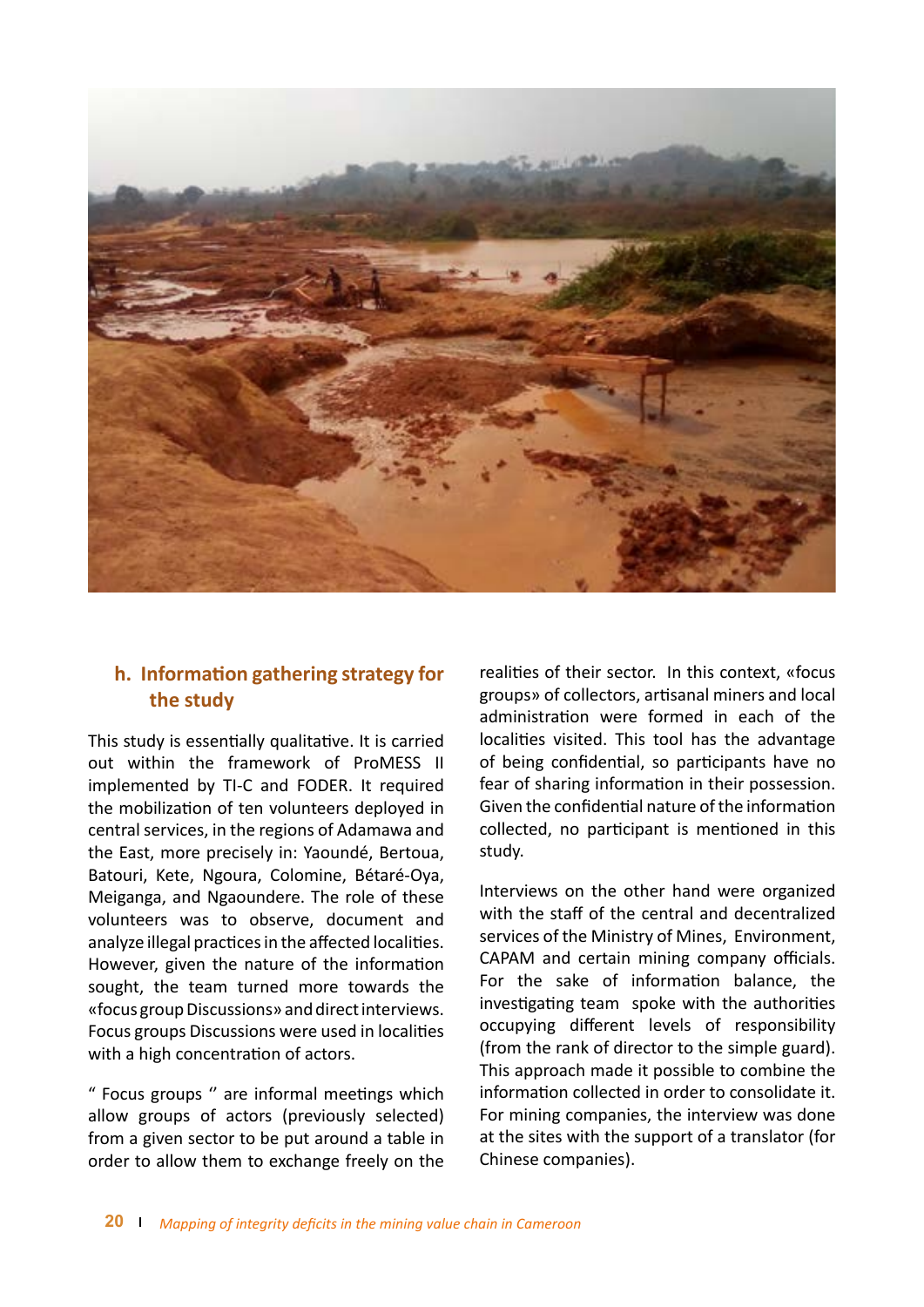#### *External and internal actors were interviewed.*

The internal actors consist of:

- i. LThe internal actors consist of:
- ii. The Ministry of Mines, Industry and Technological Development and its branches;
- iii. The Ministry of the Environment, Protection of Nature and Sustainable Development;
- iv. Administrative authorities;
- v. Capam,agents, Kimberly Process (KP) and EITI agents;
- vi. Gendarmerie detachment.

#### *As external actors we have:*

- i. Artisanal miners and collectors;
- ii. The holders or not of mining titles;
- iii. The neighboring populations;
- iv. Mining companies workers;
- v. Mayors and municipal councilors;
- vi. Traditional leaders

Considering that the study is qualitative, 10 focus groups were constituted and organized as follows: 05 per group of actors (internal and external), in Yaoundé, Batouri, Bétare and Colomine.

However, the individual interviews were carried out with an interview guide on the two types of actor groups mentioned above, namely internal and external actors.

Thus, 300 questionnaires were administered as follows:

#### *• External actors 225*

- Artisans 110
- PArtisanal miners 110
- Local populations 40
- Managers of companies 05
- Collectors 35
- Company workers 18
- Municipal councilors 10
- Traditional leaders 05
- Mayors 02

#### *• Internal actors 75*

- Directors 3
- Sub-directors 5
- Staff 20
- Capam agents 20
- Mine brigades 10
- Gendarmerie detachment 03
- Administrative authorities 03
- Focal points of the Kimberly process 05
- Members of EITI 06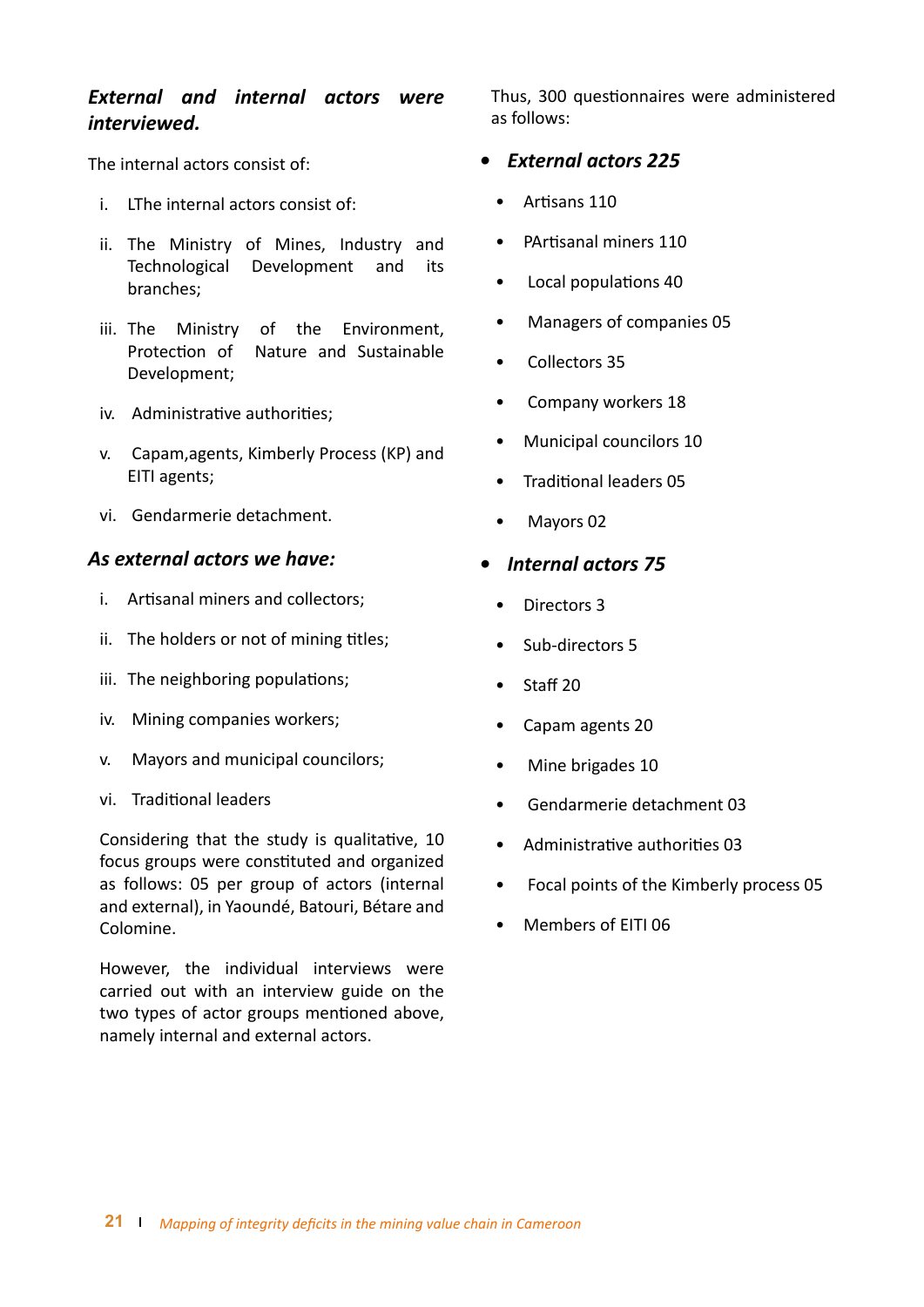### **i. Mapping of integrity deficits (tables)**

#### **MINING VALUE CHAIN**

| <b>STEPS</b>                                                      | <b>ACTIVITIES</b>                                                                                                                                                                                       | <b>INVOLVED ACTORS</b>               |                                                  | <b>SERVICE TO</b><br><b>BE DELIVERED</b><br>/ VALIDITY OR<br><b>PROCESSING</b><br><b>PERIOD</b>                                    | <b>ILLIGAL</b><br><b>PRACTICES</b>                                                                 | <b>OBSERVATIONS</b>                                                                                                                                                                                                                                                                                                                                                                                                                                                                                                                                                                                                                                                                                              | <b>IMPACT</b>  | <b>LIKELIHOOD</b> | <b>SEVERITY</b> |  |
|-------------------------------------------------------------------|---------------------------------------------------------------------------------------------------------------------------------------------------------------------------------------------------------|--------------------------------------|--------------------------------------------------|------------------------------------------------------------------------------------------------------------------------------------|----------------------------------------------------------------------------------------------------|------------------------------------------------------------------------------------------------------------------------------------------------------------------------------------------------------------------------------------------------------------------------------------------------------------------------------------------------------------------------------------------------------------------------------------------------------------------------------------------------------------------------------------------------------------------------------------------------------------------------------------------------------------------------------------------------------------------|----------------|-------------------|-----------------|--|
|                                                                   |                                                                                                                                                                                                         | <b>INTERNAL</b>                      | <b>EXTERNAL</b>                                  |                                                                                                                                    |                                                                                                    |                                                                                                                                                                                                                                                                                                                                                                                                                                                                                                                                                                                                                                                                                                                  |                |                   |                 |  |
| 1. GRANTING AND RENEWAL OF CARDS, PERMITS AND AUTHORIZATIONS      |                                                                                                                                                                                                         |                                      |                                                  |                                                                                                                                    |                                                                                                    |                                                                                                                                                                                                                                                                                                                                                                                                                                                                                                                                                                                                                                                                                                                  |                |                   |                 |  |
| Formalities for obtaining<br>cards, authorizations and<br>permits | · Identification of the<br>department in which<br>the applicant wants to<br>practice<br>· Identification of the<br>mineral to prospect<br>• deposit of a stamped<br>application at the<br>approved rate | Administration in<br>charge of mines | Physical person<br>of Cameroonian<br>nationality | Individual mining<br>artisan card (for the<br>grant, pay 10,000 CFA<br>francs, for the renewal<br>20,000 CFA francs)<br>(prospect) | Exercise in all<br>illegally,<br>(More than 95%<br>of artisanal miners<br>work without a<br>card). | It was noted that in the absence<br>of the implementing decree<br>that should define the person<br>authorized to issue the artisanal<br>mining card in practice, the<br>issue is made by the Divisional<br>Delegate, resulting in a lack of<br>traceability of the revenues<br>collected.<br>• Those who work without<br>a card consider the mining<br>substances of their village<br>or locality as a family<br>heirloom. However, great<br>complacency has been noted<br>on the part of the mini-ng<br>administration, which does<br>not carry out regular checks.<br>This irregularity<br>in control could be explained<br>by a lack of logistics and staff<br>in the Regional and Divisional<br>Delegations. | $\overline{2}$ | $\overline{4}$    | 8 (Low)         |  |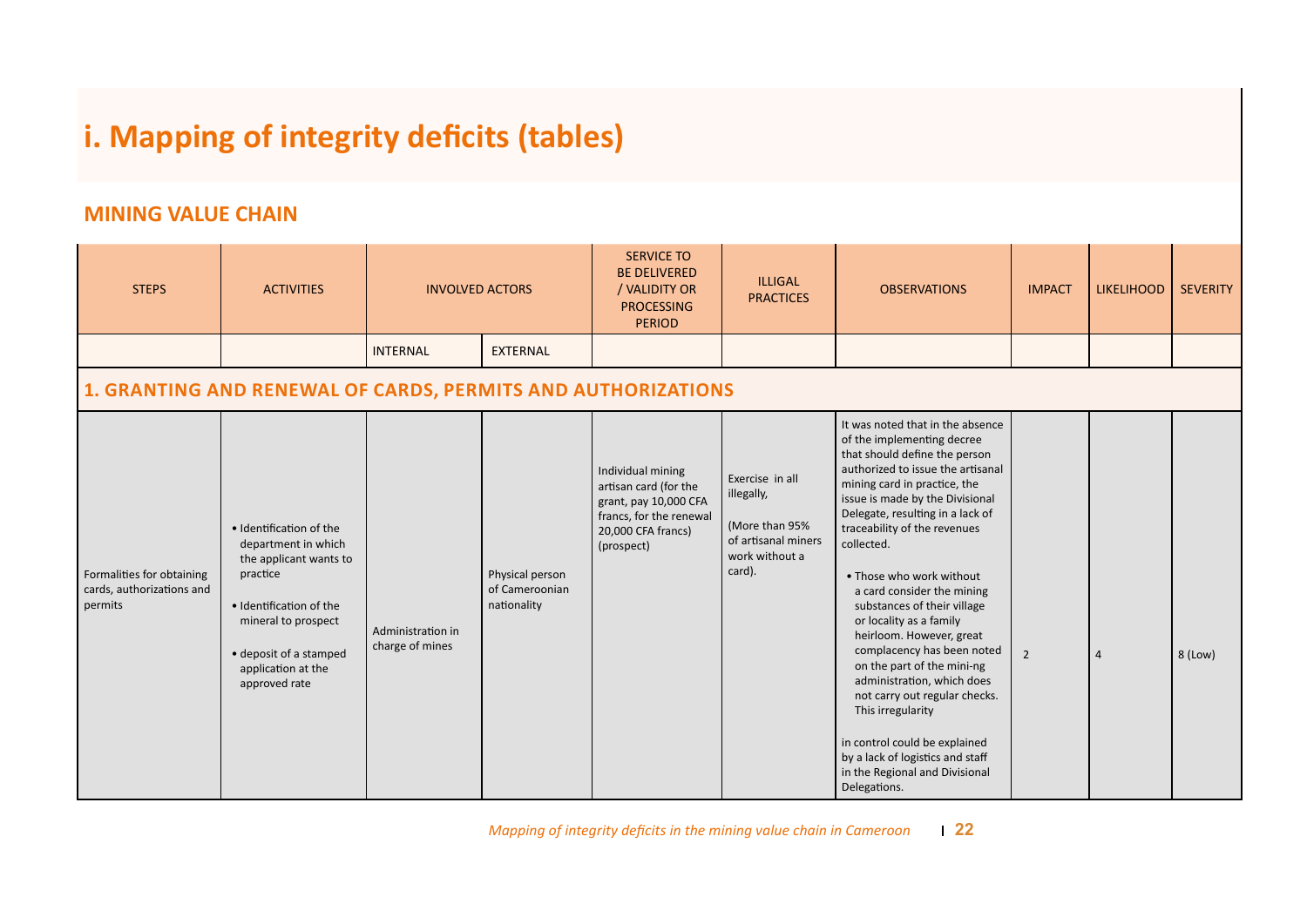|  | Identification of the area<br>using a topographic map<br>at a scale of 1 / 50,000<br>· Identification of the<br>mineral to be exploited<br>• Request stamped at the<br>current rate | Administration in<br>charge of mines | Pysical persons<br>of Cameroonian<br>Nationality | • The authorization<br>for artisanal mining<br>(to operate) (for the<br>granting of 30,000<br>FCFA, renewal of<br>50,000 FCFA)<br>renewable term of two<br>$(02)$ years | • Influence<br>peddling,<br>corruption, fraud<br>• The exercise of<br>artisanal mining<br>activity by<br>people of foreign<br>nationalities<br>in violation of<br>article 22 of<br>the law of 14<br>December on the<br>mining code.<br>In the absence of<br>a text setting out<br>the modalities of<br>application that<br>should define<br>the authority<br>empowered<br>to issue<br>artisanal mining<br>authorization,<br>artisanal mining<br>authorizations<br>are used for<br>the practice of<br>semi-mechanized<br>artisanal mining. | • It was found that in the<br>absence of the implementing<br>decree to define the person<br>authorized to issue the<br>authorization for artisanal<br>mining, it is, Regional<br>Delegates are seen to be<br>granted them.<br>In practice, artisanal miners<br>are subject to payment of an<br>amount of 550,000 CFA francs<br>distributed respectively as<br>follows: 500,000 CFA francs for<br>the surface royalty and 50,000<br>CFA francs for fixed rights.<br>The applicants and holders are<br>mostly authorities and political<br>elites (parliamentarians,<br>senators, mayors),<br>administrative (ministers, Senior<br>Divisional officers, Divisional<br>officers) and sometimes the<br>military (according to field<br>sources). --The position of<br>the aforementioned actors<br>constitutes in most cases a<br>source of influence on peddling,<br>collision, opacity concerning<br>the real identity of the holders<br>of these titles, thus bypassing<br>the legal framework of mining<br>activities. | 5 | 4 | 20 (high) |
|--|-------------------------------------------------------------------------------------------------------------------------------------------------------------------------------------|--------------------------------------|--------------------------------------------------|-------------------------------------------------------------------------------------------------------------------------------------------------------------------------|-------------------------------------------------------------------------------------------------------------------------------------------------------------------------------------------------------------------------------------------------------------------------------------------------------------------------------------------------------------------------------------------------------------------------------------------------------------------------------------------------------------------------------------------|------------------------------------------------------------------------------------------------------------------------------------------------------------------------------------------------------------------------------------------------------------------------------------------------------------------------------------------------------------------------------------------------------------------------------------------------------------------------------------------------------------------------------------------------------------------------------------------------------------------------------------------------------------------------------------------------------------------------------------------------------------------------------------------------------------------------------------------------------------------------------------------------------------------------------------------------------------------------------------------------------------------------|---|---|-----------|
|--|-------------------------------------------------------------------------------------------------------------------------------------------------------------------------------------|--------------------------------------|--------------------------------------------------|-------------------------------------------------------------------------------------------------------------------------------------------------------------------------|-------------------------------------------------------------------------------------------------------------------------------------------------------------------------------------------------------------------------------------------------------------------------------------------------------------------------------------------------------------------------------------------------------------------------------------------------------------------------------------------------------------------------------------------|------------------------------------------------------------------------------------------------------------------------------------------------------------------------------------------------------------------------------------------------------------------------------------------------------------------------------------------------------------------------------------------------------------------------------------------------------------------------------------------------------------------------------------------------------------------------------------------------------------------------------------------------------------------------------------------------------------------------------------------------------------------------------------------------------------------------------------------------------------------------------------------------------------------------------------------------------------------------------------------------------------------------|---|---|-----------|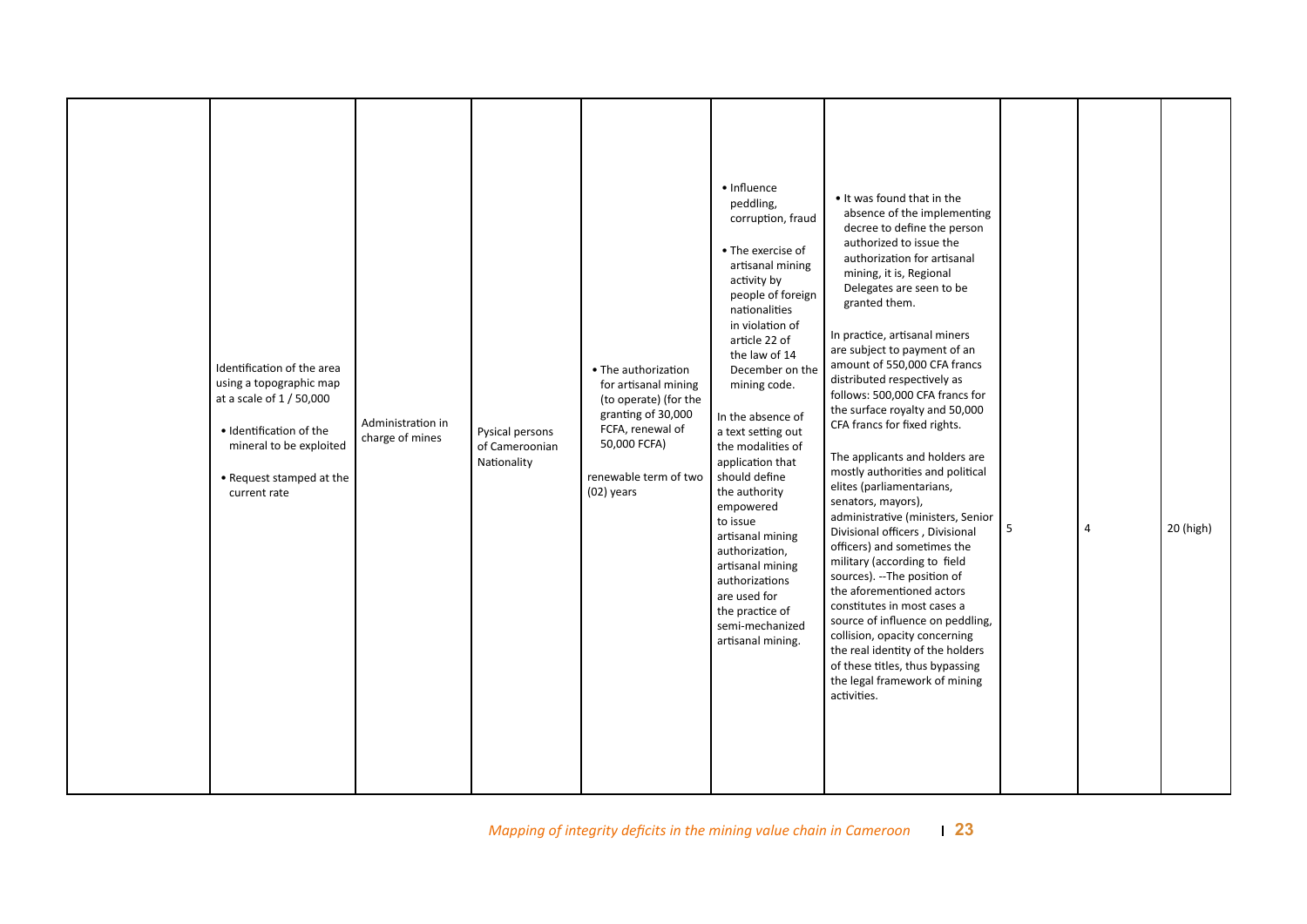|                                                                                                                                                                                                                                                                                                            |                                                                                                                                                                                                                                               |                                              |                                                                                                                                                                       | • There has been a growing<br>influence of the presidency<br>of the republic in obtaining<br>mining titles.<br>• Truthfully, applicants are<br>exclusively Cameroonian, but<br>the exploitation is carried out<br>by foreign operators, mostly<br>Asians, notably Chinese and<br>South Korean (95%). Reason<br>why there is the expression<br>«the Chinese of »<br>expressing the collisional link<br>between the personalities<br>who own the permits and<br>the companies (operational<br>arm) on the ground. In<br>reality there is an addict<br>in the mining sector that<br>behind a «Chinese» hides an<br>influential personality. |   |   |                   |
|------------------------------------------------------------------------------------------------------------------------------------------------------------------------------------------------------------------------------------------------------------------------------------------------------------|-----------------------------------------------------------------------------------------------------------------------------------------------------------------------------------------------------------------------------------------------|----------------------------------------------|-----------------------------------------------------------------------------------------------------------------------------------------------------------------------|------------------------------------------------------------------------------------------------------------------------------------------------------------------------------------------------------------------------------------------------------------------------------------------------------------------------------------------------------------------------------------------------------------------------------------------------------------------------------------------------------------------------------------------------------------------------------------------------------------------------------------------|---|---|-------------------|
| · Identification of the<br>department in which<br>the applicant wants to<br>practice<br>· identification of the<br>mineral to be exploited<br>· Identification of<br>the area using a<br>topographic map (must<br>not exceed 21ha)<br>• Presentation of a<br>stamped application at<br>the authorized rate | · Divisional,<br>Regional<br>Delegation,<br>• Central services<br>(Department of<br>mines, sub-<br>Department of<br>mining survey)<br>• Presidency of the<br>Republic<br>· lors que la zone<br>demandée est<br>dans un permis<br>de recherche | Any moral<br>person under<br>Cameroonian law | The authorization<br>for semi-mechanized<br>artisanal mining is<br>(,1 500,000 FCFA for<br>granting, 3,000,000<br>FCFA for renewal),<br>Duration of two (02)<br>years | This informal change generates<br>various and multifaceted<br>consequences, notably fiscal,<br>environmental and social. It<br>also neutralizes the work of the<br>controllers who sometimes find<br>themselves face with a legal<br>vacuum, a situation favorable to<br>all forms of corruption among<br>the actors.                                                                                                                                                                                                                                                                                                                    | 5 | 5 | 25 (very<br>high) |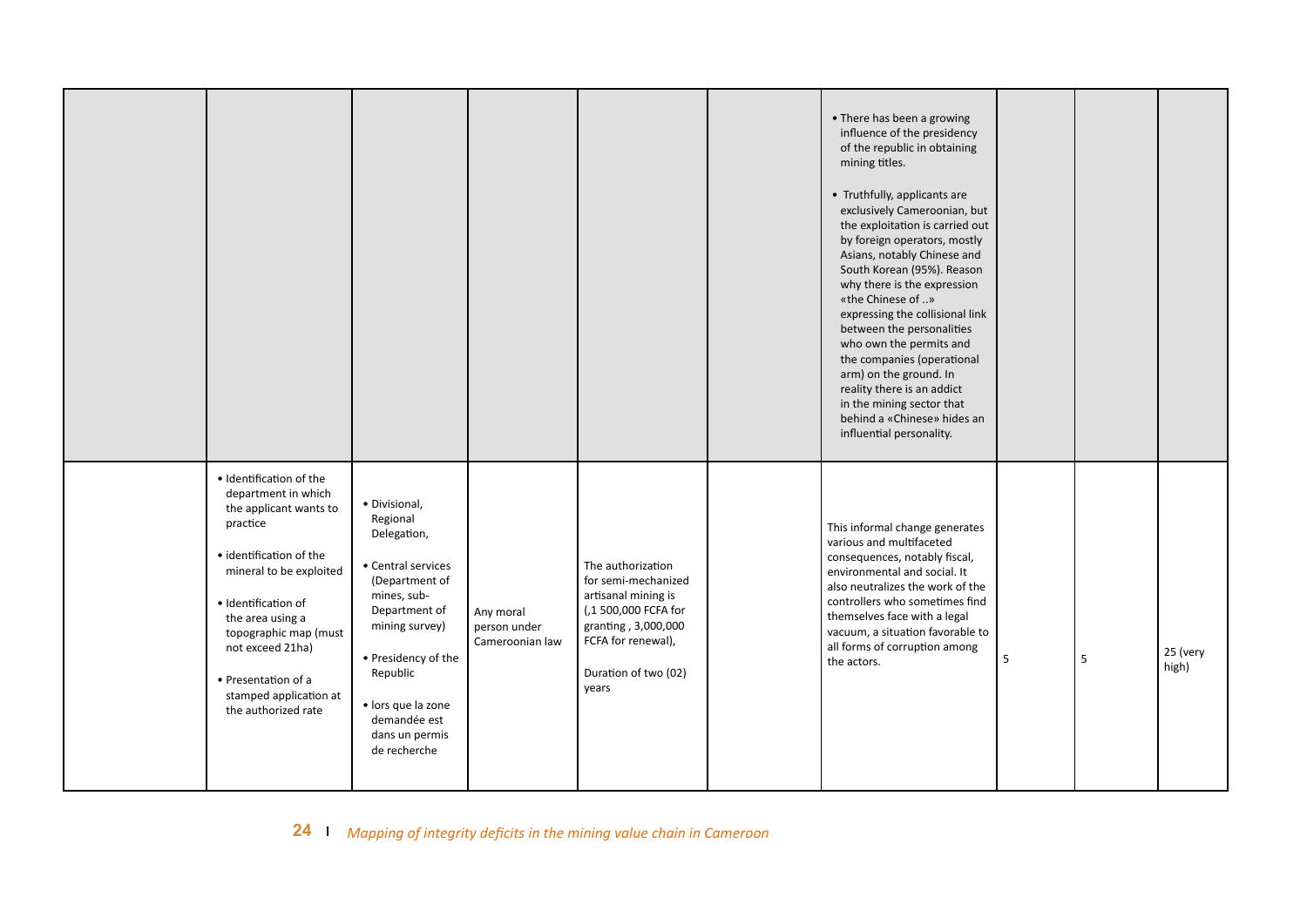|  | the area using a<br>topographic map at the<br>scale of 1 / 200,000th<br>of the permit area<br>• Solicited<br>· Identification of<br>the mineral to be<br>prospected<br>• Drop an application at<br>the authorized rate<br>• Renewal of Licence | Minister in charge<br>of mines | person under<br>Cameroonian law<br>(company) | Duration of three (03)<br>years and renewable<br>3 times for a period of<br>2 years each (for the<br>granting of 3000 FcFa<br>/ $km^2$ , renewal of 4000<br>FCFA / $km^2$ and 7,500<br>Fcfa / km | peddling,<br>corruption,<br>fraud;<br>Diversion of<br>research activity<br>in favor of semi-<br>mechanized<br>artisanal mining.<br>• Attribution of<br>research permits<br>in the absence<br>of technical and<br>financial capacity<br>• Non-compliance<br>with the<br>specifications | do not have the technical<br>and financial capacities, yet<br>their permits are regularly<br>renewed.<br>• The aforementioned<br>operators tend to engaged in<br>the sale of spaces for semi-<br>mechanized artisanal mining<br>purposes instead of research<br>activity which was intended.<br>In some cases the holders of<br>research permits carry out<br>semi-mechanized exploitation<br>under another company<br>name belonging to the same<br>subsidiary<br>The applicants and holders are<br>mostly authorities and political<br>elites (parliamentarians,<br>senators, mayors),<br>administrative (ministers, Senior<br>Divisional officer, Divisional<br>officer) and sometimes the<br>military (following source<br>from the field). The position<br>of the aforementioned actors<br>constitutes in most cases a<br>source of influence to peddling,<br>collision, opacity concerning the<br>real identity of the holders of<br>these titles<br>The presidency of the republic<br>has been found to have some<br>influence in obtaining research<br>permits. | 4 | $\overline{4}$ | 16(High) |
|--|------------------------------------------------------------------------------------------------------------------------------------------------------------------------------------------------------------------------------------------------|--------------------------------|----------------------------------------------|--------------------------------------------------------------------------------------------------------------------------------------------------------------------------------------------------|---------------------------------------------------------------------------------------------------------------------------------------------------------------------------------------------------------------------------------------------------------------------------------------|-------------------------------------------------------------------------------------------------------------------------------------------------------------------------------------------------------------------------------------------------------------------------------------------------------------------------------------------------------------------------------------------------------------------------------------------------------------------------------------------------------------------------------------------------------------------------------------------------------------------------------------------------------------------------------------------------------------------------------------------------------------------------------------------------------------------------------------------------------------------------------------------------------------------------------------------------------------------------------------------------------------------------------------------------------------------------|---|----------------|----------|
|--|------------------------------------------------------------------------------------------------------------------------------------------------------------------------------------------------------------------------------------------------|--------------------------------|----------------------------------------------|--------------------------------------------------------------------------------------------------------------------------------------------------------------------------------------------------|---------------------------------------------------------------------------------------------------------------------------------------------------------------------------------------------------------------------------------------------------------------------------------------|-------------------------------------------------------------------------------------------------------------------------------------------------------------------------------------------------------------------------------------------------------------------------------------------------------------------------------------------------------------------------------------------------------------------------------------------------------------------------------------------------------------------------------------------------------------------------------------------------------------------------------------------------------------------------------------------------------------------------------------------------------------------------------------------------------------------------------------------------------------------------------------------------------------------------------------------------------------------------------------------------------------------------------------------------------------------------|---|----------------|----------|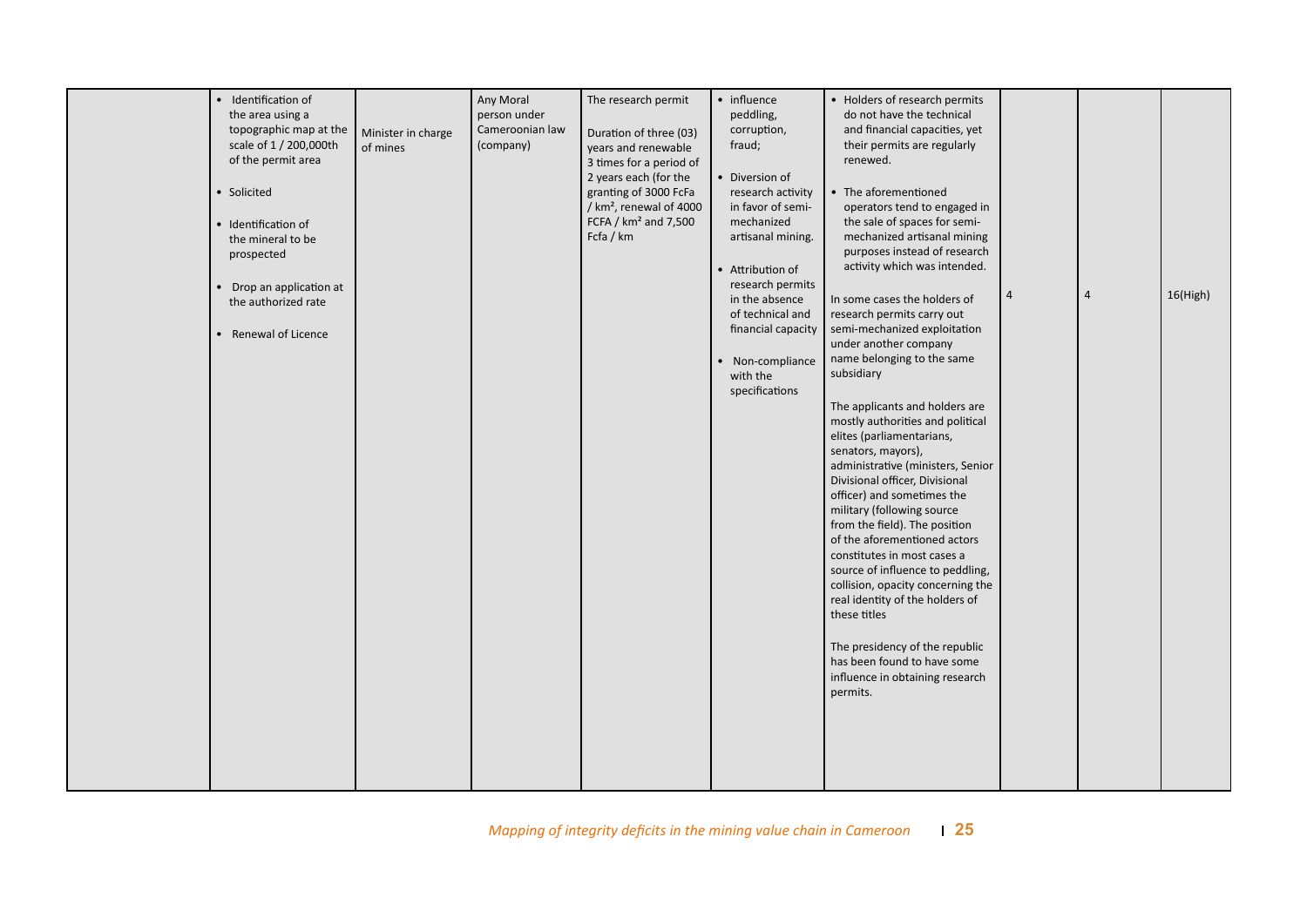| Identification of the area<br>in a research permit<br>• Environmental and<br>Social Impact study<br>• pre-feasibility study<br>• feasibility study<br>· mining convention     | Presidency of the<br>Republic<br>Minister's Cabinet<br>Department of<br>Mines<br>Sub-Department of<br>mining survey<br>• Mining Title<br>Service<br>• Mining mapping<br>and Survey<br>documentation<br>service | Moral Person of<br>Cameroonian<br>origin | Operating permit for<br>small mining<br>Initial term of five (05)<br>years renewable for<br>periods of three (03)<br>years                                                                                                                                                   | Nothing to Signal |  |  |
|-------------------------------------------------------------------------------------------------------------------------------------------------------------------------------|----------------------------------------------------------------------------------------------------------------------------------------------------------------------------------------------------------------|------------------------------------------|------------------------------------------------------------------------------------------------------------------------------------------------------------------------------------------------------------------------------------------------------------------------------|-------------------|--|--|
| Identification of the area<br>in an exploration permit<br>• pre-feasibility study<br>• Environmental and<br>Social Impact Study<br>• Feasibility study<br>• Mining convention | Presidency of the<br>Republic<br>Minister's Cabinet<br>Department of<br>Mines<br>Sub-Department of<br>mining survey<br>• Mining Title<br>Service<br>• Mining mapping<br>and Survey<br>documentation<br>service | Moral Person of<br>Cameroonian<br>origin | Operating permit for<br>the industrial mine<br>Initial period of twenty<br>(20) years renewable<br>for one or more<br>periods not exceeding<br>ten (10) years each<br>(for the granting<br>of 2,000,000 FCFA,<br>renewal of 3 4,000,000<br>FCFA, transfer<br>7,500,000 FCFA) | Nothing to Signal |  |  |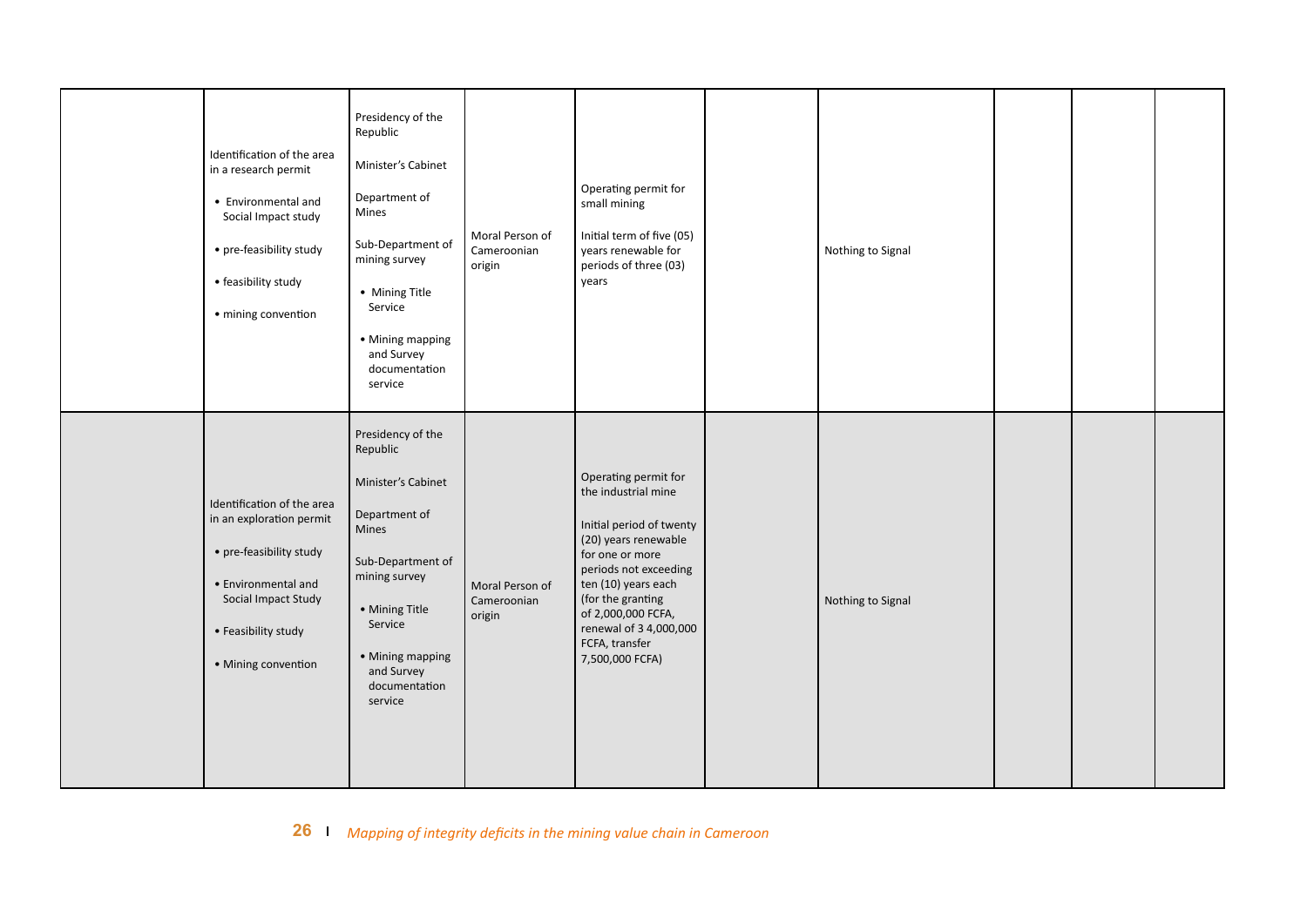| <b>2. PRODUCTION</b> |                                               |                                                                                                                                                                                                                               |                                                                                                                     |                                                                                |                                                                                                                           |                                                                                                                                                                                                                                                                                                                                                                                                                                          |                |                    |                  |
|----------------------|-----------------------------------------------|-------------------------------------------------------------------------------------------------------------------------------------------------------------------------------------------------------------------------------|---------------------------------------------------------------------------------------------------------------------|--------------------------------------------------------------------------------|---------------------------------------------------------------------------------------------------------------------------|------------------------------------------------------------------------------------------------------------------------------------------------------------------------------------------------------------------------------------------------------------------------------------------------------------------------------------------------------------------------------------------------------------------------------------------|----------------|--------------------|------------------|
| <b>STEPS</b>         | <b>ACTIVITIES</b>                             |                                                                                                                                                                                                                               | <b>INVOLVED ACTORS</b>                                                                                              | SERVICE TO BE<br><b>DELIVERED / VALIDITY</b><br>OR PROCESSING<br><b>PERIOD</b> | <b>ILLEGAL PRACTICES</b>                                                                                                  | <b>OBSERVATIONS</b>                                                                                                                                                                                                                                                                                                                                                                                                                      | <b>IMPACT</b>  | <b>PROBABILITY</b> | <b>SERVERITY</b> |
|                      |                                               | <b>INTERNAL</b>                                                                                                                                                                                                               | EXTENAL                                                                                                             |                                                                                |                                                                                                                           |                                                                                                                                                                                                                                                                                                                                                                                                                                          |                |                    |                  |
| Artisanal            | -control and monitoring<br>of mining activity | National Brigade<br>for the control of<br>mining activities<br>and its Regional<br>branches<br>• Department of<br>mines;<br>• Department of<br>Geology<br>• CAPAM;<br>• SNPPK.<br>• Regional and<br>Divisional<br>Delegations | Mayor;<br>Representatives of<br>the security and<br>defense forces for<br>Artisan miners<br><b>Traditional chef</b> | The authorization for<br>artisanal mining                                      | Systematic use of<br>mercury<br>Failure to record<br>the quantities of<br>mineral substances<br>extracted by<br>producers | 90% of the mercury used<br>by artisans is supplied by<br>individuals posing as collectors<br>to whom artisans will return<br>to sell their fruit from their<br>«harvest».<br>• The absence of a declaration<br>of production from artisanal<br>mining results is a major<br>deficit in traceability.                                                                                                                                     | $\overline{3}$ | 5                  | 15(High)         |
|                      |                                               |                                                                                                                                                                                                                               |                                                                                                                     |                                                                                |                                                                                                                           | 60% of businesses operate in<br>complete impunity<br>• Ay control moments, the<br>people encountered at<br>the sites appeal to their<br>«godfathers» to dissuade<br>the mission. cases have<br>occurred during a mission<br>whereby controllers received<br>phone calls, either from<br>their hierarchy or from "<br>influential " public figures<br>(civilians and soldiers)<br>ordering them to leave the<br>area as soon as possible. |                |                    |                  |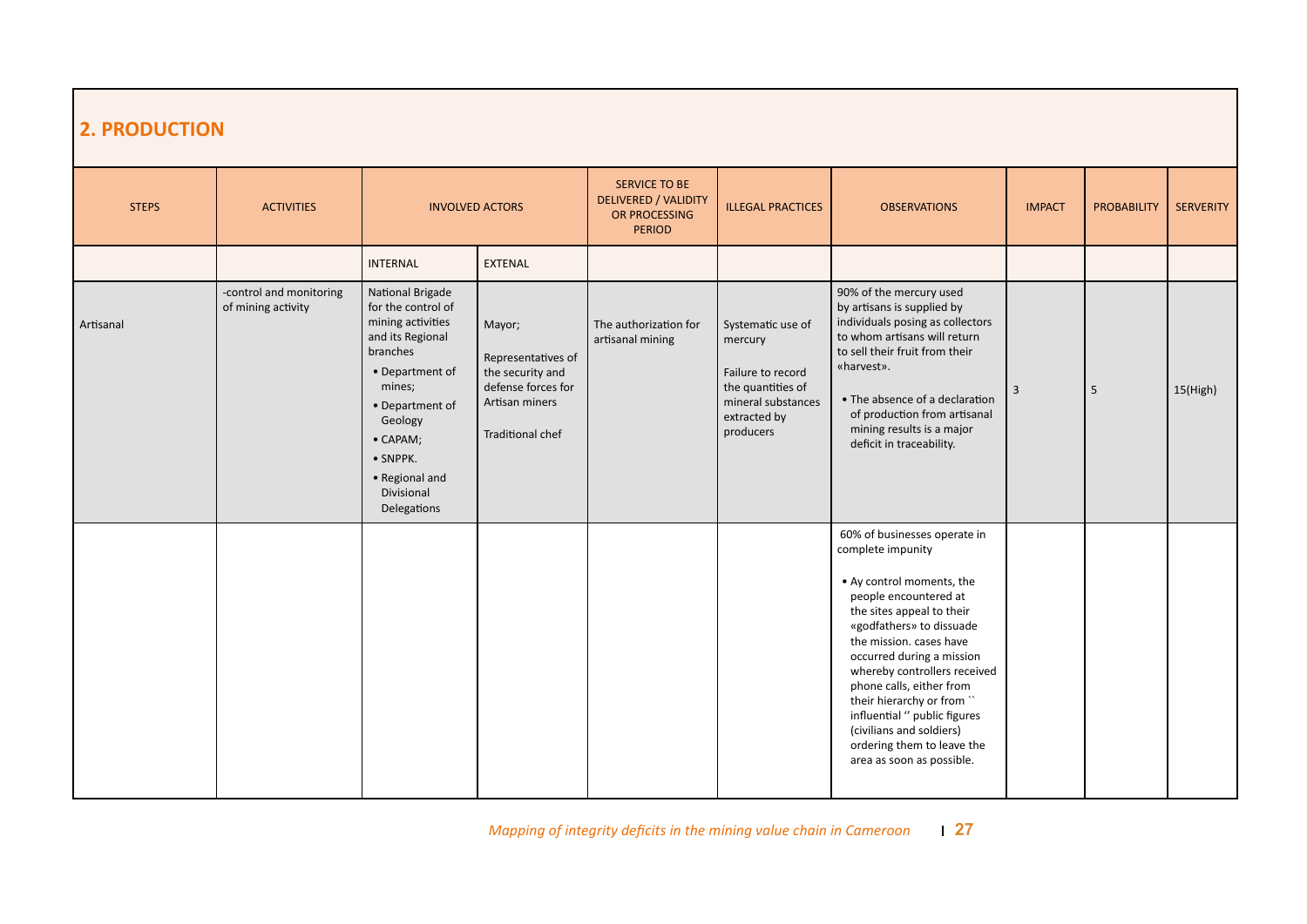| Semi       |                                                                                             | CAPAM and SNPPK;                                         | Mining title holder | Operating without<br>authorization      | • In another case, the<br>companies refused to open                                                                                                                                                            |   |                |           |
|------------|---------------------------------------------------------------------------------------------|----------------------------------------------------------|---------------------|-----------------------------------------|----------------------------------------------------------------------------------------------------------------------------------------------------------------------------------------------------------------|---|----------------|-----------|
| mechanized | Production monitoring                                                                       |                                                          |                     |                                         | the portal on the pretext<br>of working for influential                                                                                                                                                        |   |                |           |
|            | • respect the<br>environment                                                                |                                                          |                     |                                         | people. After persistence<br>from the controllers, dogs<br>were detached in order                                                                                                                              |   |                |           |
|            | • -follow-up of artisanal<br>and semi-artisanal<br>authorizations                           |                                                          |                     |                                         | to dissuade the latter. In<br>another case, the companies<br>refused to open the portal<br>on the pretext of working<br>for influential people.                                                                |   |                |           |
|            | · administrative<br>surveillance and<br>control of the activities<br>of the mining industry |                                                          |                     |                                         | After persistence from<br>the controllers, dogs were<br>detached in order to dissuade<br>the latter.                                                                                                           |   |                |           |
|            |                                                                                             | Regional delegate<br>and Divisional<br>Delegate MINEPDED |                     |                                         | • Geospatial delimitation does<br>not always correspond to<br>the space granted. We have<br>had data that relates to<br>areas beyond the borders of<br>Cameroon (CAR)                                          | 5 | $\overline{4}$ | 20 (High) |
|            | Monitoring of restoration,<br>rehabilitation and closure<br>of mining and                   | -Divisional Delegate                                     |                     | Non-respect of<br>allocated spaces      | . In addition, most often in the<br>field, some operators start<br>their activities outside the<br>assigned.                                                                                                   |   |                |           |
|            | quarries<br>sites                                                                           |                                                          |                     |                                         | . We regularly see the<br>overlapping of logging titles,<br>thus creating conflicts with<br>neighboring populations.                                                                                           |   |                |           |
|            |                                                                                             |                                                          |                     |                                         | • Exercise of mining activity in<br>rivers and protected areas                                                                                                                                                 |   |                |           |
|            |                                                                                             |                                                          |                     | Non-rehabilitation<br>of operated sites | • The companies do not carry<br>out Environmental Impact<br>Studies on the pretext of<br>the non-existence of the<br>implementing decree                                                                       |   |                |           |
|            |                                                                                             |                                                          |                     |                                         | • More than 90% of companies<br>abandon sites after<br>operation. A few try to close<br>the holes either through<br>insistence of state officials<br>or simply to clear a path to<br>move forward on the site. |   |                |           |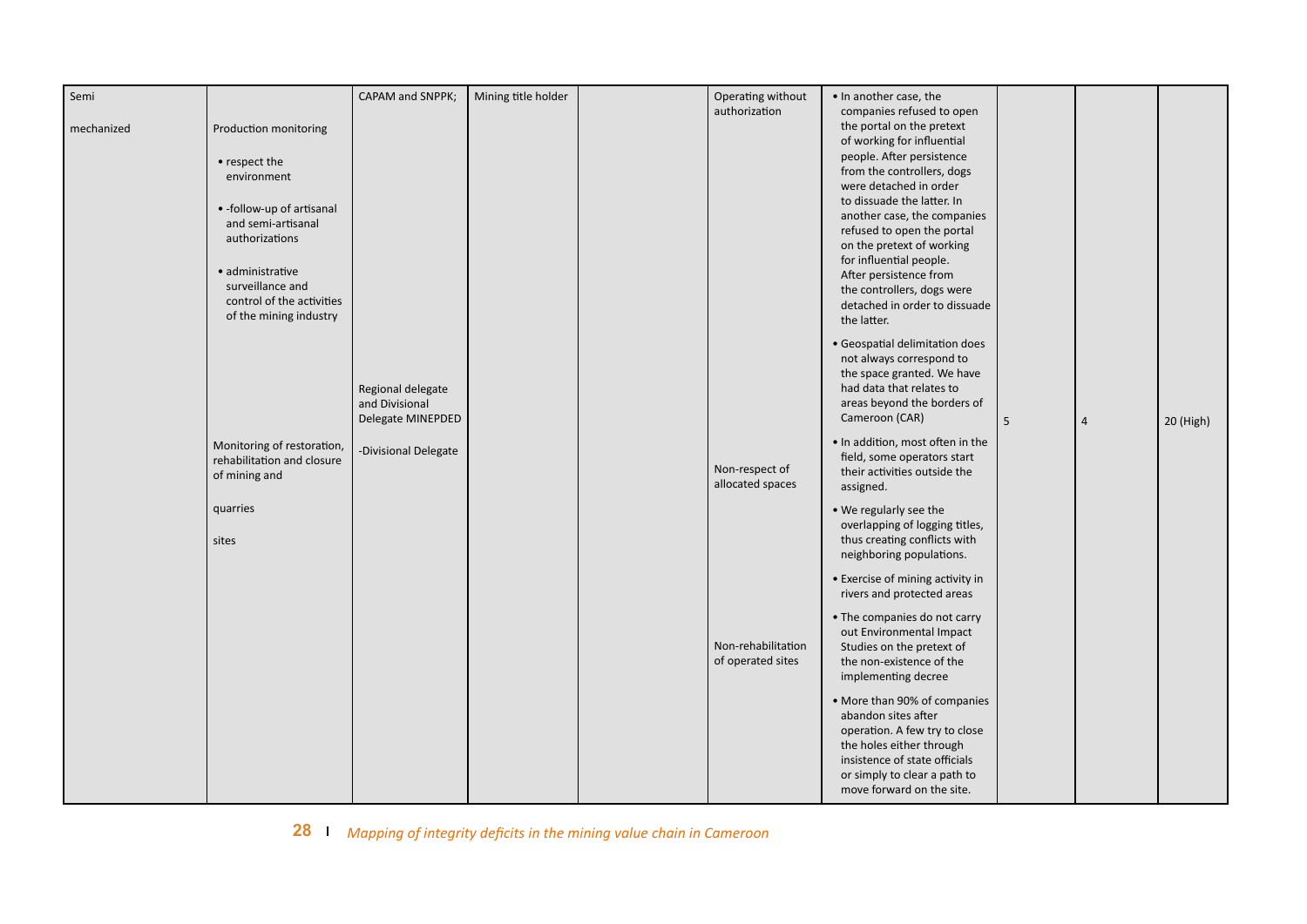|                    |                                                                                                                                                                                                                                                            |                                                                                                                                              |                                                               |                                                                         |                                                                                                              | · Some companies choose<br>to remit money to local<br>administrative authorities<br>and / or decentralized<br>technical entities. This<br>money is then diverted to<br>the detriment of neighboring<br>populations, leading to<br>deaths in the abandoned<br>holes. (A company claimed<br>to have remitted the sum<br>of 3 million francs to an<br>administrative authority,<br>this sum was unfortunately<br>not used for what it was<br>intended for although it was<br>insignificant for the work<br>requested) |               |                    |                 |
|--------------------|------------------------------------------------------------------------------------------------------------------------------------------------------------------------------------------------------------------------------------------------------------|----------------------------------------------------------------------------------------------------------------------------------------------|---------------------------------------------------------------|-------------------------------------------------------------------------|--------------------------------------------------------------------------------------------------------------|--------------------------------------------------------------------------------------------------------------------------------------------------------------------------------------------------------------------------------------------------------------------------------------------------------------------------------------------------------------------------------------------------------------------------------------------------------------------------------------------------------------------|---------------|--------------------|-----------------|
|                    | <b>3.REVENUE COLLECTION</b>                                                                                                                                                                                                                                |                                                                                                                                              |                                                               |                                                                         |                                                                                                              |                                                                                                                                                                                                                                                                                                                                                                                                                                                                                                                    |               |                    |                 |
| <b>STEPS</b>       | <b>ACTIVITIES</b>                                                                                                                                                                                                                                          | <b>INVOLVED ACTORS</b>                                                                                                                       |                                                               | SERVICE TO BE<br>DELIVERED / VALIDITY<br>OR PROCESSING<br><b>PERIOD</b> | <b>ILLEGAL PRACTICES</b>                                                                                     | <b>OBSERVATIONS</b>                                                                                                                                                                                                                                                                                                                                                                                                                                                                                                | <b>IMPACT</b> | <b>PROBABILITY</b> | <b>SEVERITY</b> |
|                    |                                                                                                                                                                                                                                                            | <b>INTERNAL</b>                                                                                                                              | <b>EXTERNAL</b>                                               |                                                                         |                                                                                                              |                                                                                                                                                                                                                                                                                                                                                                                                                                                                                                                    |               |                    |                 |
| Revenue collection | Collection of extraction<br>taxes<br>• Daily joint signing of<br>production reports<br>• In charge of securing<br>income<br>• Security of taxes<br>collected in the form of<br>gross products<br>Support for Material<br>production<br>• Technical support | • CAPAM<br>• Kimberly process<br>• Unit for the<br>promotion and<br>monitoring of<br>mining revenue<br>National<br>Gendarmerie<br>detachment | Artisanal and<br>semi-mechanized<br>artisanal title<br>holder | Tax collection report<br>Monthly collection                             | • Companies<br>sometimes do<br>night washing<br>• Fraudulent<br>channeling<br>• Concealment of<br>quantities | • Sometimes this washing is<br>done with the help of CAPAM<br>and Kimberly agents<br>• Some CAPAM agents<br>receive money from mining<br>economic operators «Aladji»<br>to buy mining substances on<br>their behalf                                                                                                                                                                                                                                                                                                | 5             | $\overline{4}$     | 20 (High)       |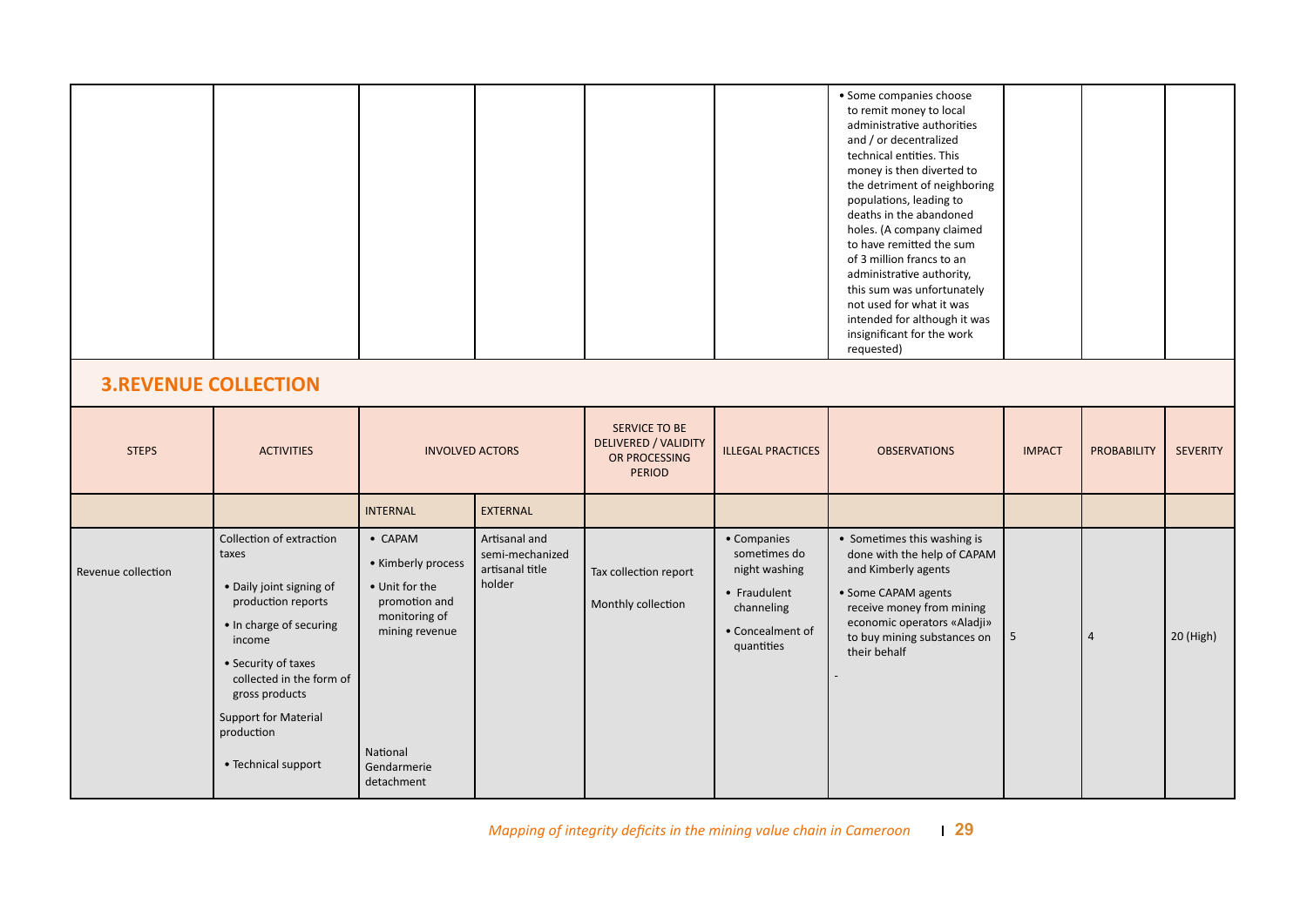|  | • Channeling of<br>production from<br>artisanal exploitation to<br>formal State circuits<br>• Security of mining<br>products, mining sites<br>and actors<br>Training and capacity<br>building of mechanized<br>actors<br>• Monitoring of<br>production, transport<br>and marketing activities<br>of substances relating<br>to artisanal mining |  |  |  | • Fraud and<br>swindling of<br>some agents<br>of CAPAM,<br>Gendarmerie<br>detachment<br>and even the<br>customs | · Quantities are sometimes<br>concealed with the complicity<br>of certain ITIE and Kimberly<br>agents under the leadership<br>of CAPAM agents. At the<br>end of the operation, the<br>different parties distribute<br>it according to the roles<br>assigned to each. This sharing<br>is sometimes the subject<br>of disagreement between<br>the parties that delay in the<br>production of the minutes<br>• - Some CAPAM agents carry<br>out checks on mining sites<br>without authorization and<br>extort from artisanal miners<br>and collectors who do not<br>hold any documents the sum<br>of two thousand (2000 f CFA)<br>per person. The same thing is<br>done by Gendarmes assigned<br>to CAPAM.<br>. In the eastern region, Custom<br>officials raided construction<br>sites to scam businesses,<br>under the pretext of checking<br>documents on machinery. |  |  |  |
|--|------------------------------------------------------------------------------------------------------------------------------------------------------------------------------------------------------------------------------------------------------------------------------------------------------------------------------------------------|--|--|--|-----------------------------------------------------------------------------------------------------------------|----------------------------------------------------------------------------------------------------------------------------------------------------------------------------------------------------------------------------------------------------------------------------------------------------------------------------------------------------------------------------------------------------------------------------------------------------------------------------------------------------------------------------------------------------------------------------------------------------------------------------------------------------------------------------------------------------------------------------------------------------------------------------------------------------------------------------------------------------------------------|--|--|--|
|--|------------------------------------------------------------------------------------------------------------------------------------------------------------------------------------------------------------------------------------------------------------------------------------------------------------------------------------------------|--|--|--|-----------------------------------------------------------------------------------------------------------------|----------------------------------------------------------------------------------------------------------------------------------------------------------------------------------------------------------------------------------------------------------------------------------------------------------------------------------------------------------------------------------------------------------------------------------------------------------------------------------------------------------------------------------------------------------------------------------------------------------------------------------------------------------------------------------------------------------------------------------------------------------------------------------------------------------------------------------------------------------------------|--|--|--|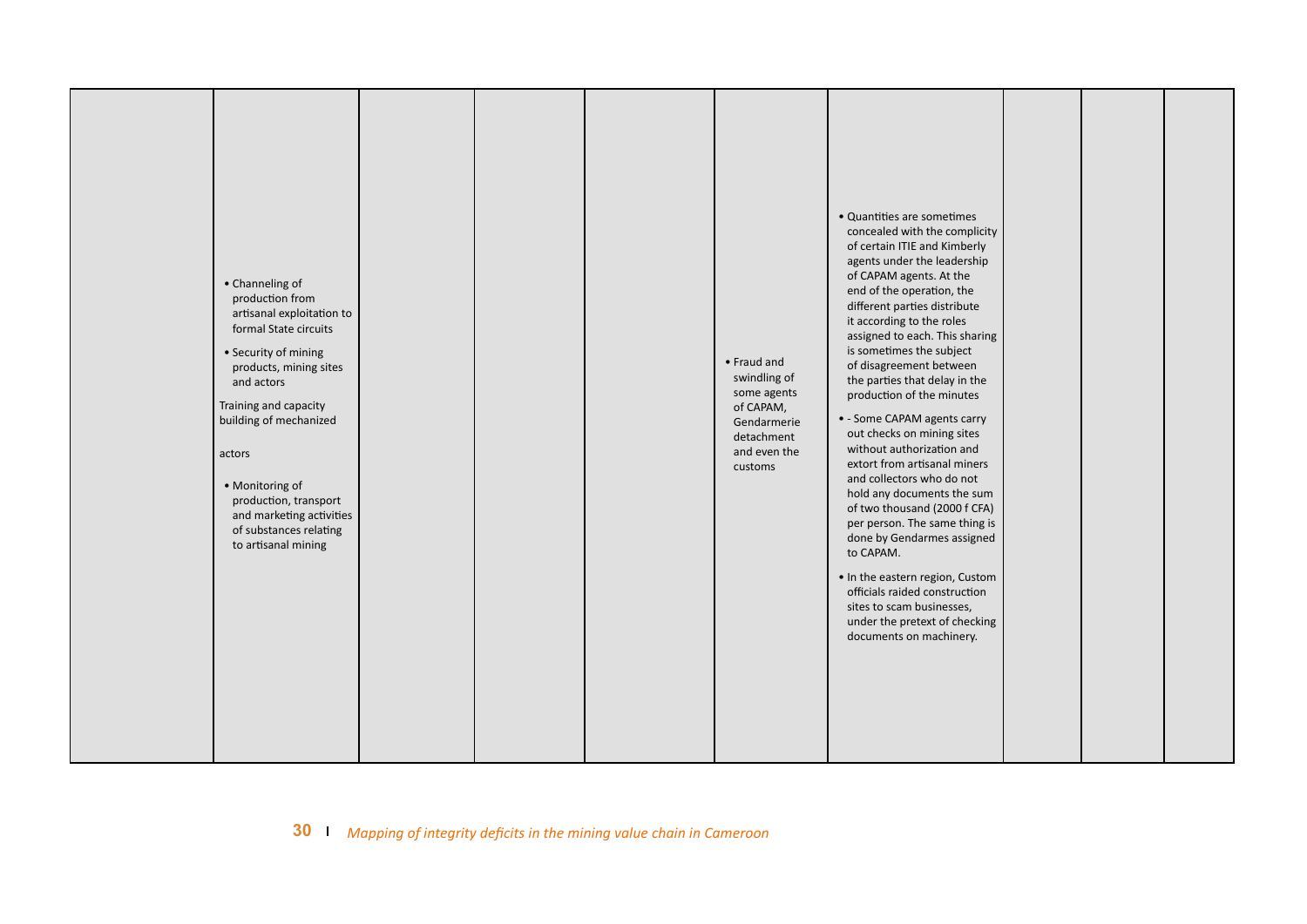| <b>STEPS</b>       | <b>ACTIVITIES</b>                                       |                                                                                                                                                                                                                                                         | <b>INVOLVED ACTORS</b>                                                                                                                                   | SERVICE TO BE<br><b>DELIVERED / VALIDITY</b><br>OR PROCESSING<br><b>PERIOD</b>                                                                                                                                                                                                                                                                                                                                                  | <b>ILLEGAL PRACTICES</b> | <b>OBSERVATIONS</b>                                                                                                                                                                                                                                                                                                                          | <b>IMPACT</b> | <b>PROBABILITY</b> | <b>SEVERITY</b> |
|--------------------|---------------------------------------------------------|---------------------------------------------------------------------------------------------------------------------------------------------------------------------------------------------------------------------------------------------------------|----------------------------------------------------------------------------------------------------------------------------------------------------------|---------------------------------------------------------------------------------------------------------------------------------------------------------------------------------------------------------------------------------------------------------------------------------------------------------------------------------------------------------------------------------------------------------------------------------|--------------------------|----------------------------------------------------------------------------------------------------------------------------------------------------------------------------------------------------------------------------------------------------------------------------------------------------------------------------------------------|---------------|--------------------|-----------------|
|                    |                                                         | <b>INTERNAL</b>                                                                                                                                                                                                                                         | <b>EXTERNAL</b>                                                                                                                                          |                                                                                                                                                                                                                                                                                                                                                                                                                                 |                          |                                                                                                                                                                                                                                                                                                                                              |               |                    |                 |
| Revenue management | Distribution and<br>management of income<br>from mining | -Unit for Mining<br>revenue promotion<br>and monitoring<br>(MINMIDT)<br><b>MINFI</b><br>-Public treasure;<br>-Development fund<br>for mining Sector<br>-Administration in<br>charge of domains;<br>-Administration of<br>mines;<br>-Tax Administration; | Permit or<br>authorization<br>holder<br>-Council<br>-Traditional chef<br>-Local<br>development<br>committee;<br>-Civil society;<br>-Operating<br>company | <b>Extraction tax</b><br>Superficial royalty<br>Artisanal mining<br>authorization<br>Surface fee: 10 FCFA /<br>m2 / year<br>Authorization for semi-<br>mechanized artisanal<br>mining<br>Surface charge: 50<br>FCFA / m2 / year<br>The research permit<br>Superficial royalty:<br>1st year 5000FCFA /<br>m2 / year<br>2nd year 6000FCFA /<br>m2 / year<br>3rd year 7000FCFA /<br>m2 / year<br>4th year 14000FCFA /<br>m2 / year | Nothing to Signal        | Mayors of localities met say<br>they have never received<br>a quota. This could explain<br>their backing or their growing<br>involvement in illegal<br>exploitation. It is the same for<br>the populations who expect<br>the achievements of mining in<br>their locality. On the contrary,<br>CAPAM agents regularly receive<br>their share. |               |                    |                 |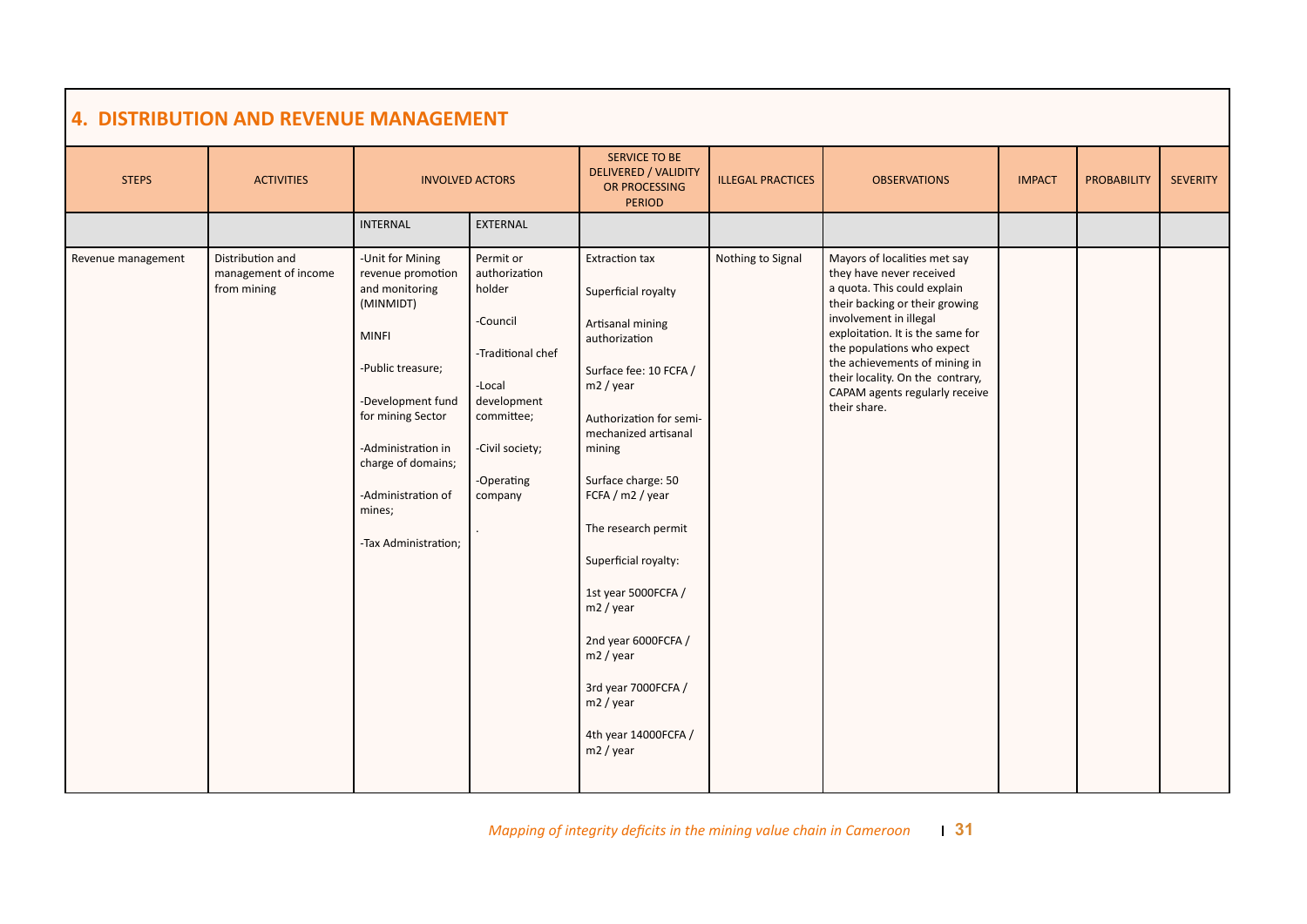|                                 |                                                                                                                                                                                                                                                                                                         |                                                                                                                                               |                                                                                                                                                                                            | 5th year 15000FCFA /<br>m2 / year                                                                                                                                                                                      |                          |                                                                                                                                                                                                                                                                                                                                                                                                                                                                        |               |                    |                 |
|---------------------------------|---------------------------------------------------------------------------------------------------------------------------------------------------------------------------------------------------------------------------------------------------------------------------------------------------------|-----------------------------------------------------------------------------------------------------------------------------------------------|--------------------------------------------------------------------------------------------------------------------------------------------------------------------------------------------|------------------------------------------------------------------------------------------------------------------------------------------------------------------------------------------------------------------------|--------------------------|------------------------------------------------------------------------------------------------------------------------------------------------------------------------------------------------------------------------------------------------------------------------------------------------------------------------------------------------------------------------------------------------------------------------------------------------------------------------|---------------|--------------------|-----------------|
|                                 |                                                                                                                                                                                                                                                                                                         |                                                                                                                                               |                                                                                                                                                                                            | 6th year 30000FCFA /<br>m2 / year                                                                                                                                                                                      |                          |                                                                                                                                                                                                                                                                                                                                                                                                                                                                        |               |                    |                 |
|                                 |                                                                                                                                                                                                                                                                                                         |                                                                                                                                               |                                                                                                                                                                                            | 7th year 31000FCFA<br>/ m2 / year8th year<br>62000FCFA / m2 / year                                                                                                                                                     |                          |                                                                                                                                                                                                                                                                                                                                                                                                                                                                        |               |                    |                 |
|                                 |                                                                                                                                                                                                                                                                                                         |                                                                                                                                               |                                                                                                                                                                                            | 9th year 63000FCFA /<br>m2 / year                                                                                                                                                                                      |                          |                                                                                                                                                                                                                                                                                                                                                                                                                                                                        |               |                    |                 |
|                                 |                                                                                                                                                                                                                                                                                                         |                                                                                                                                               |                                                                                                                                                                                            | Ooperating permit for<br>small mine                                                                                                                                                                                    |                          |                                                                                                                                                                                                                                                                                                                                                                                                                                                                        |               |                    |                 |
|                                 |                                                                                                                                                                                                                                                                                                         |                                                                                                                                               |                                                                                                                                                                                            | Surface charge: 75,000<br>FCFA / m2 / year                                                                                                                                                                             |                          |                                                                                                                                                                                                                                                                                                                                                                                                                                                                        |               |                    |                 |
|                                 |                                                                                                                                                                                                                                                                                                         |                                                                                                                                               |                                                                                                                                                                                            | Operating permit for<br>industrial mine Surface<br>royalty: 100,000 FCFA<br>/m2/a                                                                                                                                      |                          |                                                                                                                                                                                                                                                                                                                                                                                                                                                                        |               |                    |                 |
| <b>5. MARKETING OF PRODUCTS</b> |                                                                                                                                                                                                                                                                                                         |                                                                                                                                               |                                                                                                                                                                                            |                                                                                                                                                                                                                        |                          |                                                                                                                                                                                                                                                                                                                                                                                                                                                                        |               |                    |                 |
| <b>STEPS</b>                    | <b>ACTIVITIES</b>                                                                                                                                                                                                                                                                                       | <b>INVOLVED ACTORS</b>                                                                                                                        |                                                                                                                                                                                            | <b>SERVICE TO BE</b><br><b>DELIVERED / VALIDITY</b><br>OR PROCESSING<br><b>PERIOD</b>                                                                                                                                  | <b>ILLEGAL PRACTICES</b> | <b>OBSERVATIONS</b>                                                                                                                                                                                                                                                                                                                                                                                                                                                    | <b>IMPACT</b> | <b>PROBABILITY</b> | <b>SEVERITY</b> |
|                                 |                                                                                                                                                                                                                                                                                                         | <b>INTERNAL</b>                                                                                                                               | <b>EXTERNAL</b>                                                                                                                                                                            |                                                                                                                                                                                                                        |                          |                                                                                                                                                                                                                                                                                                                                                                                                                                                                        |               |                    |                 |
| Marketing of mining<br>products | • From monitoring of<br>production to transport<br>and marketing activities<br>for substances relating<br>to artisanal mining and<br>small-scale mining;;<br>• Administrative and<br>technical supervision<br>of the exploitation to<br>transport, processing<br>and marketing of<br>mining substances; | <b>MINMIDT</b><br>• Department of<br>mines<br>• Sub-Department<br>of mining<br>activities<br>• Service of mining<br>and small-scale<br>mining | Permit or<br>authorization of<br>marketing and<br>export of mineral<br>substances holder<br>from artisanal<br>mining.<br>Holder of an<br>individual mineral<br>substance collector<br>card | Attribution<br>and renewal of<br>authorization to open<br>a purchasing office and<br>marketing of mineral<br>substances from<br>artisanal mining.<br>Allocation: 750,000<br>FCFA;<br>Renewal: 1,250,000<br><b>FCFA</b> |                          | More than 60% of the collectors<br>met do not hold any document.<br>Those who have say they got it<br>without cash.<br>• The sale of gold is mostly<br>done in the informal circuit.<br>Some traders said opening<br>a buying office requires<br>huge amounts of money, so<br>they prefer to do without<br>an office. They generally act<br>with the complicity of certain<br>police and customs officers to<br>evacuate their product on the<br>international market. |               |                    |                 |

**32** *Mapping of integrity deficits in the mining value chain in Cameroon*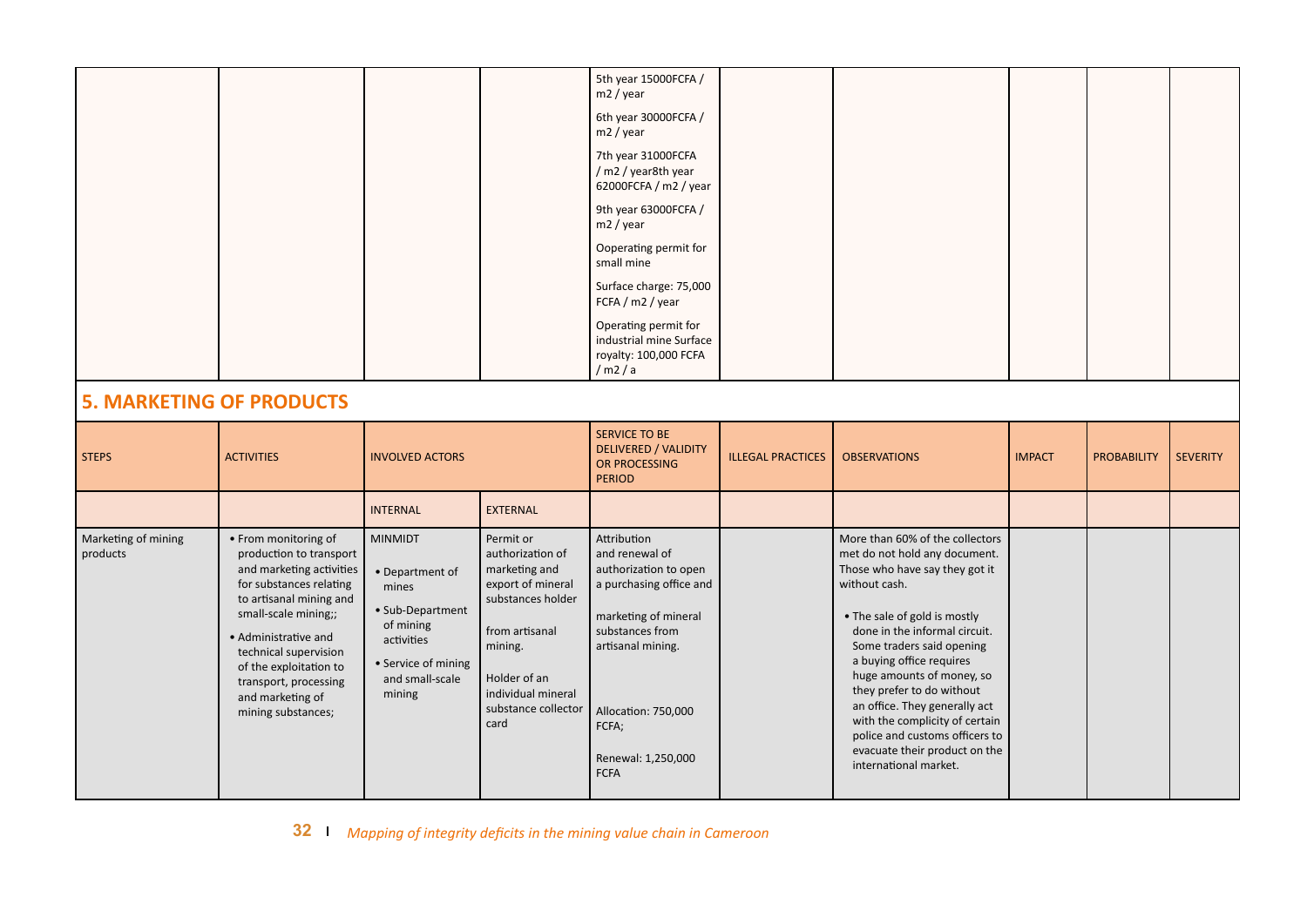|  | • Issuance of the ad-<br>valorem tax receipt<br>relating to the quantity<br>and type of mining<br>product<br>In the case of the export<br>of mineral substances<br>from mining<br>Contributes to the<br>allocation and renewal of<br>individual collector cards | • Mining<br>Monitoring<br>Service<br>Administration<br>Regional and<br><b>Divisional Delegates</b> |  | • Attribution of an<br>export authorization<br>for mineral<br>substances resulting<br>from artisanal<br>mining.<br>Allocation: 250,000<br>FCFA;<br>Ad-valorem tax<br>relating to the quantity<br>and type of mining<br>products<br>- Individual collector<br>card.<br>Allocation: 25,000<br>FCFA;<br>Renewal: 50,000 FCFA | • Fraudulent<br>activities by<br>collectors<br>-unlawful marketing<br>of gold | . We can also note the<br>fraudulent existence of fusion<br>units held by influential<br>personalities in the operating<br>areas. These personalities<br>have networks of collectors<br>to whom they remit financial<br>capital for substances<br>purchased as close as<br>possible to the exploitation<br>areas. They are also the<br>suppliers of white mercury<br>used by artisanal miners.<br>As for foreign companies, it<br>remains so far difficult to define<br>their sales channel if they<br>maintain close proximity to<br>their country of origin. | -5 | $\overline{4}$ | 20 (High) |
|--|-----------------------------------------------------------------------------------------------------------------------------------------------------------------------------------------------------------------------------------------------------------------|----------------------------------------------------------------------------------------------------|--|---------------------------------------------------------------------------------------------------------------------------------------------------------------------------------------------------------------------------------------------------------------------------------------------------------------------------|-------------------------------------------------------------------------------|----------------------------------------------------------------------------------------------------------------------------------------------------------------------------------------------------------------------------------------------------------------------------------------------------------------------------------------------------------------------------------------------------------------------------------------------------------------------------------------------------------------------------------------------------------------|----|----------------|-----------|
|--|-----------------------------------------------------------------------------------------------------------------------------------------------------------------------------------------------------------------------------------------------------------------|----------------------------------------------------------------------------------------------------|--|---------------------------------------------------------------------------------------------------------------------------------------------------------------------------------------------------------------------------------------------------------------------------------------------------------------------------|-------------------------------------------------------------------------------|----------------------------------------------------------------------------------------------------------------------------------------------------------------------------------------------------------------------------------------------------------------------------------------------------------------------------------------------------------------------------------------------------------------------------------------------------------------------------------------------------------------------------------------------------------------|----|----------------|-----------|

**Impact: 1** = Lesser, 2 = less severe, 3 = severe impact, 4 = fairly severe, 5 = very severe.

**Probability: 1** = Impossible (never happened), 2 = Rare (expected to occur in a similar environment),

3 = unlikely (not regular, but not often), 4 = likely (occurs regularly), 5 = Very likely (occurs all the time).

Severity level 1-5 = very low, 5-10 = low, 11-15 = medium, 16-20 = high, 21-25 = very high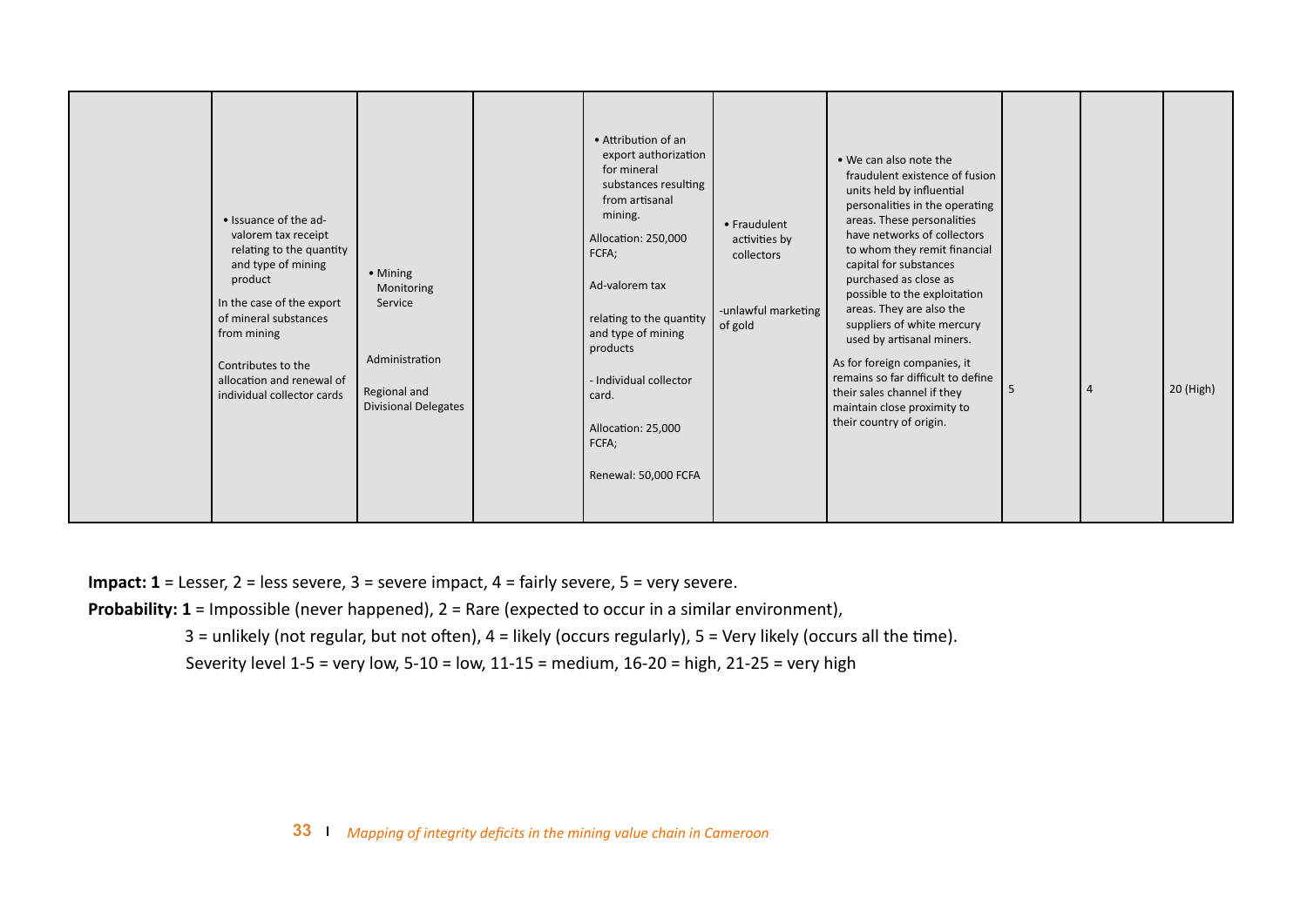#### **OBSERVATIONS**

On reading the mapping of integrity deficits, a few analyzes and observations emerge depending on the phase of the mining value chain.

## **1. THE GRANTING AND RENEWAL OF CARDS, AUTHORIZATIONS AND PERMITS**

This step is undoubtedly the one that generates more illegal practices, however the seriousness of these practices depends on the nature of the activity carried out and the service to be delivered.

#### *• Obtaining and renewing the individual artisanal mining card*

It should be noted that the absence of the implementing decree for the 2016 mining code to define the person empowered to issue the individual artisanal mining card creates a cacophony between central authorities and local authorities. This situation is likely to lead to a lack of traceability of income collected. It could also consolidate the position of artisanal miners on the need to hold the card, although for most of them mining is an ancestral heritage (they say to themselves that they do not need any administrative authorization to exercise it). Although the impact of the illicit practices observed here on mining activity is low, the probability of persistence of these practices is high (low rate of artisans holding the card) hence its low severity level.

#### *• Authorization and renewal of artisanal mining*

We observe in this case that the absence of the decree of implementation favors illegal practices (influence peddling, favoritism, corruption, fraud, etc.). «High-level» personalities have



appropriated the acquisition of this sesame, thus opening the door to trafficking of all kinds. Moreover, it was noted that 95% of companies operating in this sector are of foreign nationality, especially (South Korean and Chinese). Behind each of these companies are believed to be Cameroonian personalities, hence the term used in the sector «the Chinese of ..." The impact of the illicit practices observed at this stage on mining activity is very serious because it strongly influences the mining phase. Sponsorship of high personalities has given a free hand for companies to operate with impunity. The likelihood of the occurrence of these practices is high given the social position of the applicants for artisanal mining authorization, which leads to the high level of severity.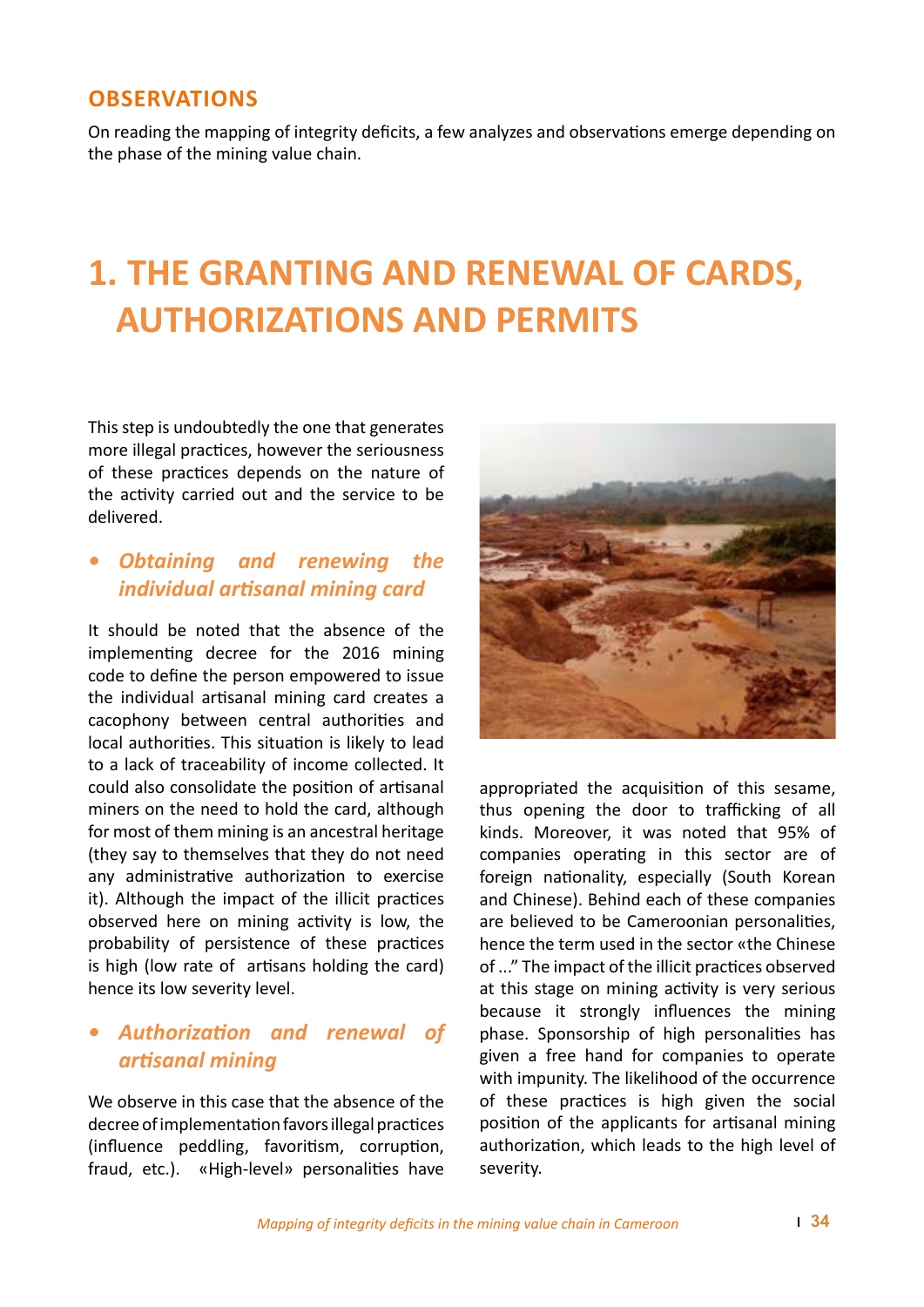#### *• Authorization and renewal of semi-mechanized artisanal mining*

All the companies met during the survey and which respond to this survey do not have any authorization, yet the nature and logistics of their activity require them. When questioned, officials justied this situation by the lack of decree.of implementation. It has been observed that the absence of this text is an open door to transactions of all kinds between administration officials and operators in the sector. The illicit practices observed here are almost systematic, resulting in a very high impact on general mining activity. The state of seriousness is therefore very high and suggests immediate actions by the competent authorities.

#### *• Obtaining and renewing the research permit*

Obtaining a research permit is subject to technical and financial capacity requirements, however, it must be noted that the vast majority of holders of this document do not meet these requirements, oddly, their document is regularly renewed. The illicit practices noted here are: influence peddling, corruption, fraud etc. It was noted that these practices strongly influence mining activity hence its high level of severity.

In fact, obtaining this document poses a problem of integrity in environmental governance in general, and mining in particular. Indeed, in the effort to ensure their own economic and even ideological interests in a context where consensus is difficult to the limit impossible to achieve, some players in the sector, individually or collectively, use various strategies. By departing from officially established rules and choosing opaque approaches, these actors influence in a direction other than that sought by the community, the effective, efficient and equitable achievement of the objectives of sustainable development. This situation is also reflected in the communication deficit maintained around contracts or permits awarded in the mining sector, a situation which reflects a lack of transparency<sup>9</sup>.

## **2. PRODUCTION**

As part of this activity, the study focused on artisanal and semi-mechanized mining. In all, four illegal practices were observed, namely: the use of prohibited substances, the nonrecording of the quantities produced, the exploitation without authorization and the nonrespect of the allocated spaces.

Regarding the use of banned substances, the survey reveals that mercury is used by most

mining operators in violation of conventions to which Cameroon is a party (case of the Minamata Convention). However, in the absence of an indepth study of the impact of this practice on their user, we can say that its capacity to harm mining activity remains relative. The same could be said about the non-recording of the quantities produced by artisanal miners. These are at the mercy of the collectors who source their supplies as close as possible to the mining

<sup>9</sup> Peter Rosenblum et Susan Maples, contrats confidentiels : pour en finir avec les accords secrets dans le secteur extratif, revenus warch institute, 2009, new york, P.18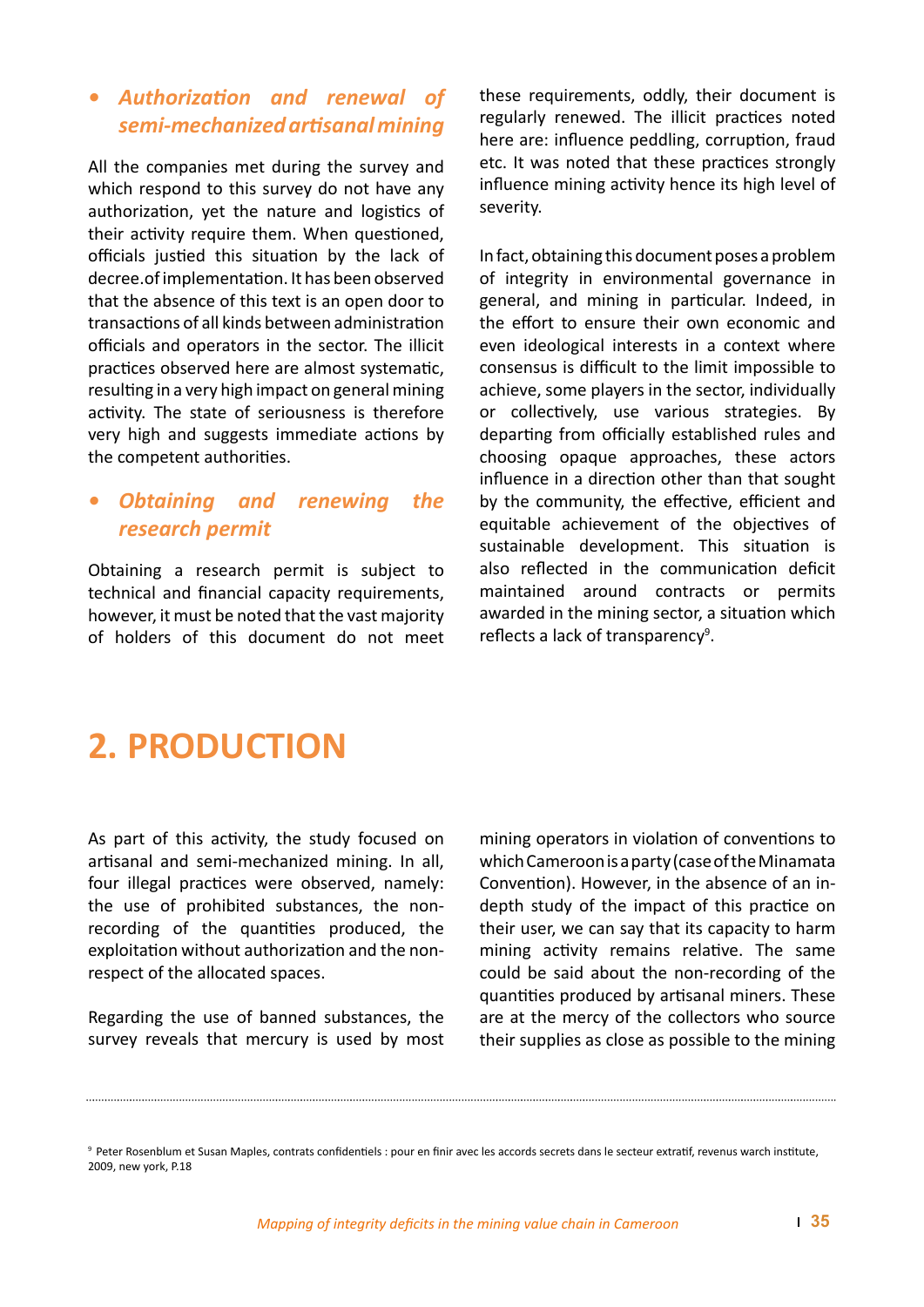holes, making it difficult to trace the production of craftsmen.

One of the major challenges facing mining authorities is unauthorized mining. It was found that more than 60% of operators operate with impunity without any document or at least their only document is the telephone number of an influential person in the country who is ready to intervene in the event of an inspection. In terms of out-of-bounds exploitation, the investigation shows that this practice is done on purpose. Companies begin operations outside of the space allocated to them by the administration before a possible check for error occurs. Although these practices are not regular, they have a serious impact on mining activity as they create unprecedented disputes with communities. These companies are consolidated in these positions because they have the blessing of the high personalities who deploy to neutralize all the efforts of the public authorities in the event of a control mission.

### **3. REVENUE COLLECTION**

Collection of revenues sets in motion several actors, namely: CAPAM, agents, the gendarmerie detachment, companies, Kimberly process agents etc. The study reveals that during the realization of this activity, the following illicit practices were observed: night washing, fraudulent channeling, concealment of quantities, crockery and swindling of certain agents of CAPAM and Gendarmerie detachment. These practices, although not systematic, have a significant impact on mining activity in Cameroon. They are likely to wean the state from a large part of its income to the profile of crooked individuals.

## **4. DISTRIBUTION AND MANAGEMENT OF REVENUES**

During data collection phase for the conduct of the study, all the municipal authorities met affirmed that they had never received a share of the mining activity that takes place on their territory, on the other hand CAPAM

agents affirmed they receive theirs regularly. Nevertheless some social achievements of CAPAM for the benefit of local populations were noted on the field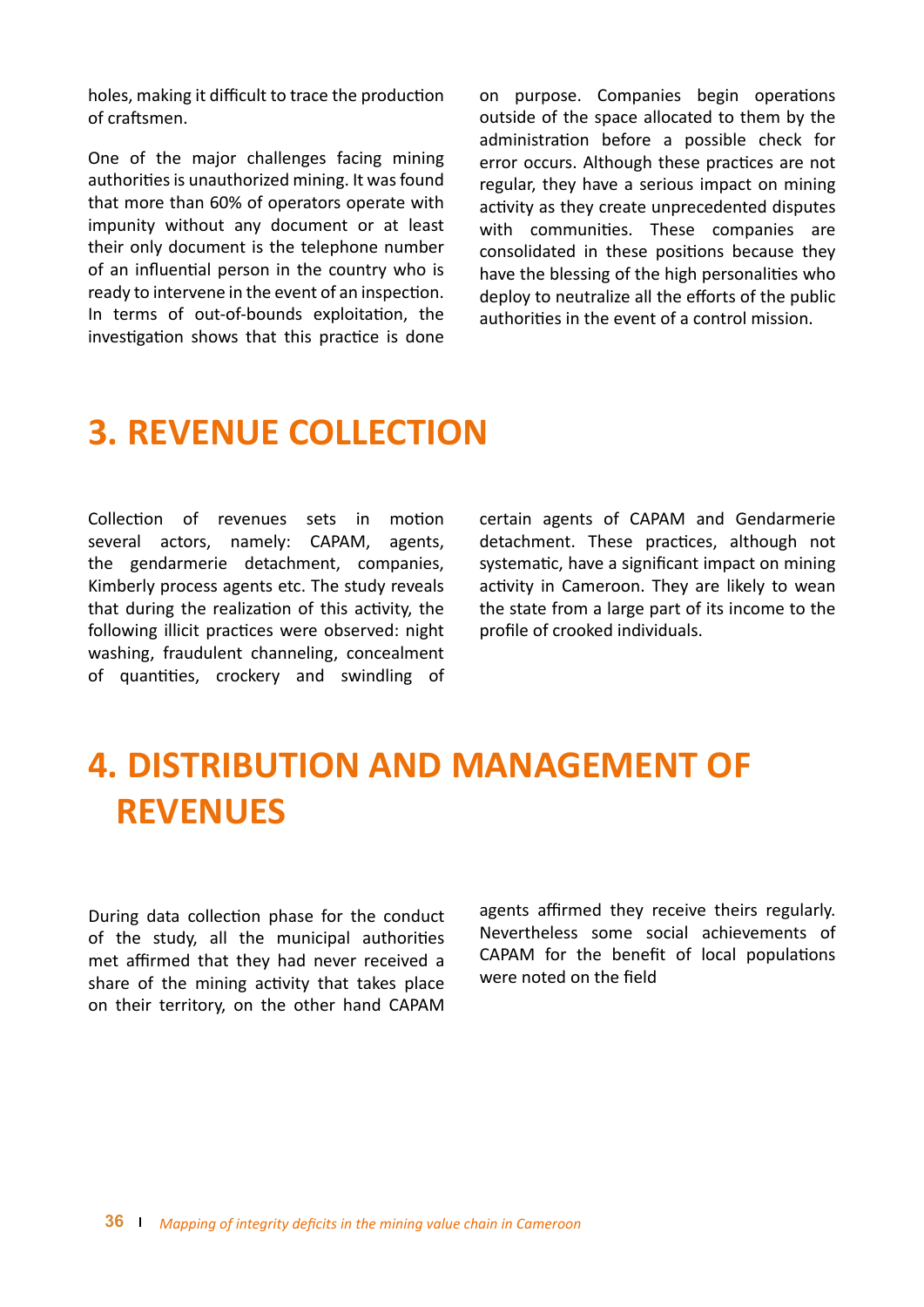## **5. MARKETING**

Gold marketing activity in Cameroon is subject to the holding of an individual collector card and / or an authorization from the buying and selling office. However on the ground, it was found that more than 60% of collectors do not hold any document yet they exercise in full view of State agents.. More so, these rogue collectors supply informal channels for the purchase of mineral substances. These practices are dangerous for the mining sector in particular but also for the whole country because these activities can be capitalized by "Chaotic" companies" thus creating socio-political crises. This could jeopardize the positive impacts expected from Cameroon's entry into the Kimberly proces.

## **RECOMMENDATIONS**

- Return to non-cohabitation between research permits and artisanal mining authorizations;
- Apply the principle laid down by Law n ° 2016/017 of 14 December 2016 on the Mining Code, which reserves the exercise of artisanal mining stricto sensu to only natural persons of Cameroonian nationality and semi-mechanized artisanal mining exclusively for companies incorporated under Cameroonian law, justifying at least fifty-one percent (51%) of the shares reserved for nationals;
- Make an inventory of up-to-date permits in terms of their renewal;
- Specify, for each site being sampled, the average degree of purity of gold present, thus paving the way for optimization of revenues and, consequently, their better distribution and management;
- Communicate to the local councils the documents specifying the mining revenues which are directly allocated to them or which are allocated to their respective populations, in order to centralize information relating to their distribution or management;
- Finalize the implementing texts of Law No. 2016/017 of December 14, 2016 on the Mining Code;
- Build the capacities of stakeholders involved in the extractive industries value chain on the Mining Code, the Penal Code and any other text intended to limit integrity deficits;
- Apply the penalties provided for in the above-mentioned law against offenders.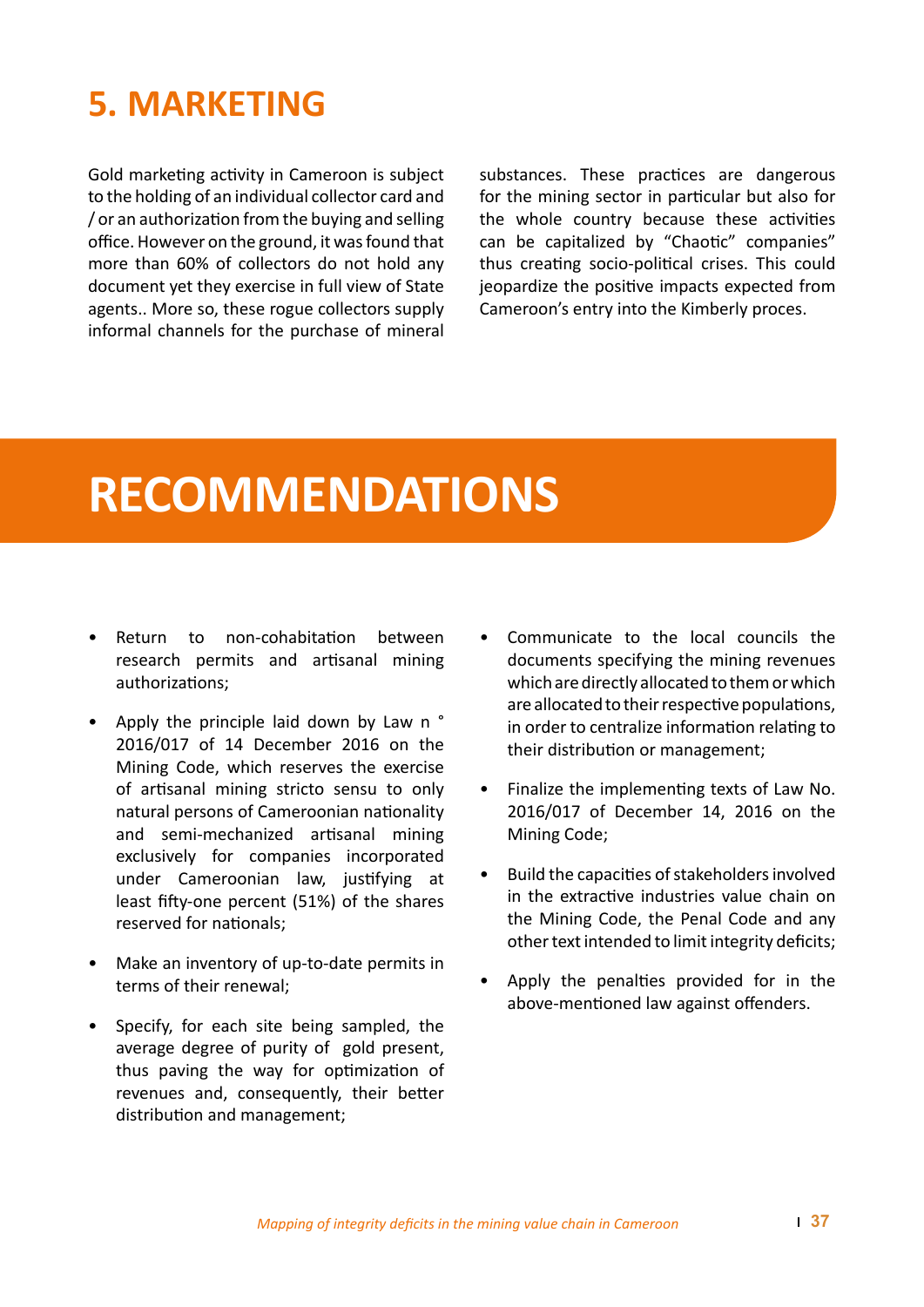# **CONCLUSION**

n the occasion of the launching<br>
ceremony of CIMEC 2019, the Minister<br>
of Mines, Industry and Technological<br>
Development addressing the<br>
participants affirmed «the certainties on the ceremony of CIMEC 2019, the Minister of Mines, Industry and Technological Development addressing the determination of the Cameroonian Government to develop the industrial mine on its territory that 'have never been relevant, palpable and serene than today, a turning point has been considered since the promulgation of Law No. 2016/17 of December 14, 2016 on the Mining Code. » Inspired by this strong affirmation, or so in resonance with it, the study relating to the mapping of integrity deficits in the mining value chain has come at the right time to serve as an essential instrument in the approach taken by the public authorities to make Cameroon a benchmark in the sub-region in terms of good mining governance.

Initiated as part of the Mines - Environment - Health and Society Project (ProMESS) and implemented by Forests and Rural Development (FODER) and Transparency International - Cameroon (TI-C), this study was carried out on the basis of methodological tools whose relevance is recognized. Indeed, the mapping of integrity deficits is part of a descriptive approach with the aim of highlighting the existing shortcomings (or gaps) at the legal, institutional and political levels, which may favour the integrity deficits observed in the mining value chain.

The study revealed to us that from a legal standpoint, the absence of an implementing decree for Law No. 2016/17 of December 14, 2016 on the Mining Code opens the door to several illegal practices. The perfect illustration observed in the field is the fact that companies

which, though they are fully corresponding to the activity of semi-mechanized artisanal mining within the meaning of the law of 2016, continue to claim from the register of companies belonging to the artisanal mining. This situation leaves the door open to illicit transactions between state agents and companies, the state and the populations are respectively deprived of revenues and social achievements as provided for by the mining code.

It was also noted that the increasingly growing involvement of political, administrative and sometimes military personalities in mining activity is likely to neutralize the efforts of the public authorities to improve mining governance in Cameroon. From obtaining permits and exploitation titles to the marketing of mineral substances, several illegal practices have been observed, namely: influence peddling, corruption, fraud, etc. These practices are led and maintained by personalities who in some cases are in charge of protecting the interests of the state, municipalities and populations.

The study also found out that state officials have limited logistical and financial means to monitor mining activity, which could expose them to indecent offers from mining companies. Hence, there is need to offer these officers in charge of control special accommodation so that they escape pressures of all kinds in the performance of their duties.

Moreover, improving governance and transparency in the mining sector requires the establishment and application of a regulatory framework capable of ensuring optimal revenue collection and their equitable redistribution. It also involves the strengthening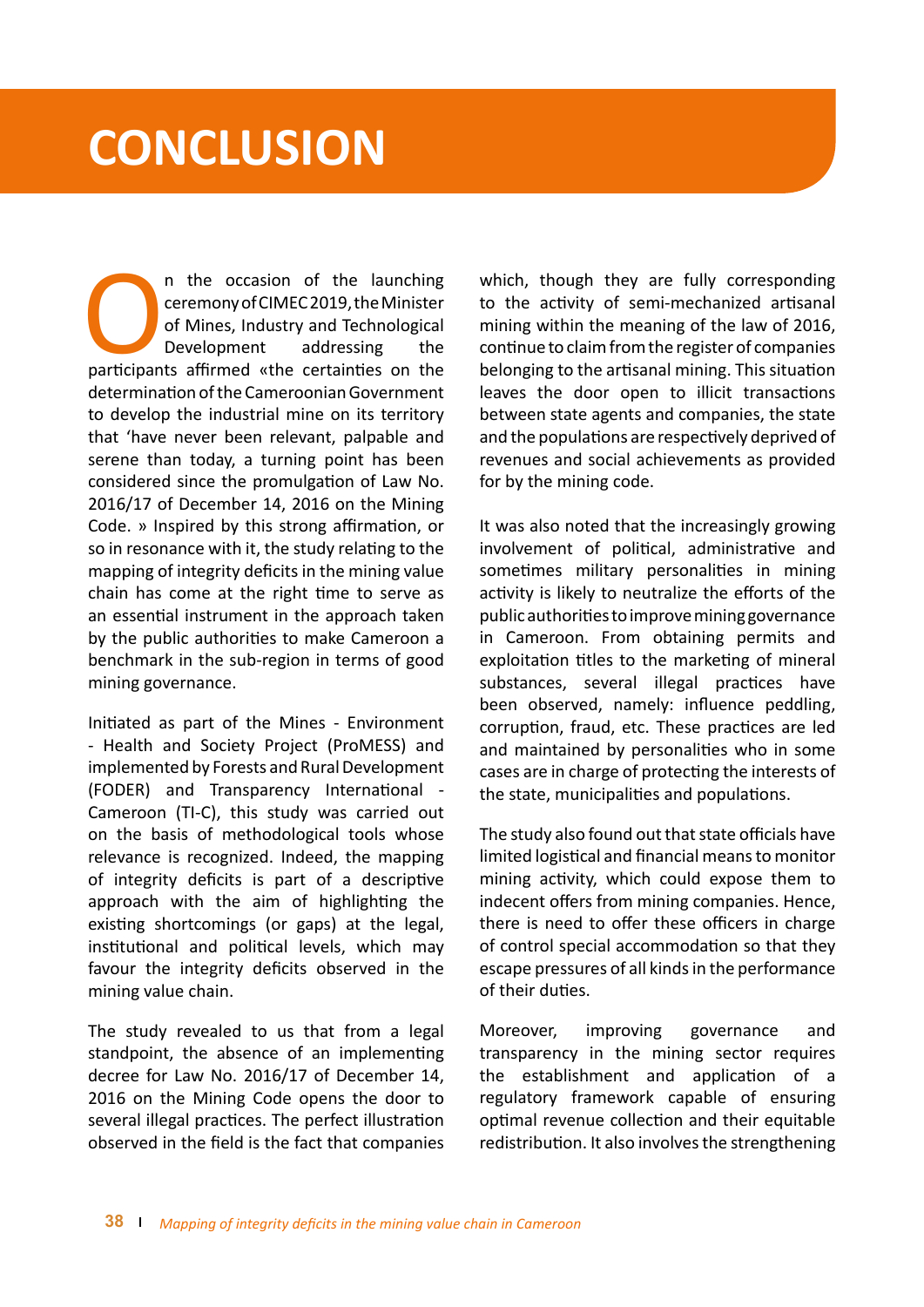of environmental protection measures and the promotion of the involvement of all honest actors, in their respective domain with regard

to ensuring implementation, control and monitoring of activities. of the mining value chain in Cameroon.

# **REFERENCE**

- 1. Andy McDevitt, « Corruption Risk Assessment Topic Guide », Transparency International, 2011.
- 2. Catherine Jourdan and Joe Atkinson « A practical guide to risk assessment: how principles-based risk assessment enable organizations to take right risks », Princewaterhousecoopers, 2008.
- 3. Forets et Développement Rural « Rapport de l'atelier sur la mitigation des risques de corruption dans la mise en œuvre de l'APV-FLEGT au Cameroun », 2012.
- 4. Transparency International « Analysing Corruption in the Forestry Sector », 2010.
- 5. Transparency International, Combating Corruption in Judicial Systems (Berlin: TI, 2007).
- 6. Peter Rosenblum et Susan Maples, contrats confidentiels : pour en finir avec les accords secrets dans le secteur extratif, revenus warch institute, 2009.
- 7. Natural Resource Governance Institute. L'Indice de Gouvernance des Ressources Naturelles : Vers la mise en pratique des réformes légales en Afrique subsaharienne, 2017

#### **8. TEXTS**

- 1. Federal law n° 64/LF/3 of 06 April 1964 on the regime of mineral substances.
- 2. Loi n° 78/24 du 29 décembre 1978 fixant l'assiette, les taux et le mode de recouvrement des droits fixes, redevances et taxes minières.
- 3. Loi n°001 du 16 avril 2001 portant code minier.
- 4. Decree of application n°2002/840/PM of 26 march 2002 of law n°001 of 16 April 2001 on mining code.
- 5. Law n°2010/011 of 29 July 2010, modifying and completing certain dispositions of llaw n°001 of 16 April 2001 on mining code.
- 6. Decree n°2014/1882 of 04 July 2014, modifying and completing certain dispositions of Decree n°2002/840/PM of 26 march 2002.
- 7. Decret n°2014/2349 of 01August 2014 modifying Decret n°2014/1882 of 04July 2014, modifiant et complétant certaines dispositions du décret n°2002/840/PM du 26 mars 2002.
- 8. Law n°2016/017 of 14 December 2016 on mining code.